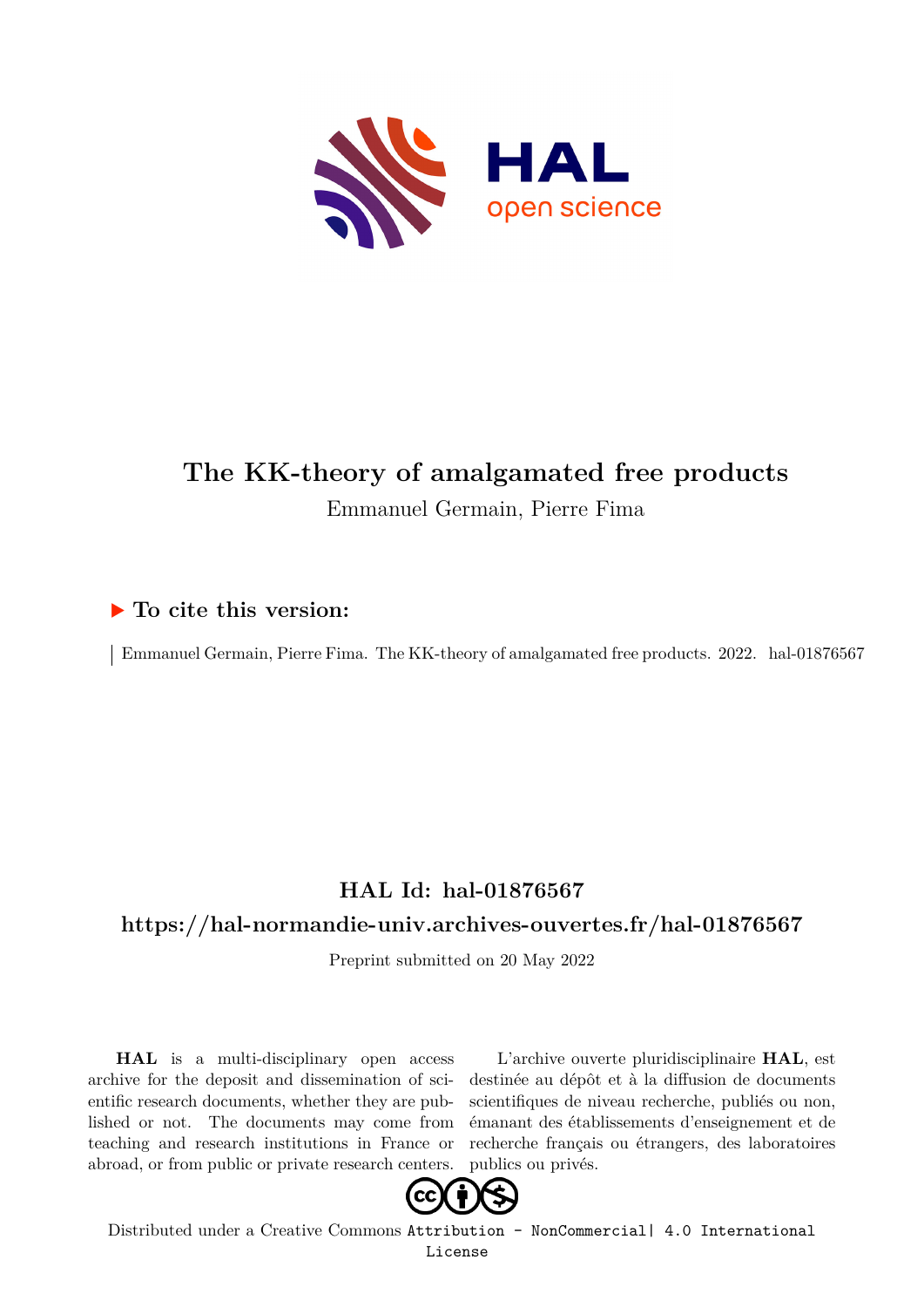### THE KK-THEORY OF AMALGAMATED FREE PRODUCTS

#### PIERRE FIMA AND EMMANUEL GERMAIN

Abstract. In the presence of conditional expectations, we prove a long exact sequence in KK-theory for both the maximal and the vertex reduced amalgamated free product of unital C\*-algebras that is valid even for non GNS-faithful conditional expectations. However, in the degenerated case, one has to introduce a new reduced amalgamated free product, that we call vertex-reduced. In the course of the proof we established the KK-equivalence between the full amalgamated free product and the vertex-reduced amalgamated free product. This results generalize and simplify the results obtained before by Germain and Thomsen. When the conditional expectations are extremely degenerated, i.e. when they are ∗-homomorphisms, our vertex-reduced amalgamated free product is isomorphic to the fiber direct sum. Hence our results also generalize a result of Cuntz.

#### 1. INTRODUCTION

After the development of KK-theory by Kasparov [Ka80b, Ka88], J. Cuntz obtained in 1982 a very elegant result about the full free product of unital C\*-algebras with one-dimensional representations that leads to a conjectural long exact sequence in KK-theory for amalgamated free products in a general situation [Cu82]. At about the same time M. Pimsner's and D. Voiculescu's computation of the  $KK$ -theory for some group  $C^*$ -algebras (see [PV82]) culminated in the computation of full and reduced crossed products by groups acting on trees [Pi86] (or by the fundamental group of a graph of groups in Serre's terminology). To go beyond the group situation has been difficult and it relied heavily on various generalizations of Voiculescu's absorption theorem (see [Th03] for the most general results in that direction). Note also that G. Kasparov and G. Skandalis had another proof of Pimsner long exact sequence when studying KK-theory for buildings [KS91].

Section 2 is a preliminary section in which we investigate the notion of reduced amalgamated free products of unital C<sup>\*</sup>-algebras  $A_1 *_{B} A_2$  in the presence of not necessarily GNS-faithful conditional expectations. The usual reduced version, due to D. Voiculecscu, which is obtained by looking at the module over  $B$ , is often too small. Indeed, when the conditional expectations onto  $B$  are both  $*$ -homomorphisms, the Voiculescu's reduced amalgamated free product is isomorphic to  $B$  and all the information about  $A_1$  and  $A_2$  is lost. This is why we consider another reduced amalgamated free product, that we call vertex-reduced, which is obtained by looking at the two modules over  $A_1$  and  $A_2$  and is an intermediate quotient between the full amalgamated free product and Voiculescu's reduced amalgamated free product. When the conditional expectations are GNS-faithful, these two reduced amalgamated free products coincide and when the conditional expectations are ∗-homomorphisms the vertex reduced amalgamated free product is isomorphic to the fiber sum  $A_1 \oplus_B A_2$ . Hence, even in the extreme degenerated case, the information on  $A_1$ 

© 2020 published by Elsevier. This manuscript is made available under the CC BY NC user license <https://creativecommons.org/licenses/by-nc/4.0/>

P.F. is partially supported by ANR grants OSQPI and NEUMANN. E.G thanks CMI, Chennai for its support when part of this research was underway.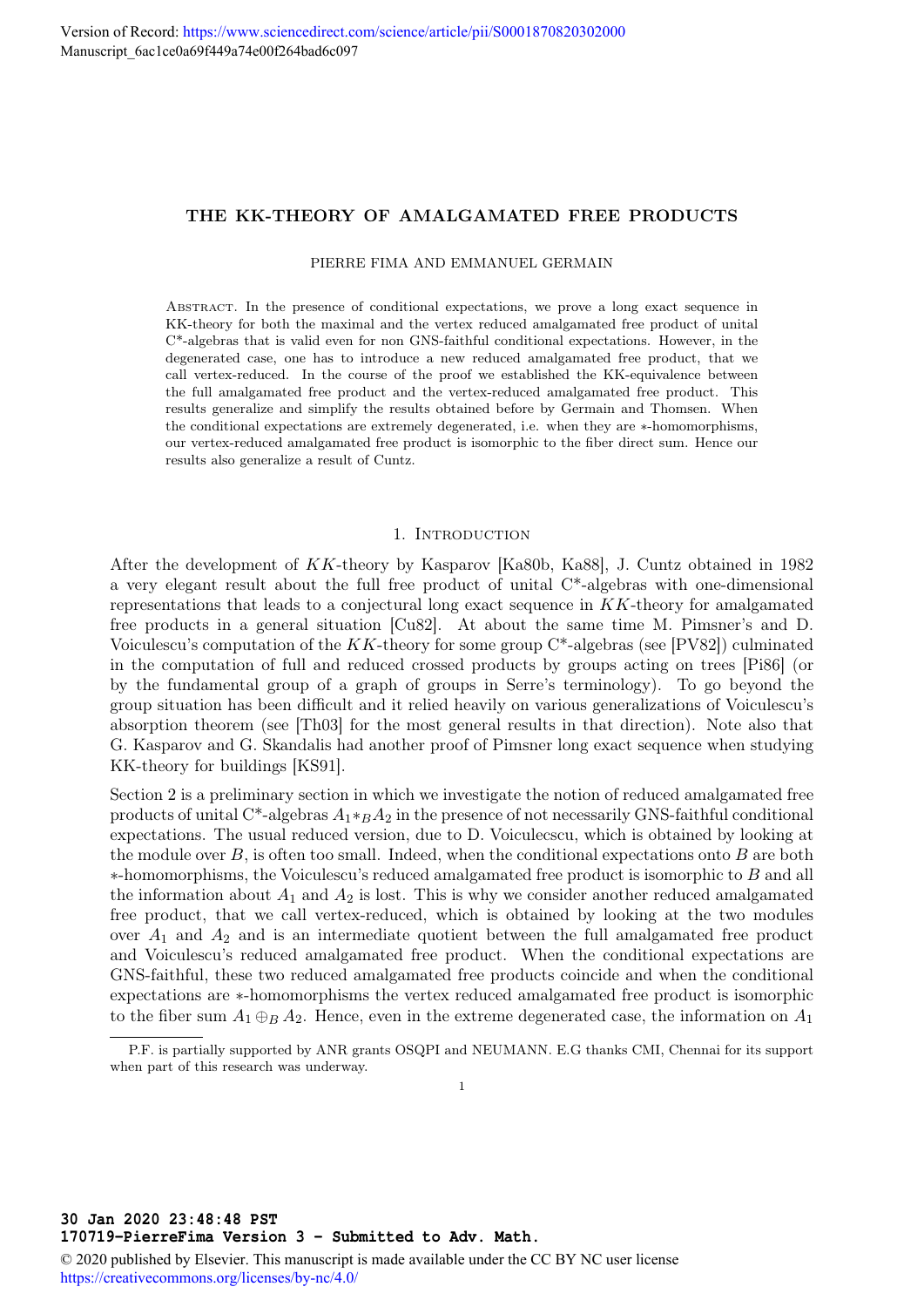and  $A_2$  is still contained in the vertex-reduced amalgamated free product. As the vertex-reduced free product is a new construction, we devote some time to show some of its properties.

Before proving our long exact sequence in KK-theory we start with an auxiliary and easy result in Section 3. This result states that the full free product is always K-equivalent to the vertex-reduced free product. In particular, when the conditional expectations are morphisms, we get exactly Cuntz result [Cu82]. This result also generalizes and simplifies the previous result obtained by the second author [Ge96]. The proof is very natural, just a rotation trick. While finishing writing this paper, the authors have been made aware that K. Hasegawa [Ha15] just obtained the same result in the particular case of GNS-faithful conditional expectations (see also [Ha19]). By a remark by Ueda ([Ue08]), this result also proves the K-equivalence between full and (vertex) reduced HNN extensions.

The main part and also the most difficult part of our paper comes in Section 4. Under the presence of conditional expectations, we show that the full amalgamated free product  $A_1 * A_2$  is K-equivalent with the algebra D of continuous functions f from  $]-1,1[$  to the full free product such that  $f([-1,0]) \subset A_1$ ,  $f([0,1]) \subset A_2$  and  $f(0) \in B$ . This is done by generalizing a result in a paper by one of the authors ([Ge97]). Therefore the full amalgamated free product  $A_1 * A_2$  sits inside a long exact sequence for the computation of its  $KK$ -groups. Of course the vertex reduced free product has the same long exact sequence. Explicitly, if  $C$  is any separable  $C^*$ -algebra, then we have the two 6-terms exact sequences (see Corollary 4.12),

$$
KK^0(C, B) \longrightarrow KK^0(C, A_1) \bigoplus KK^0(C, A_2) \longrightarrow KK^0(C, A_1 *_B A_2)
$$
  
\n
$$
\uparrow \qquad \qquad \downarrow
$$
  
\n
$$
KK^1(C, A_1 *_B A_2) \longleftarrow KK^1(C, A_1) \bigoplus KK^1(C, A_2) \longleftarrow KK^1(C, B)
$$

and

$$
KK^0(B, C) \leftarrow KK^0(A_1, C) \bigoplus KK^0(A_2, C) \leftarrow KK^0(A_1 *_{B} A_2, C)
$$
  
\n
$$
\downarrow \uparrow
$$
  
\n
$$
KK^1(A_1 *_{B} A_2, C) \rightarrow KK^1(A_1, C) \oplus KK^1(A_2, C) \rightarrow KK^1(B, C)
$$

Again the HNN extension case follows using the isomorphism with an amalgamated free product. Note that this result greatly simplifies and generalizes the results of Thomsen [Th03] about KK-theory for amalgamated free products which are valid only when the amalgam is finite dimensional.

Let us mention some applications. As a direct corollary, we obtain that the amalgamated free product of discrete quantum groups is  $K$ -amenable if and only if the initial quantum groups are K-amenable. This generalizes the result of Vergnioux [Ve04] which was valid only for amenable discrete quantum groups and this also implies that a graph product of discrete quantum groups (see  $[CF14]$ ) is K-amenable if and only if the initial quantum groups are K-amenable. Finally, let us mention that our results will be applied in a future paper to deduce a long exact sequence in KK-theory for fundamental C\*-algebras of graph of C\*-algebras, generalizing and simplifying the results of Pimsner [Pi86] and, as an application, the results of Fima-Freslon [FF13] (and those of Julg and Valette [JV84]).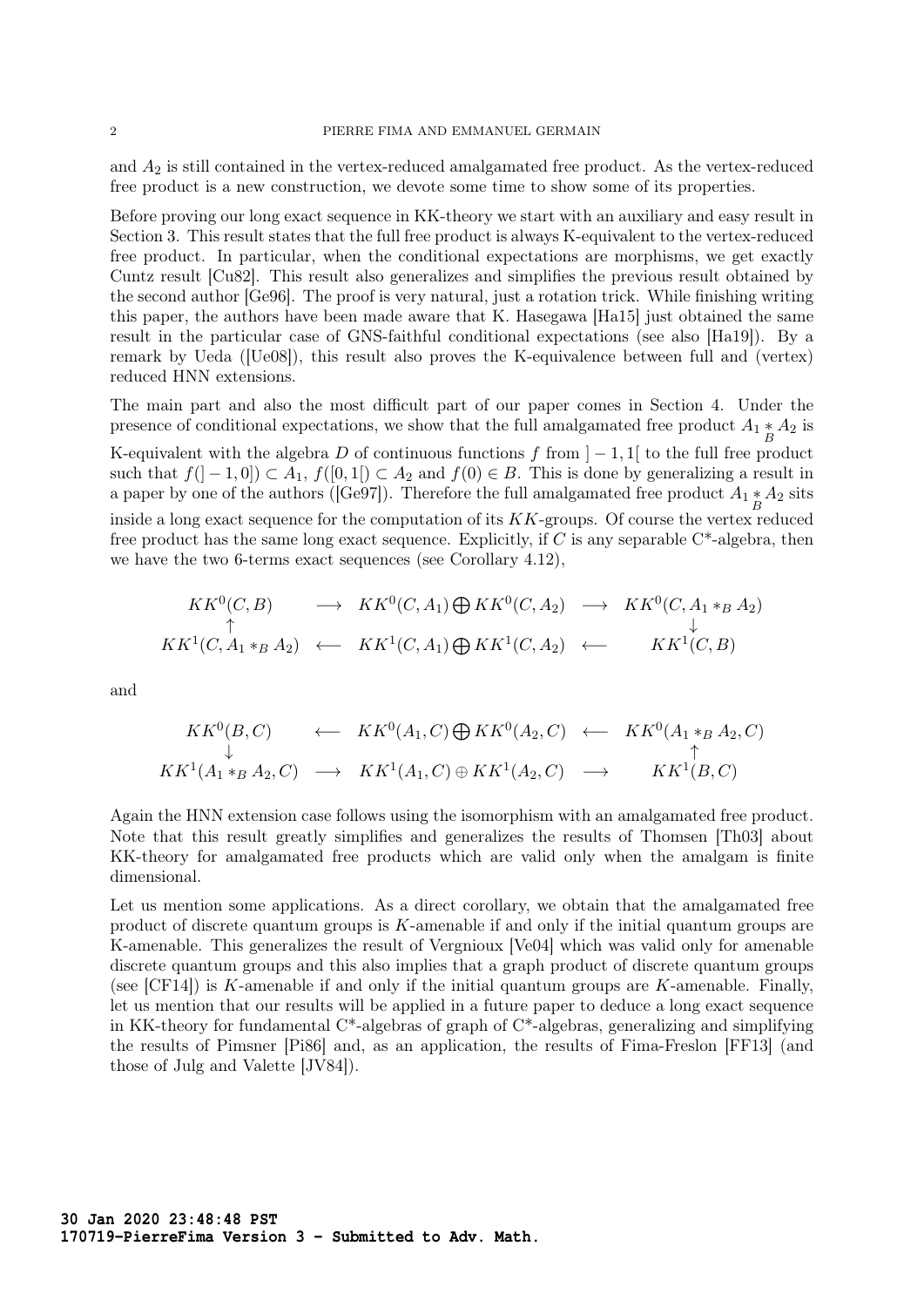#### 2. Preliminaries

2.1. Notations and conventions. All C\*-algebras and Hilbert modules are supposed to be separable. For a C<sup>\*</sup>-algebra A and a Hilbert A-module H we denote by  $\mathcal{L}_A(H)$  the C<sup>\*</sup>-algebra of A-linear adjointable operators from H to H and by  $\mathcal{K}_A(H)$  the sub-C\*-algebra of  $\mathcal{L}_A(H)$  consisting of A-compact operators. For  $a \in A$ , we denote by  $L_A(a) \in \mathcal{L}_A(A)$  the left multiplication operator by a. We refer the reader to [Bl86] for the basics on KK-theory. In general KK-theory is a bi-functor in the category of  $\mathbb{Z}/2\mathbb{Z}$ -graded C<sup>\*</sup>-algebras. When the two C<sup>\*</sup>-algebras are trivially graded, we end up with what is called  $KK^0(A, B)$ . It follows from the standard simplifications that any element in  $KK^0(A, B)$  is the homotopy class of a A-B-Kasparov's module of the form  $(H, \pi, T)$ , with H a Z/2Z-graded Hilbert B-module, i.e.  $H = H_0 \oplus H_1$  is a direct sum of Hilbert B-modules,  $\pi$  a morphism of graded C\*-algebras  $(\mathcal{L}_B(H)$  is a naturally graded C\*-algebra). As A is trivially graded,  $\pi = \pi_0 \oplus \pi_1$ , where  $\pi_k : A \to \mathcal{L}_B(H_k)$  are \*-homomorphisms. And T a self-adjoint 1-graded operator in  $\mathcal{L}_B(H)$  with compact commutator with any element of  $\pi(A)$ . Therefore  $T = \begin{pmatrix} 0 & F^* \\ F & 0 \end{pmatrix}$  $F \quad 0$ with  $F \in \mathcal{L}_B(H_0, H_1)$  intertwines  $\pi_0$  and  $\pi_1$  up to compact operators. The operator T also has the additional property that  $T^2 = 1$  modulo compact operator (A unital) and hence  $F$  is unitary up to compact operators in the case  $A$  is unital. In part 3 of this article, we refer to such a Kasparov module as  $(H, \pi, F)$  to simplify notation.

In part 4 of this article we must deal with  $KK^1$  elements. Any element in  $KK^1(A, B)$  has a simple description. It is the homotopy class of a triple  $(H, \pi_0, F)$ , where H is a Hilbert Bmodule,  $\pi_0$ :  $A \to \mathcal{L}_B(H)$  is a \*-homomorphism and  $F \in \mathcal{L}_B(H)$  a selfadjoint operator which is unitary up to compact operators and commutes with  $\pi_0$  up to compact operators. But it actually fits in the general description of Kasparov module but for the couple  $(A, B \otimes \mathbb{C}_1)$  where  $\mathbb{C}_1$  is the first non trivial Clifford algebra (see section 17.5.2 of [Bl86]). As an  $\mathbb{Z}/2\mathbb{Z}$ -graded algebra,  $\mathbb{C}_1 = \mathbb{C} \oplus \mathbb{C}$  where  $(1, 1)$  is 0 graded and  $(1, -1)$  is 1-graded. If E is a Hilbert B-module then  $E \otimes \mathbb{C}_1$  naturally becomes a  $\mathbb{Z}/2\mathbb{Z}$ -graded Hilbert module over  $B \otimes \mathbb{C}_1$ . If  $\pi$  is an action of the trivially graded  $C^*$ -algebra A on this module, then compatibility with the grading as well as C<sub>1</sub>-linearity imply that  $\pi$  decomposes as  $\pi_0 \oplus \pi_0$  with  $\pi_0$  an action of A onto E. Now a self-adjoint 1-graded operator T in  $\mathcal{L}_{B\otimes\mathbb{C}_1}(E\otimes\mathbb{C}_1)$  must be of the form  $(F, -F)$  where F is a self-adjoint operator of  $\mathcal{L}_B(E)$ . So the simple description of a  $KK^1(A, B)$  element gives a natural triple  $(H \otimes \mathbb{C}_1, \pi_0 \oplus \pi_0, (F, -F))$  in  $KK(A, B \otimes \mathbb{C}_1)$ . It must be noted, although we don't use it, that by Kasparov stabilisation any element of  $KK(A, B \otimes \mathbb{C}_1)$  is in the same class as an element of this simple form. For the largest part of section 4, we use the first description except for proposition 4.6 where Connes-Skandalis characterization of the Kasparov product between a  $KK^0$  and a  $KK^1$  element forces us to use the general description.

2.2. Conditional expectations. Let A, B be unital C\*-algebras and  $\varphi : A \to B$  be a unital completely positive map (ucp). A GNS construction of  $\varphi$  is a triple  $(K, \rho, \eta)$ , where K is a Hilbert B-module,  $\eta \in K$  and  $\rho : A \to \mathcal{L}_B(K)$  is a unital \*-homomorphism such that  $K = \rho(A)\eta \cdot B$  and  $\langle \eta, \rho(a)\eta \rangle = \varphi(a)$  for all  $a \in A$ . A GNS construction always exists and is unique, up to a canonical isomorphism. Note that, if  $B \subset A$  and  $E : A \to B$  is a conditional expectation, then the Hilbert B-submodule  $\eta \cdot B$  of K, where  $(K, \rho, \eta)$  is a GNS construction of E, is complemented. Indeed, we have  $K = \eta \cdot B \oplus K^{\circ}$ , where  $K^{\circ} = \overline{\text{Span}}\{\rho(a)\eta \cdot b : a \in A^{\circ} \text{ and } b \in B\}$  and  $A^{\circ} = \text{Ker}(E)$ . Since E is a conditional expectation onto B we have  $bA^{\circ} \subset A^{\circ}$  for all  $b \in B$ . It follows that  $\rho(b)K^{\circ} \subset K^{\circ}$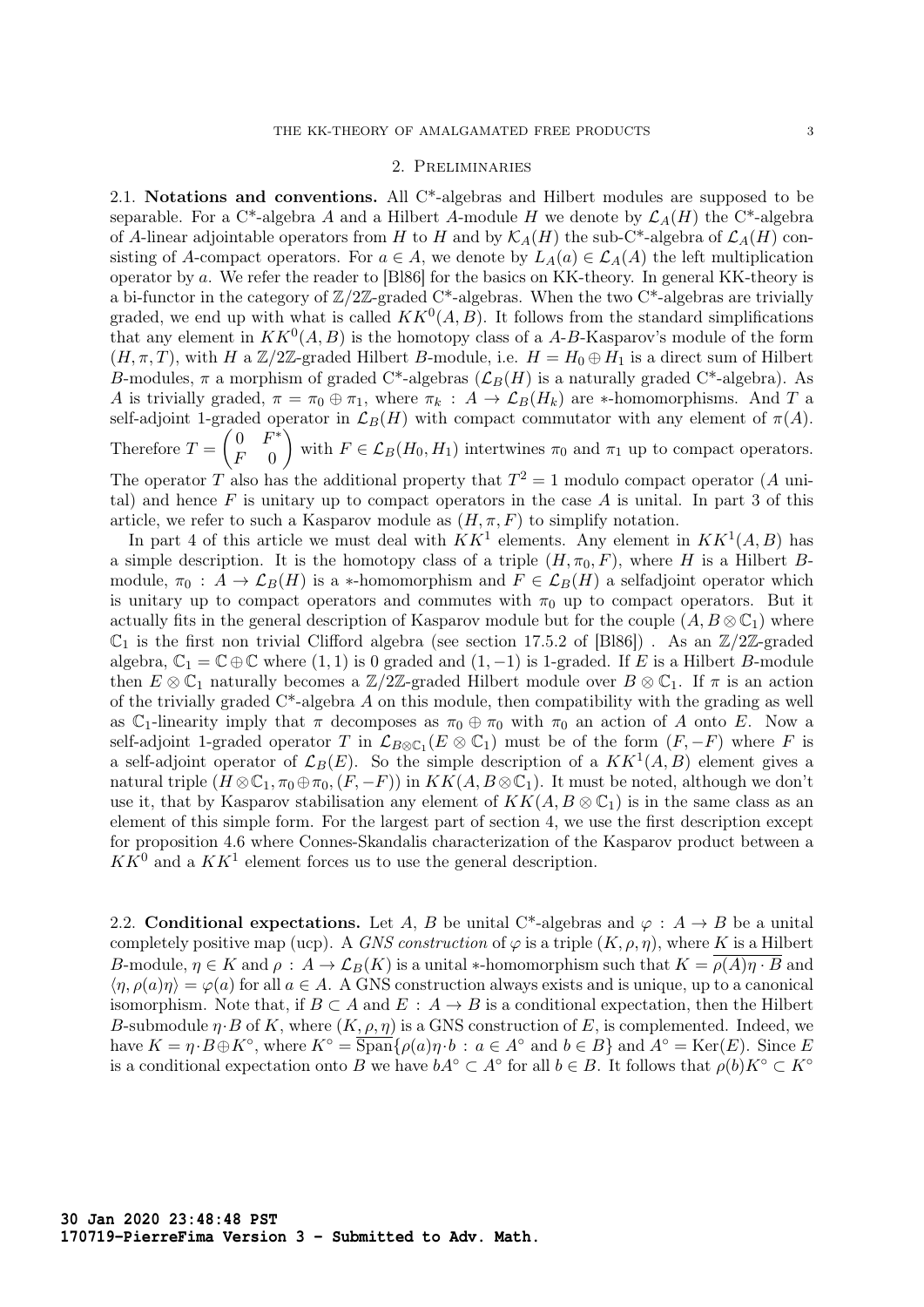for all  $b \in B$ . Hence, the restriction of  $\rho$  to B (and to  $K^{\circ}$ ) gives a unital \*-homomorphism  $\rho: B \to \mathcal{L}_B(K^{\circ}).$ 

A conditional expectation is called GNS-faithful (or non-degenerate) if for a given GNS construction (and hence for all GNS constructions)  $(K, \rho, \eta)$ , the homomorphism  $\rho$  is faithful. In this paper we will consider reduced amalgamated free product with respect to non-necessary GNSfaithful conditional expectations. Actually, the degeneracy of the conditional expectations will naturally produce different types of reduced amalgamated free products. This is why we include the next proposition, which is well known to specialists but helps to understand the extreme degenerated case: when  $E$  is a homomorphism. We include a complete proof for the convenience of the reader.

**Proposition 2.1.** Let  $B \subset A$  be a unital inclusion of unital C<sup>\*</sup>-algebras and  $E : A \rightarrow B$  be a conditional expectation with GNS construction  $(K, \rho, \eta)$ . The following are equivalent.

- $(1)$  E is a homomorphism.
- $(2)$   $K = n \cdot B$ .
- $(3) K^{\circ} = \{0\}.$

*Proof.* Since  $K = \eta \cdot B \oplus K^{\circ}$  the equivalence between (2) and (3) is obvious.

(1)  $\Rightarrow$  (3). If E is a homomorphism from A to B then, since E is ucp, it is a unital  $*$ homomorphism and we have for all  $b \in B$  and all  $a \in A^{\circ}$ ,

$$
\langle \rho(a)\eta \cdot b, \rho(a)\eta \cdot b \rangle_K = b^* \langle \eta, \rho(a^*a)\eta \rangle_K b = b^* E(a^*a)b = b^* E(a)^* E(a)b = 0.
$$

(3)  $\Rightarrow$  (1). If  $K^{\circ} = \{0\}$  then, for all  $a \in A^{\circ}$ , we have  $E(a^*a) = \langle \rho(a)\eta, \rho(a)\eta \rangle_K = 0$ . Hence

 $E((a - E(a))^*(a - E(a))) = 0 = E(a^*a) - E(a^*)E(a) - E(a)^*E(a) + E(a)^*E(a)$  for all  $a \in A$ .

It follows that, for all  $a \in A$ , we have  $E(a^*a) = E(a)^*E(a)$ . Hence, the multiplicative domain of the ucp map E is equal to A which implies that E is a homomorphism.

2.3. The full and reduced amalgamated free products. Let  $A_1$ ,  $A_2$  be two unital  $C^*$ algebras with a common C\*-subalgebra  $B \subset A_k$ ,  $k = 1, 2$  and denote by  $A_f$  the full amalgamated free product. To be more precise, we sometimes write  $A_f = A_1 * A_2$ . It is well known that the canonical map from  $A_k$  to  $A_f$  is faithful for  $k = 1, 2$ . Hence, we will always view  $A_1$  and  $A_2$  as subalgebras of  $A_f$ .

We will now construct, in the presence of conditional expectations, two different reduced amalgamated free products. One of them, that we call the edge-reduced amalgamated free product has been extensively studied and it is called, in the literature, the reduced amalgamated free product. The other one, that we call the *vertex-reduced amalgamated free product*, does not seem to be known, even from specialists. As it will become gradually clear, the vertex-reduced amalgamated free product is actually much more natural than the edge-reduced amalgamated free product. It is an intermediate quotient of the full amalgamated free product and it is isomorphic to the edgereduced amalgamated free product if the conditional expectations are assumed GNS-faithful . This is the reason why it has not appeared before in the literature since many authors only consider amalgamated free product in the presence of GNS-faithful conditional expectations. Since the vertex-reduced and the edge-reduced amalgamated free product are the foundations of our proofs we will now explain in great detail their constructions.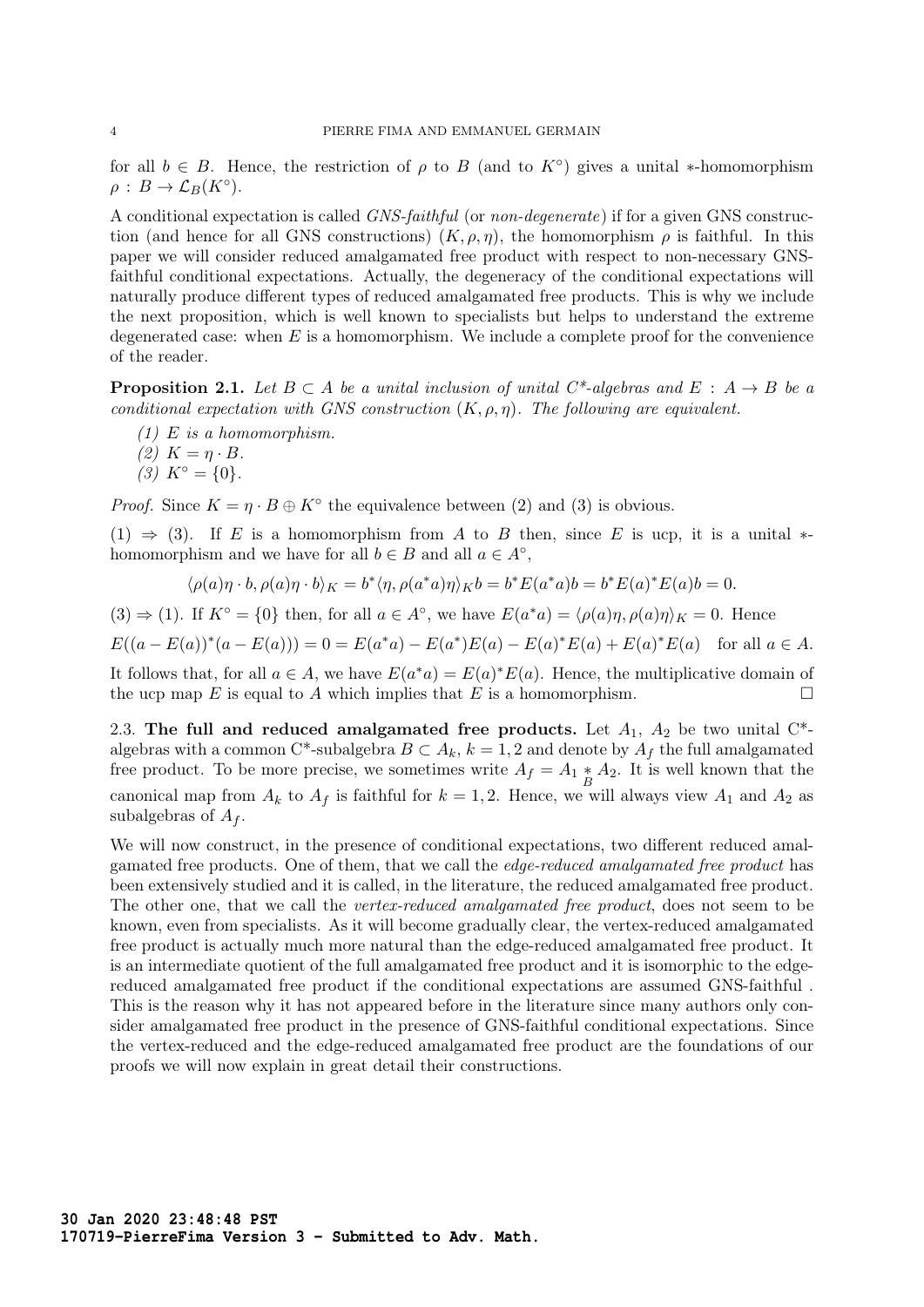In the sequel, we always assume that, for  $k = 1, 2$ , there exists a conditional expectation  $E_k$ :  $A_k \to B$ . We write  $A_k^{\circ} = \{a \in A_k : E_k(a) = 0\}$ , we denote by  $(K_k, \rho_k, \eta_k)$  a GNS construction of  $E_k$  and by  $K_k^{\circ}$  the canonical orthogonal complement of  $\eta_k \cdot B$  in  $K_k$  as explained in Section 2.2. Recall that the restriction of  $\rho_k$  to B (and to  $K_k^{\circ}$ ) gives a unital \*-homomorphism  $\rho_k : B \to$  $\mathcal{L}_B(K_k^\circ).$ 

We denote by I the subset of  $\bigcup_{n\geq 1} \{1,2\}^n$  defined by

$$
I = \{(i_1, \ldots, i_n) \in \{1, 2\}^n : n \ge 1 \text{ and } i_k \ne i_{k+1} \text{ for all } 1 \le k \le n-1\},\
$$

Recall that an operator  $x \in A_f$  is called *reduced* if  $x \neq 0$  and x can be written as  $x = a_1 \dots a_n$ with  $n \geq 1$  and  $a_k \in A_{i_k}^{\circ} - \{0\}$  such that  $\underline{i} = (i_1, \ldots i_n) \in I$ .

2.3.1. The vertex-reduced amalgamated free products. For  $\underline{i} = (i_1, \ldots, i_n) \in I$ , we define a  $A_{i_1}$ - $A_{i_n}$ -bimodule  $H_{\underline{i}}$ . As Hilbert  $A_{i_n}$ -module we have:

$$
H_{\underline{i}} = \begin{cases} K_{i_1} \underset{B}{\otimes} K_{i_2}^{\circ} \underset{B}{\otimes} \cdots \underset{B}{\otimes} K_{i_{n-1}}^{\circ} \underset{B}{\otimes} A_{i_n} & \text{if } n \geq 3, \\ K_{i_1} \underset{B}{\otimes} A_{i_2} & \text{if } n = 2, \\ A_{i_1} & \text{if } n = 1. \end{cases}
$$

The left action of  $A_{i_1}$  on  $H_{\underline{i}}$  is given by the unital ∗-homomorphism defined by

$$
\lambda_{\underline{i}} : A_{i_1} \to \mathcal{L}_{A_{i_n}}(H_{\underline{i}}); \quad \lambda_{\underline{i}} = \begin{cases} \rho_{i_1} \otimes \text{id} & \text{if} \quad n \geq 2, \\ L_{A_{i_1}} & \text{if} \quad n = 1. \end{cases}
$$

We consider, for  $k, l \in \{1, 2\}$ , the subset  $I_{k,l} = \{i = (i_1, \ldots, i_n) \in I : i_1 = k \text{ and } i_n = l\}$  and the  $A_k$ - $A_l$ -bimodule defined by

$$
H_{k,l} = \bigoplus_{\underline{i} \in I_{k,l}} H_{\underline{i}} \quad \text{and} \quad \lambda_{k,l} = \bigoplus_{\underline{i} \in I_{k,l}} \lambda_{\underline{i}} : A_k \to \mathcal{L}_{A_l}(H_{k,l}).
$$

For  $k \in \{1, 2\}$  we denote by  $\overline{k}$  the unique element in  $\{1, 2\} \setminus \{k\}.$ 

**Example 2.2.** If, for  $k \in \{1,2\}$ ,  $E_k$  is a homomorphism from  $A_k$  to B it follows from Proposition 2.1 that  $K_k^{\circ} = \{0\}$ . Hence,  $H_{k,k} = A_k \oplus K_k \underset{B}{\otimes} K_{\overline{k}}^{\circ} \underset{B}{\otimes} A_k$  and  $H_{\overline{k},k} = K_{\overline{k}} \underset{B}{\otimes} A_k$ . Note that, since  $K_k \simeq B$ , we have  $H_{k,k} \simeq A_k \oplus K_{\overline{k}}^{\circ} \underset{B}{\otimes} A_k \simeq \overline{K}_{\overline{k}} \underset{B}{\otimes} \overline{A}_k = H_{\overline{k},k}$ . Also we have  $H_{k,\overline{k}} = K_k \underset{B}{\otimes} A_{\overline{k}}$ and  $H_{\overline{k},\overline{k}} = A_{\overline{k}}$ . Again,  $H_{k,\overline{k}} \simeq A_{\overline{k}} = H_{\overline{k},\overline{k}}$ . Actually the isomorphism of Hilbert  $A_l$ -modules  $H_{k,l} \simeq H_{\overline{k},l}$  is true in full generality as explained below.

For  $k, l \in \{1, 2\}$  we define a unitary  $u_{k,l} \in \mathcal{L}_{A_l}(H_{k,l}, H_{\overline{k},l})$ , by the following formula. Let  $\underline{i} =$  $(i_1, \ldots, i_n) \in I$ , with  $i_1 = k$  and  $i_n = l$ . For  $\xi \in H_{\underline{i}}$  we define  $u_{k,l}\xi \in H_{\overline{k},l}$  in the following way.

- If  $n \geq 2$ , write  $\underline{i} = (k, \underline{i}')$ , where  $\underline{i}' = (i_2, \ldots, i_n) \in I_{\overline{k},l}$ . For  $\xi = \rho_k(a)\eta_k \otimes \xi'$ , with  $a \in A_k$ and  $\xi' \in H_{i'}$ , we define  $u_{k,l}\xi := \begin{cases} \eta_k \otimes \xi & \text{if } E_k(a) = 0, \\ \lambda_{k'}(a)\xi' & \text{if } a \in B. \end{cases}$  $\lambda_{\underline{i}'}(a)\xi'$  if  $a \in B$ .
- If  $n = 1$  then  $k = l$ ,  $\underline{i} = (l)$  and  $\xi \in A_l = H_{\underline{i}}$ . We define  $u_{k,l}\xi := \eta_{\overline{k}} \otimes \xi$ .

Since  $\rho_k(b)\eta_k = \eta_k \cdot b$  for all  $b \in B$ , the operators  $u_{k,l}$  are well defined and it is easy to check that, for all  $k, l \in \{1, 2\}$ , the operators  $u_{k,l}$  commute with the right actions of  $A_l$  on  $H_{k,l}$  and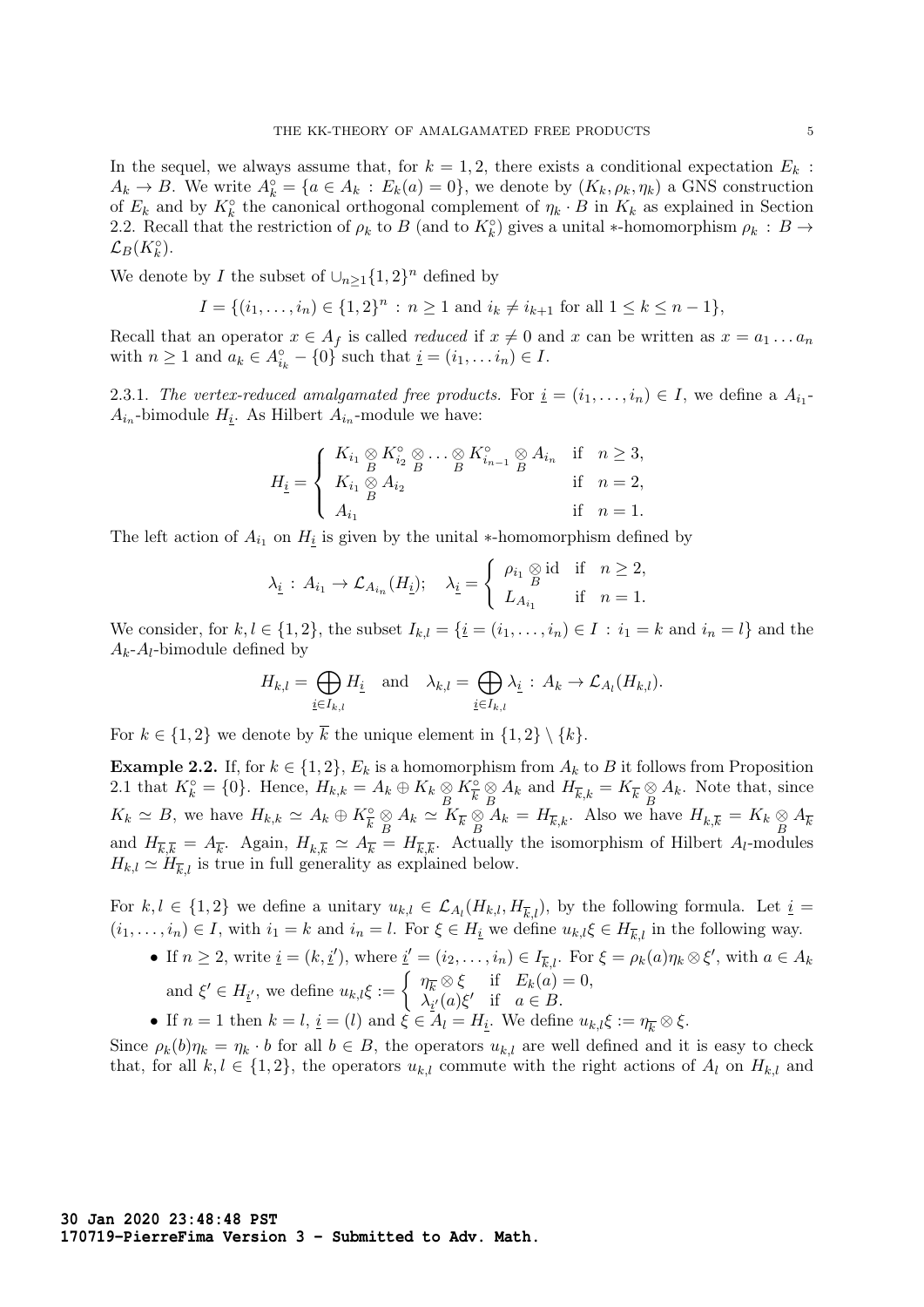$H_{\overline{k},l}$  and extend to a unitary operators, still denoted  $u_{k,l}$ , in  $\mathcal{L}_{A_l}(H_{k,l}, H_{\overline{k},l})$  such that  $u_{k,l}^* = u_{\overline{k},l}$ . Moreover, the definition of  $u_{k,l}$  implies that,

(1) 
$$
u_{k,l}^*\lambda_{\overline{k},l}(b)u_{k,l}=\lambda_{k,l}(b) \text{ for all } b\in B.
$$

**Definition 2.3.** Let  $k \in \{1,2\}$ . The k-vertex-reduced amalgamated free product is the C<sup>\*</sup>-subalgebra  $A_{v,k} \subset \mathcal{L}_{A_k}(H_{k,k})$  generated by  $\lambda_{k,k}(A_k) \cup u_{k,k}^* \lambda_{k,k}(A_k) u_{k,k} \subset \mathcal{L}_{A_k}(H_{k,k})$ . To be more precise, we use sometimes the notation  $A_{v,k} = A_1 \frac{k}{B} A_2$ .

For a fixed  $k \in \{1,2\}$  the relations (1) imply the existence of a unique unital \*-homomorphism  $\pi_k$ :  $A_f \to A_{v,k}$  such that  $\pi_k(a) = \begin{cases} \lambda_{k,k}(a) & \text{if } a \in A_k, \\ u^* \to a \in A_{v,k} \end{cases}$  $u_{k,k}^*\lambda_{\overline{k},k}(a)u_{k,k}$  if  $a \in A_{\overline{k}}$ .

In the sequel we will denote by  $\xi_k$  the vector  $\xi_k := 1_{A_k} \in A_k \subset H_{k,k}$ . We summarize the main properties of  $A_{v,k}$  in the following proposition.

**Proposition 2.4.** Fix  $k \in \{1, 2\}$ . The following facts hold.

- (1) The morphism  $\pi_k$  is faithful on  $A_k$ .
- (2) If  $E_{\overline{k}}$  is GNS-faithful then  $\pi_k$  is faithful on  $A_{\overline{k}}$ .
- (3) There exists a unique ucp map  $\mathbb{E}_k : A_{v,k} \to A_k$  such that  $\mathbb{E}_k(\pi_k(a)) = a \; \forall a \in A_k$  and

 $\mathbb{E}_k(\pi_k(a_1 \dots a_n)) = 0$  for all  $a = a_1 \dots a_n \in A_f$  reduced with  $n \geq 2$  or  $n = 1$  and  $a = a_1 \in A_{\overline{k}}^{\circ}$  $\frac{\circ}{k}$ .

Moreover,  $\mathbb{E}_k$  is GNS-faithful.

- (4) For any unital C\*-algebra C with two unital \*-homomorphisms  $\nu_i : A_i \to C$ ,  $j = 1, 2$ , such that
	- $\nu_1(b) = \nu_2(b)$  for all  $b \in B$ ,
	- C is generated, as a C\*-algebra, by  $\nu_1(A_1) \cup \nu_2(A_2)$ ,
	- $\nu_k$  is faithful and there exists a GNS-faithful ucp map  $E : C \rightarrow A_k$  such that  $E(\nu_k(a)) = a$  for all  $a \in A_k$  and

 $E(\nu_{i_1}(a_1)\dots \nu_{i_n}(a_n))=0$  for all  $a=a_1\dots a_n\in A_f$  reduced with  $n\geq 2$  or  $n=1$  and  $a=a_1\in A_{\overline{k}}^{\circ}$  $\frac{\circ}{k}$ there exists a unique unital  $\ast$ -isomorphism  $\nu : A_{v,k} \to C$  such that  $\nu \circ \pi_k(a) = \nu_k(a)$  for all  $a \in A_1 \cup A_2$ . Moreover,  $\nu$  satisfies  $E \circ \nu = \mathbb{E}_k$ .

Proof. Fix  $k \in \{1,2\}$ . By definition of  $\pi_k$  we have, if  $a \in A_k$ ,  $\langle \xi_k, \pi_k(a)\xi_k \rangle = a$ . It follows directly that  $\pi_k$  is faithful on  $A_k$ . Moreover, the map  $\mathbb{E}_k : A_{v,k} \to A_k$ ,  $x \mapsto \langle \xi_k, x \xi_k \rangle$  satisfies  $\mathbb{E}_k(\pi_k(a)) = a \; \forall a \in A_k$ . By definition we have, for all reduced operators  $x = a_1 \dots a_n$  with  $\underline{i} = (i_1, \ldots, i_n) \in I$  and  $a_s \in A_{i_s}^{\circ}$  for all  $s \in \{1, \ldots, n\},$ 

$$
(2) \ \ \pi_k(a_1 \ldots a_n)\xi_k = \begin{cases} \rho_{i_1}(a_1)\eta_{i_1} \otimes \ldots \otimes \rho_{i_{n-1}}(a_{n-1})\eta_{i_{n-1}} \otimes a_n & \text{if } i_1 = k \text{ and } i_n = k, \\ \eta_k \otimes \rho_{i_1}(a_1)\eta_{i_1} \otimes \ldots \otimes \rho_{i_{n-1}}(a_{n-1})\eta_{i_{n-1}} \otimes a_n & \text{if } i_1 \neq k \text{ and } i_n = k, \\ \rho_{i_1}(a_1)\eta_{i_1} \otimes \ldots \otimes \rho_{i_n}(a_n)\eta_{i_n} \otimes 1_{A_k} & \text{if } i_1 = k \text{ and } i_n \neq k, \\ \eta_k \otimes \rho_{i_1}(a_1)\eta_{i_1} \otimes \ldots \otimes \rho_{i_n}(a_n)\eta_{i_n} \otimes 1_{A_k} & \text{if } i_1 \neq k \text{ and } i_n \neq k. \end{cases}
$$

Hence we have  $\mathbb{E}_k(\pi_k(a_1 \dots a_n)) = 0$  for all  $a = a_1 \dots a_n \in A_f$  reduced with  $n \geq 2$  or  $n = 1$  and  $a = a_1 \in A_{\overline{k}}^{\circ}$ . It also follows easily from the previous set of equations that  $\overline{\pi_k(A_f)\xi_k \cdot A_k} = H_{k,k}$ . Hence the triple  $(H_{k,k}, id, \xi_k)$  is a GNS construction for  $\mathbb{E}_k$ . This shows that  $\mathbb{E}_k$  is GNS-faithful. Note that the uniqueness statement of the third assertion is obvious since  $A_f$  is the linear span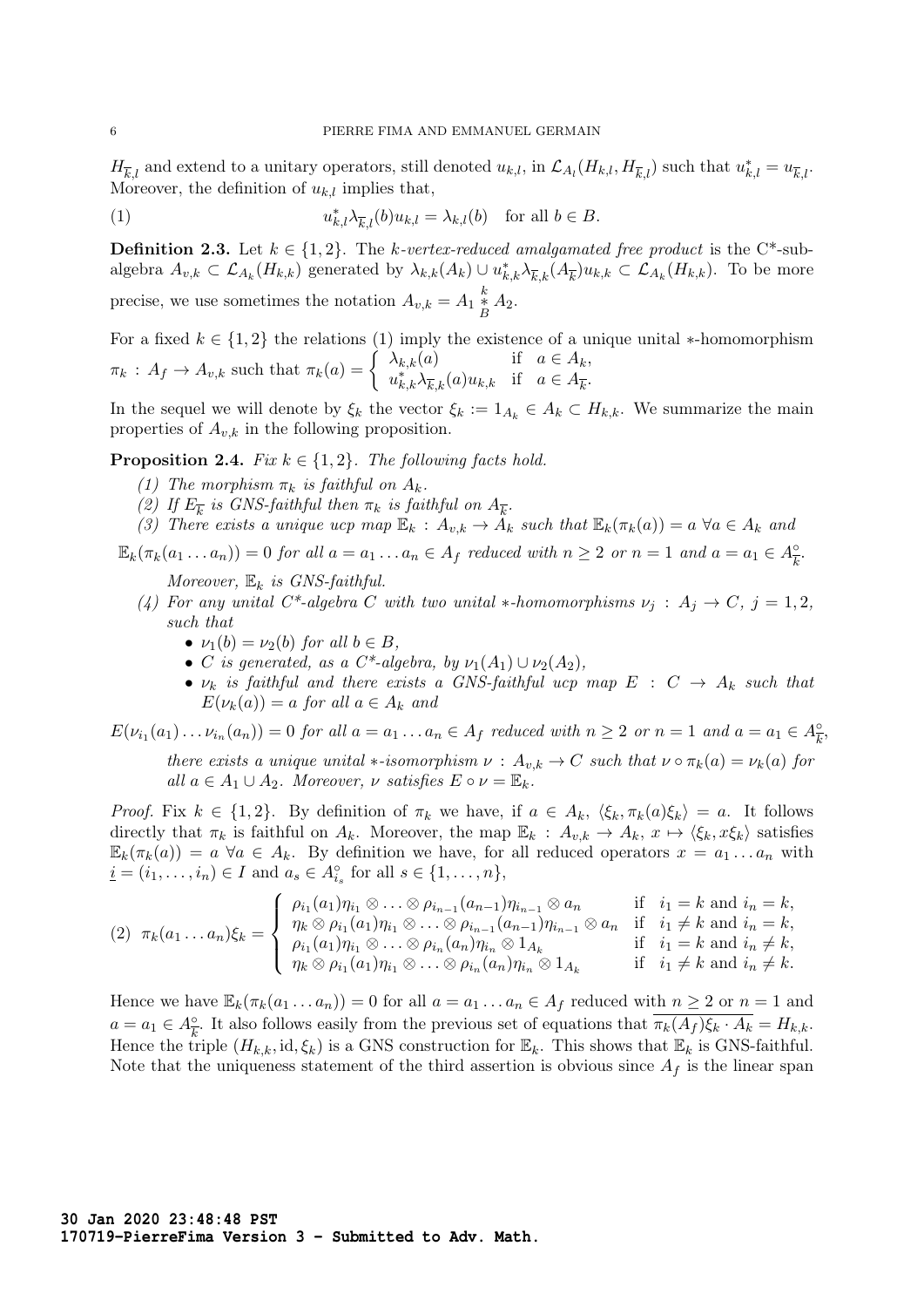of B and the reduced operators. Also, the second statement becomes now obvious since, by the properties of  $\mathbb{E}_k$  we have, for all  $x \in A_{\overline{k}}$ ,  $\mathbb{E}_k(\pi_k(x)) = \mathbb{E}_k(\pi_k(x - E_{\overline{k}}(x))) + \mathbb{E}_k(\pi_k(E_{\overline{k}}(x))) =$  $\pi_k(E_{\overline{k}}(x))$ . It follows easily from this equation that  $\pi_k$  is faithful on  $A_{\overline{k}}$  whenever  $E_{\overline{k}}$  is GNSfaithful. Indeed, let  $x \in A_{\overline{k}}$  such that  $\pi_k(x) = 0$ . Then, for all  $y \in A_{\overline{k}}$  we have  $\pi_k(y^*x^*xy) = 0$ . Hence,  $\pi_k \circ E_{\overline{k}}(y^*x^*xy) = \mathbb{E}_k \circ \pi_k(y^*x^*xy) = 0$  for all  $y \in A_{\overline{k}}$ . Since  $\pi_k$  is faithful on  $A_k$  we find  $E_{\overline{k}}(y^*x^*xy) = 0$ , for all  $y \in A_{\overline{k}}$ . Since  $E_{\overline{k}}$  is GNS-faithful we conclude that  $x = 0$ .

(4). The proof is a routine. We write the argument for the convenience of the reader. Let  $(K, \rho, \eta)$  be the GNS construction of E. Since E is GNS-faithful we may and will assume that  $\rho = \text{id}$  and  $C \subset \mathcal{L}_{A_k}(K)$ . By the properties of  $\mathbb{E}_k$  and E, the map  $U : H_{k,k} \to K$  defined by, for  $x = a_1 \dots a_n \in A_f$  reduced with  $a_k \in A_{i_k}^{\circ}, U(\pi_k(x)\xi_k) := \nu_{i_1}(a_1) \dots \nu_{i_n}(a_n)\eta$  and, for  $x = b \in B$ ,  $U(\pi_k(b)\xi_k) = \nu_1(b)\eta = \nu_2(b)\eta$ , is well defined and extends to a unitary  $U \in \mathcal{L}_{A_k}(H_{k,k}, K)$ . By construction, the map  $\nu(x) := UxU^*$ , for  $x \in A_{v,k}$ , satisfies the claimed properties. The uniqueness is obvious.

Remark 2.5. It is known that the canonical homomorphism from  $A_k$  to  $A_f$  is faithful for  $k \in \{1,2\}$ without assuming the existence of conditional expectations from  $A_k$  to B. However, assertion (1) of Proposition 2.4 gives a very simple proof of this fact, since it shows that the composition of the canonical homomorphism from  $A_k$  to  $A_f$  with the homomorphism  $\pi_k$  is faithful, which implies that the canonical homomorphism from  $A_k$  to  $A_f$  itself is faithful.

**Example 2.6.** Suppose that, for a given  $k \in \{1, 2\}$ ,  $E_k$  is a homomorphism. Then, as observed in Example 2.2, we have  $H_{\overline{k},\overline{k}} = A_{\overline{k}}$  (and  $\lambda_{\overline{k},\overline{k}} = L_{A_{\overline{k}}}\)$ . It follows from the definition of  $\pi_{\overline{k}}$  that

$$
\pi_{\overline{k}}(a) = \begin{cases} L_{A_{\overline{k}}}(a) & \text{if } a \in A_{\overline{k}}, \\ 0 & \text{if } a \in A_{k}^{\circ} . \end{cases}
$$

Hence, since  $A_f$  the closed linear span of  $A_{\overline{k}}$  and the reduced operators and  $\pi_{\overline{k}}$ :  $A_f \to A_{v,\overline{k}}$  is surjective, we find that  $A_{v,\overline{k}} = \pi_{\overline{k}}(A_{\overline{k}})$ . Moreover, since  $\pi_{\overline{k}}$  is faithful on  $A_{\overline{k}}$  we conclude that the restriction of  $\pi_{\overline{k}}$  to  $A_{\overline{k}}$  gives an isomorphism  $A_{\overline{k}} \simeq A_{v,\overline{k}}$ .

Definition 2.7. The vertex-reduced amalgamated free product is the C<sup>\*</sup>-algebra obtained by separation and completion of  $A_f$  with respect to the C\*-semi-norm  $\|\cdot\|_v$  on  $A_f$  defined by

$$
||x||_v := \text{Max}\{||\pi_1(x)||, ||\pi_2(x)||\} \text{ for all } x \in A_f.
$$

By separation and completion we mean the completion of the pre-C<sup>\*</sup>-algebra obtained by considering the quotient by the null ideal of the C\* semi-norm.

We will note it  $A_1 \stackrel{v}{\underset{B}{*}} A_2$  or  $A_v$  for simplicity in the rest of this section and let  $\pi$ :  $A_f \to A_v$ be the canonical surjective unital  $*$ -homomorphism. Note that, by construction of  $A_v$ , for all  $k \in \{1,2\}$ , there exists a unique unital (surjective) \*-homomorphism  $\pi_{v,k} : A_v \to A_{v,k}$  such that  $\pi_{v,k} \circ \pi = \pi_k$ . We describe the fundamental properties of the vertex-reduced amalgamated free product in the following proposition. We call a family of ucp maps  $\{\varphi_i\}_{i\in I}, \varphi_i : A \to B_i$  GNSfaithful if  $\bigcap_{i\in I} \text{Ker}(\pi_i) = \{0\}$ , where  $(H_i, \pi_i, \xi_i)$  is a GNS-construction for  $\varphi_i$ . From Proposition 2.4 and the definition of  $A_v$  we deduce the following result.

Proposition 2.8. The following facts hold.

(1)  $\pi$  is faithful on  $A_k$  for all  $k \in \{1,2\}$ .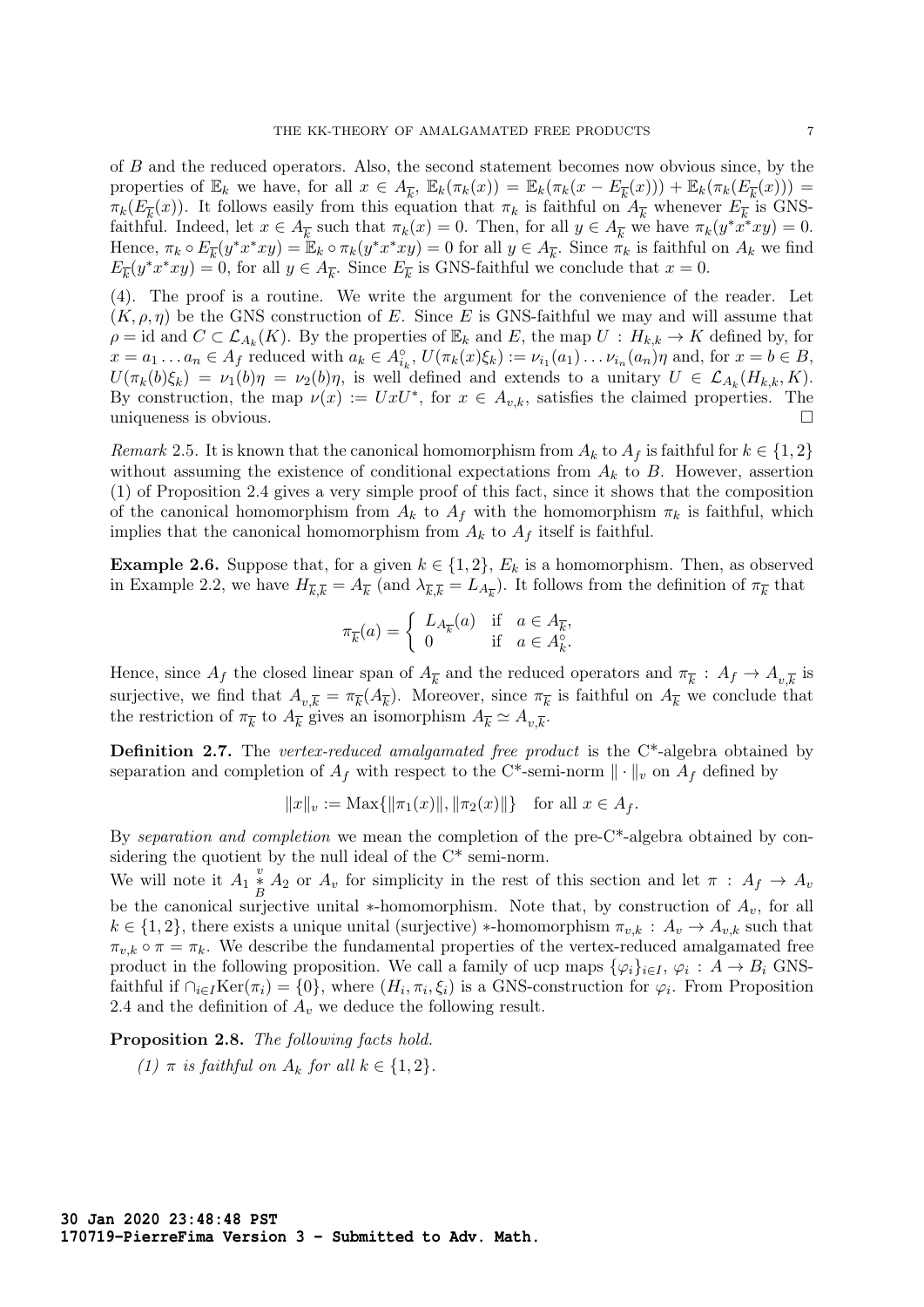(2) For all  $k \in \{1,2\}$ , there is a unique ucp map  $\mathbb{E}_{A_k}: A_v \to A_k$  such that  $\mathbb{E}_{A_k} \circ \pi(a) = a$ for all  $a \in A_k$  and all  $k \in \{1,2\}$  and,

$$
\mathbb{E}_{A_k}(\pi(a_1 \ldots a_n)) = 0 \text{ for all } a = a_1 \ldots a_n \in A_f \text{ reduced with } n \ge 2 \text{ or } n = 1 \text{ and } a = a_1 \in A_{\overline{k}}^{\circ}.
$$

Moreover, the family  $\{ \mathbb{E}_{A_1}, \mathbb{E}_{A_2} \}$  is GNS-faithful.

- (3) Suppose that C is a unital C\*-algebra with \*-homomorphisms  $\nu_k : A_k \to C$  such that
	- $\nu_1(b) = \nu_2(b)$  for all  $b \in B$ ,
	- C is generated, as a C\*-algebra, by  $\nu_1(A_1) \cup \nu_2(A_2)$ ,
	- $\nu_1$  and  $\nu_2$  are faithful and, for all  $k \in \{1, 2\}$ , there exists a ucp map  $E_{A_k}: C \to A_k$ such that  $E_{A_k} \circ \nu_k(a) = a$  for all  $a \in A_k$  and all  $k \in \{1,2\}$  and,

 $E_{A_k}(\nu_{i_1}(a_1)\dots\nu_{i_n}(a_n))=0$  for all  $a=a_1\dots a_n\in A_f$  reduced with  $n\geq 2$  or  $n=1$  and  $a=a_1\in A_{\overline{k}}^{\circ}$  $\frac{\circ}{k}$ 

and the family  ${E_{A_1}, E_{A_2}}$  is GNS-faithful. Then, there exists a unique unital  $\ast$ -isomorphism  $\nu : A_v \to C$  such that  $\nu \circ \pi(a) = \nu_k(a)$ for all  $a \in A_k$  and all  $k \in \{1,2\}$ . Moreover,  $\nu$  satisfies  $E_{A_k} \circ \nu = \mathbb{E}_{A_k}$ ,  $k \in \{1,2\}$ .

*Proof.* (1). It is obvious since, by Proposition 2.4,  $\pi_k$  is faithful on  $A_k$  for  $k = 1, 2$ .

(2). By Proposition 2.4, the maps  $\mathbb{E}_{A_k} = \mathbb{E}_k \circ \pi_{v,k}$  satisfy the desired properties and it suffices to check that the family  $\{\mathbb{E}_{A_1}, \mathbb{E}_{A_2}\}$  is GNS-faithful. Let  $x_0 \in A_f$  be such that  $x = \pi(x_0) \in A_v$ satisfies  $\mathbb{E}_{A_k}(y^*x^*xy) = 0$  for all  $y \in A_v$  and all  $k \in \{1,2\}$ . Then, for all  $k \in \{1,2\}$  we have  $\mathbb{E}_k(y^*\pi_{v,k}(x^*x)y) = 0$  for all  $y \in A_{v,k}$ . Since  $\mathbb{E}_k$  is GNS-faithful, this implies that  $\pi_{v,k}(x) =$  $\pi_k(x_0) = 0$  for all  $k \in \{1,2\}$ . Hence,  $||x||_{A_n} = \text{Max}(||\pi_1(x_0)||, ||\pi_2(x_0)||) = 0$ .

(3). The proof is a routine. We include it for the convenience of the reader. Let  $(L_k, m_k, f_k)$  be the GNS construction of  $E_{A_k}$ . By the universal property of  $A_{v,k}$ , the C<sup>\*</sup>-algebra  $m_k(C) \subset \mathcal{L}_{A_k}(L_k)$ is canonically isomorphic to  $A_{v,k}$ . Hence, in the remainder of the proof we suppose that  $m_k(C)$  $A_{v,k}$ . By the universal property of  $A_f$ , we have a unital surjective \*-homomorphism  $\nu_f : A_f \to C$ such that  $\nu_f |_{A_k} = \nu_k$ . Note that, by the identification we made,  $m_k \circ \nu_f = \pi_k$ . Hence, by construction of  $A_v$ , there exists a unique unital (surjective) \*-homomorphism  $\nu_0 : C \to A_v$  such that  $\pi_{v,k} \circ \nu_0 = m_k$  for all  $k \in \{1,2\}$ . Note that  $\nu_0$  is faithful since the identity  $\pi_{v,k} \circ \nu_0 = m_k$ ,  $k = 1, 2$ , implies that  $\text{Ker}(\nu_0) \subset \text{Ker}(m_1) \cap \text{Ker}(m_2) = \{0\}$  (because the pair  $(E_{A_1}, E_{A_2})$  is GNSfaithful). Hence  $\nu_0$  is a unital  $\ast$ -isomorphism and  $\nu := \nu_0^{-1}$  satisfies the required properties.  $\Box$ 

**Corollary 2.9.** If both  $E_1$  and  $E_2$  are homomorphisms then there is a canonical isomorphism  $A_v \simeq A_1 \oplus_{B} A_2$ , where  $A_1 \oplus_{B} A_2 := \{(a_1, a_2) \in A_1 \oplus A_2 : E_1(a_1) = E_2(a_2)\}.$ 

*Proof.* We use the universal property of  $A_v$  described in Proposition 2.8. Define  $\nu_k : A_k \to$  $A_1 \oplus A_2$  by  $\nu_1(x) = (x, E_1(x))$  and  $\nu_2(y) = (E_2(y), y)$ . It is clear that  $\nu_1$  and  $\nu_2$  are both faithful unital \*-homomorphisms such that  $\nu_1(b) = \nu_2(b)$  for all  $b \in B$ . Define  $E_{A_k} : A_1 \oplus A_2 \to A_k$  by  $E_{A_1}(a_1, a_2) = a_1$  and  $E_{A_2}(a_1, a_2) = a_2$ . Then, for all  $k \in \{1, 2\}$ ,  $E_k$  is a unital \*-homomorphism such that  $E_{A_k} \circ \nu_k(a) = a$  for all  $a \in A_k$ . In particular, both  $E_1$  and  $E_2$  are conditional expectations and, since  $\text{Ker}(E_{A_1}) \cap \text{Ker}(E_{A_2}) = \{0\}$ , the family  $\{E_{A_1}, E_{A_2}\}\$ is GNS-faithful. Hence, it suffices to check the condition on the reduced operators. Since  $\nu_1(A_1^\circ) = \{(x, 0) : x \in$  $A_1^{\circ}$  and  $\nu_2(A_2^{\circ}) = \{(0, y) : y \in A_2^{\circ}\}\$ , we have  $\nu_1(A_1^{\circ})\nu_2(A_2^{\circ}) = \nu_2(A_2^{\circ})\nu_1(A_1^{\circ}) = \{0\}$ . Hence, it suffices to check the condition on elements  $(a_1, a_2) \in \nu_1(A_1^\circ) \cup \nu_2(A_2^\circ)$  which is obvious.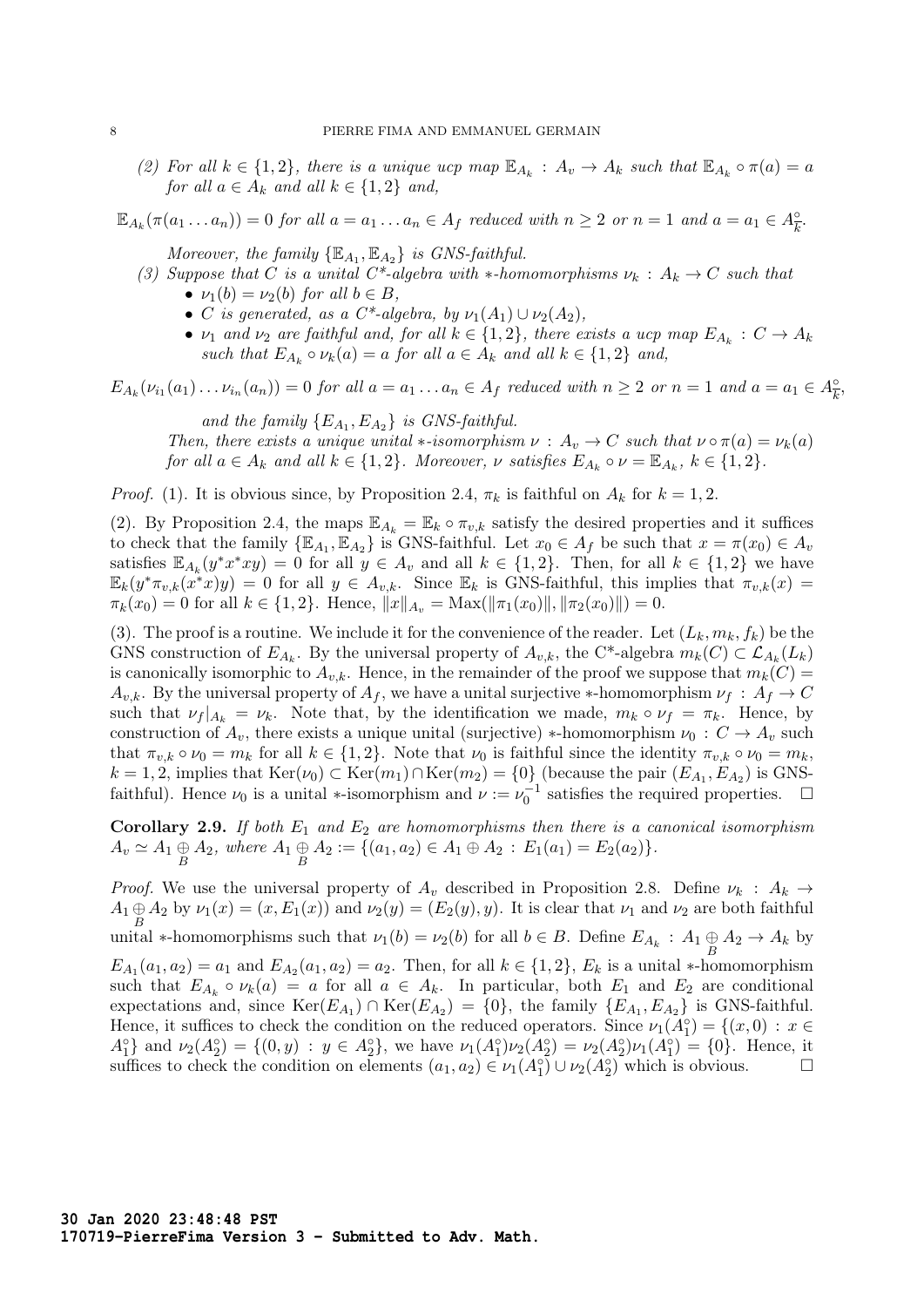2.3.2. The edge-reduced amalgamated free product. In this section we show how the construction of the edge-reduced (or, in the literature, the reduced) amalgamated free product in full generality is related to the vertex-reduced free product we just defined.

For  $\underline{i} \in I$ , we consider the B-B-module  $K_{\underline{i}}^{\circ} = K_{i_1}^{\circ} \otimes \ldots \otimes K_{i_n}^{\circ}$  as Hilbert B-module with the left action of B given by the unital \*-homomorphism  $\rho_i : \overline{B} \to \mathcal{L}_B(K_i^{\circ}), \rho_i(b) = \rho_{i_1}(b) \underset{B}{\otimes}$  id for all  $b \in B$  and we define the Hilbert B-bimodule  $K = B \oplus \left(\bigoplus_{i \in I} K_i^{\circ}\right)$ .

**Example 2.10.** If, for some  $k \in \{1, 2\}$ ,  $E_k$  is a homomorphism then  $K = B \oplus K_{\overline{k}}^{\circ} \simeq K_{\overline{k}}$ . Hence, if both  $E_1$  and  $E_2$  are homomorphisms then  $K = B$ .

For  $l \in \{1,2\}$  define  $K(l) = B \oplus$  $\sqrt{ }$  $\oplus$  $i \in I, i_1 \neq l$  $K^{\circ}_{\underline{i}}$  $\setminus$ and note that we have a unital ∗-homomorphism  $\rho_l: B \to \mathcal{L}_B(K(l))$  defined by  $\rho_l = L_B \oplus \oplus$  $i∈I, i₁≠l$  $\rho_{\underline{i}}$ . Let  $U_l \in \mathcal{L}_B(K_l \underset{\rho_l}{\otimes} K(l), K)$  be the unitary operator defined by

$$
U_l: K_l \underset{\rho_l}{\otimes} K(l) \longrightarrow K
$$
  
\n
$$
\eta_l \underset{\rho_l}{\otimes} B \xrightarrow{\simeq} B
$$
  
\n
$$
K_l^{\circ} \underset{\rho_l}{\otimes} B \xrightarrow{\simeq} K_l^{\circ}
$$
  
\n
$$
\eta_l \underset{\rho_l}{\otimes} H_i \xrightarrow{\simeq} K_i^{\circ}
$$
  
\n
$$
K_l^{\circ} \underset{\rho_l}{\otimes} H_i \xrightarrow{\simeq} K_{(l,i)}^{\circ}
$$

where  $(l, \underline{i}) = (l, i_1, \ldots, i_n) \in I$  if  $\underline{i} = (i_1, \ldots, i_n) \in I$  with  $i_1 \neq l$ . We define the unital  $\ast$ -homomorphisms  $\lambda_l$  :  $\mathcal{L}_B(K_l)$  →  $\mathcal{L}_B(K)$  by  $\lambda_l(x) = U_l(x ⊗ 1)U_l^*$ . By definition we have  $\lambda_1(\rho_1(b)) = \lambda_2(\rho_2(b))$  for all  $b \in B$ . It follows that there exists a unique unital \*-homomorphism  $\rho: A_f \to \mathcal{L}_B(K)$  such that  $\rho(a) = \lambda_k(\rho_k(a))$  for  $a \in A_k$ , for all  $k \in \{1,2\}.$ 

**Proposition 2.11.** There are canonical unitaries  $V_k \in \mathcal{L}_B(H_{k,k} \underset{E_k}{\otimes}$  $B, K$ ) for  $k = 1, 2$  satisfying  $V_k(\pi_k(a) \otimes 1)V_k^* = \rho(a)$  for all  $a \in A_k$  and all  $k \in \{1,2\}.$ 

*Proof.* Note that, for  $\underline{i} = (i_1, \ldots, i_n) \in I$  with  $i_1 = i_n = k$  (hence n is odd) we have, if  $n = 1$ ,  $H_i \underset{E_k}{\otimes} B = A_k \underset{E_k}{\otimes} B \simeq K_k \simeq K_k^{\circ} \oplus B$ , and, if  $n \geq 3$ ,  $H_i \underset{E_k}{\otimes} B = K_k \underset{B}{\otimes}$  $\left(K_{\overline{k}}^{\circ}\underset{B}{\otimes}\cdots\underset{B}{\otimes}K_{\overline{k}}^{\circ}\right)$  $\bigg\{\bigg\}\underset{B}{\otimes} K_k \simeq$  $K_i^{\circ} \oplus K_{i'}^{\circ} \oplus K_{i''}^{\circ} \oplus K_{i''}^{\circ}$ , where  $\underline{i}' = (i_2, \ldots, i_n)$ ,  $\underline{i}'' = (i_1, \ldots, i_{n-1})$  and  $\underline{i}''' = (i_2, \ldots, i_{n-1})$ . Hence the existence of  $V_k$ :  $H_{k,k} \otimes B \to K$ . It is easy to check that  $V_k$  satisfies  $V_k(\pi_k(a) \otimes 1)V_k^* = \rho(a)$ for all  $a \in A_k$  and all  $k \in \{1, 2\}$ .

**Definition 2.12.** The edge-reduced amalgamated free product is the C<sup>\*</sup>-subalgebra  $A_e \subset \mathcal{L}_B(K)$ generated by  $\lambda_1(A_1) \cup \lambda_2(A_2) \subset \mathcal{L}_B(K)$ . To be more precise, we use sometimes the notation  $A_e = A_1 \frac{e}{B} A_2.$ 

The edge-reduced amalgamated free product has been constructed by Voiculescu in [Vo83] and is known in the literature as the Voiculescu's reduced amalgamated free product.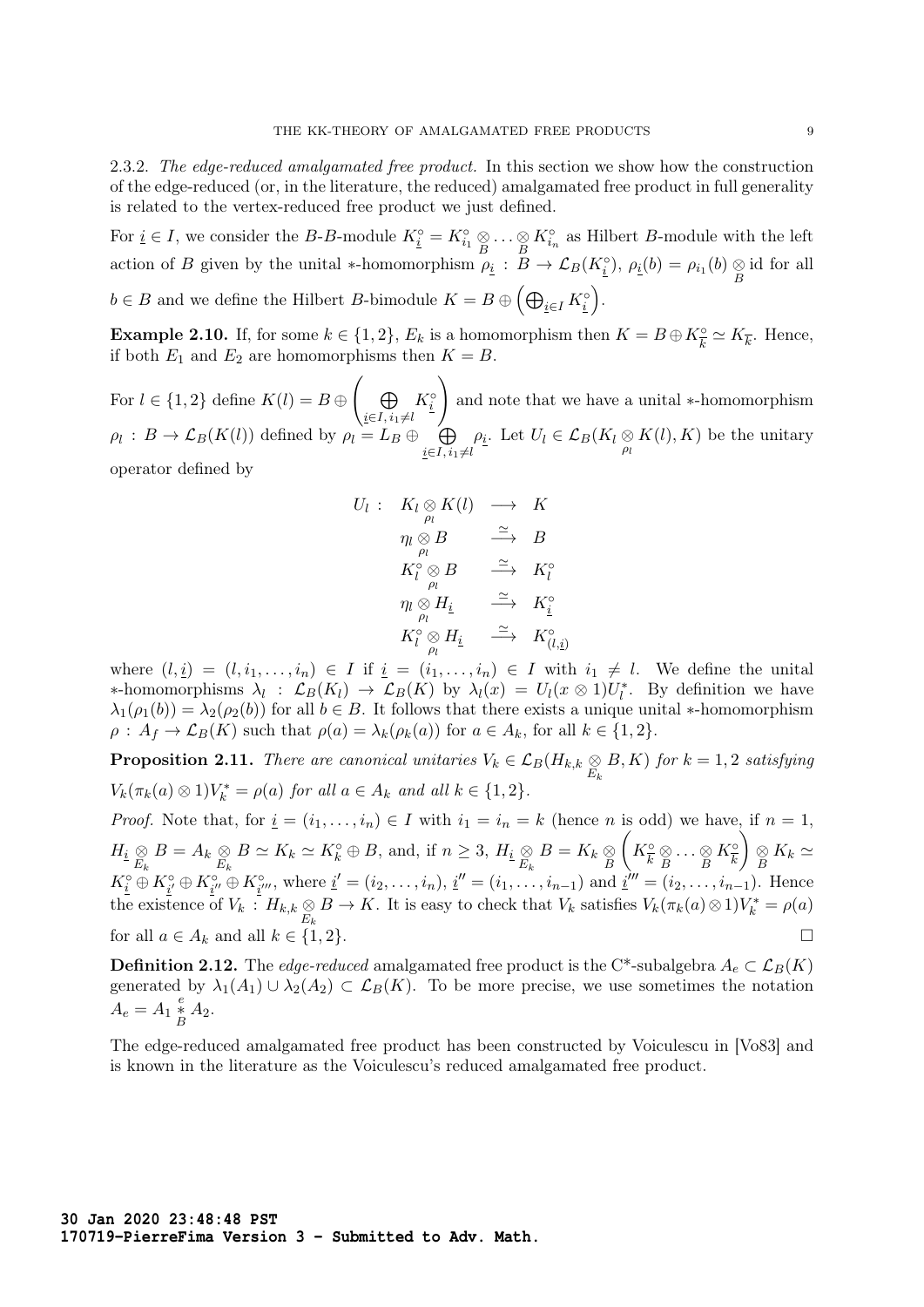**Example 2.13.** If, for some  $k \in \{1,2\}$ ,  $E_k$  is a homomorphism then  $A_e$  is the C<sup>\*</sup>-algebra  $\rho_{\overline{k}}(A_{\overline{k}}) \subset \mathcal{L}_B(K_{\overline{k}})$ . If both  $E_1$  and  $E_2$  are homomorphisms then  $A_e \simeq B$ .

The preceding example shows that the edge reduced amalgamated free product may forget everything about the initial C\*-algebras  $A_1$  and  $A_2$  in the extreme degenerated case: it only remembers B. This shows that, in general, one should consider instead the vertex-reduced amalgamated free product. Indeed, even in the extreme degenerated case, the vertex reduced amalgamated free product correctly remembers the C\*-algebras  $A_1$  and  $A_2$ , as shown in Corollary 2.9.

In the following proposition we recall the properties of  $A<sub>e</sub>$ . The results below are well known when  $E_1$  and  $E_2$  are GNS-faithful. The proof is similar to the proof of Proposition 2.4 and we leave it to the reader.

Proposition 2.14. The following facts hold.

- (1)  $\rho$  is faithful on B.
- (2) For any  $k \in \{1,2\}$ , if  $E_k$  is GNS-faithful then  $\rho$  is faithful on  $A_k$ .
- (3) There exists a unique ucp map  $\mathbb{E}: A_e \to B$  such that  $\mathbb{E} \circ \rho(b) = b$  for all  $b \in B$  and,

 $\mathbb{E}(\rho(a_1, \ldots a_n)) = 0$  for all  $a = a_1 \ldots a_n \in A_f$  reduced.

Moreover,  $E$  is GNS-faithful.

- (4) For any unital C<sup>\*</sup>-algebra C with two unital \*-homomorphisms  $\nu_k : A_k \to C$ ,  $k = 1, 2$ , such that
	- $\nu_1(b) = \nu_2(b)$  for all  $b \in B$ ,
	- C is generated, as a C\*-algebra, by  $\nu_1(A_1) \cup \nu_2(A_2)$ ,
	- $\nu_1|_B = \nu_2|_B$  is faithful and there exists a GNS-faithful ucp map  $E : C \to B$  such that  $E \circ \nu_k(b) = b$  for all  $b \in B$ ,  $k = 1, 2$ , and,

 $E(\nu_{i_1}(a_1)\dots\nu_{i_n}(a_n))=0$  for all  $a=a_1\dots a_n\in A_f$  reduced,

there exists a unique unital  $\ast$ -isomorphism  $\nu : A_e \to C$  such that  $\nu \circ \rho(a) = \nu_k(a)$  for all  $a \in A_k$ ,  $k \in \{1,2\}$ . Moreover,  $\nu$  satisfies  $E \circ \nu = \mathbb{E}$ .

**Proposition 2.15.** For all  $k \in \{1,2\}$  there exists a unique unital ∗-homomorphism

 $\lambda_{v,k}$ :  $A_{v,k} \to A_e$  such that  $\lambda_{v,k} \circ \pi_k = \rho$ .

Moreover,  $\lambda_{v,k}$  is faithful on  $\pi_k(A_{\overline{k}})$  and, if  $E_k$  is GNS-faithful,  $\lambda_{v,k}$  is an isomorphism.

*Proof.* The formulae  $\lambda_{v,k}(x) = V_k(x \otimes 1)V_k^*$  defines a unital \*-homomorphism  $\lambda_{v,k}$ :  $A_{v,k} \to A_e$ satisfying  $\lambda_{v,k} \circ \pi_k = \rho$ . The uniqueness of  $\lambda_{v,k}$  is obvious. Let us check that  $\lambda_{v,k}$  is faithful on  $\pi_k(A_{\overline{k}})$ . Suppose that  $x \in A_{\overline{k}}$  and  $\lambda_{v,k}(\pi_k(x)) = 0$ . Then, for all  $y \in A_{\overline{k}}$ , we have  $\rho(y^*x^*xy) =$  $\lambda_{v,k}(\pi_k(y^*x^*xy)) = 0$ . Hence,  $0 = \mathbb{E} \circ \rho(y^*x^*xy) = \mathbb{E} \circ \rho(E_{\overline{k}}(y^*x^*xy)) = E_{\overline{k}}(y^*x^*xy)$ . It follows that  $x \in \text{Ker}(\rho_{\overline{k}})$  hence,  $\lambda_{\overline{k},k}(x) = \bigoplus_{i \in I_{\overline{k},k}} \rho_{\overline{k}}(x) \otimes 1 = 0$  which implies that  $\pi_k(x) =$  $u_{k,k}^*\lambda_{\overline{k},k}(x)u_{k,k}=0$ . The last statement follows from the universal property of  $A_e$  since the ucp map  $E_k \circ \mathbb{E}_k : A_{v,k} \to B$  is GNS-faithful whenever  $E_k$  is GNS-faithful.

In the next proposition, we study some associativity properties between the edge-reduced and the vertex-reduced amalgamated free product. The result is interesting in itself and it will be used to easily obtain ucp radial multipliers on the vertex-reduced amalgamated free product.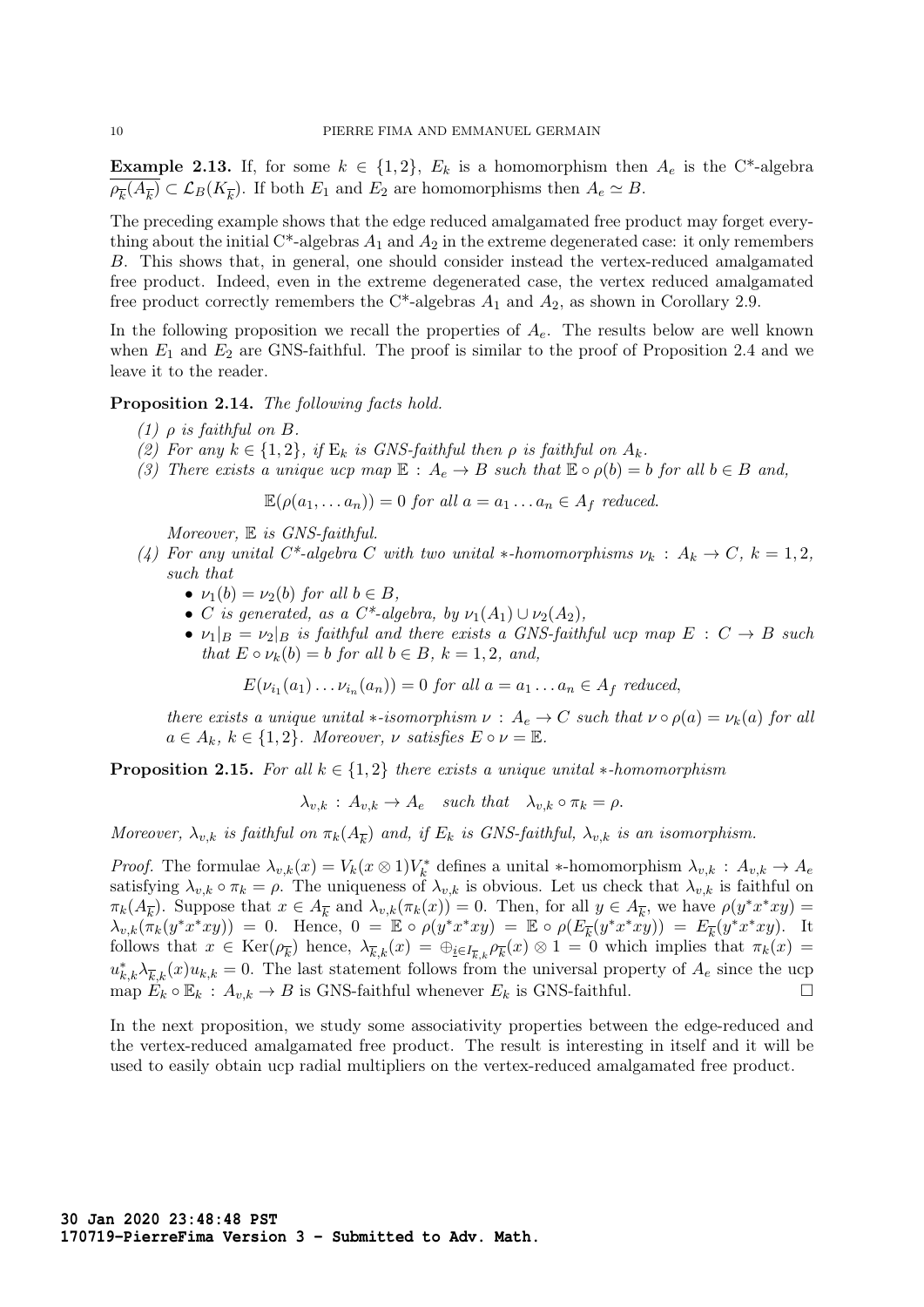**Proposition 2.16.** Let  $A_1, A_2, A_3$  be unital  $C^*$ -algebras with a common unital  $C^*$ -subalgebra B and conditional expectations  $E_k : A_k \to B$ . After identification of  $A_1$  with a  $C^*$ -subalgebra of both  $A_1 \frac{1}{B} A_2$  and  $A_1 \frac{1}{B} A_3$ , the canonical GNS-faithful ucp maps  $A_1 \frac{1}{B} A_2 \rightarrow A_1$  and  $A_1 \frac{1}{B} A_3 \rightarrow A_1$ become conditional expectations and, with respect to these GNS-faithful conditional expectations, we have canonical isomorphisms

• 
$$
\begin{pmatrix} A_1 \frac{1}{2} A_2 \end{pmatrix} \begin{pmatrix} e \\ A_1 \frac{1}{2} A_3 \end{pmatrix} \simeq A_1 \frac{1}{2} \begin{pmatrix} A_2 \frac{e}{2} A_3 \end{pmatrix}.
$$
  
\n•  $\begin{pmatrix} A_1 \frac{2}{2} A_2 \end{pmatrix} \begin{pmatrix} e \\ A_2 \frac{2}{2} A_3 \end{pmatrix} \simeq A_1 \begin{pmatrix} 1 \\ B \end{pmatrix} \simeq A_2 \begin{pmatrix} e \\ A_1 \frac{2}{2} A_3 \end{pmatrix} \simeq A_2.$ 

*Proof.* We prove the first point. The proof of the second point is similar. We write  $\widetilde{A} = A_1 \frac{1}{B}$  $\sqrt{ }$ B  $A_2 \frac{e}{B} A_3$ . Let  $\rho : A_2 * A_3 \to A_2 * A_3$  and  $\widetilde{\pi} : A_1 * B_3$  $\left(A_2\stackrel{e}{\underset{B}{*}}A_3\right)\rightarrow \widetilde{A}$  be the canonical surjections and  $\widetilde{\mathbb{E}}$ :  $\widetilde{A} \to A_1$  the canonical GNS-faithful ucp map. Define, for  $k = 1, 2, \nu_k : A_k \to \widetilde{A}$  by  $\nu_1 = \tilde{\pi}|_{A_1}$  and  $\nu_2 = \tilde{\pi} \circ \rho|_{A_2}$ . By definition,  $\nu_1(b) = \nu_2(b)$  for all  $b \in B$  and  $\nu_1$  is faithful. Let C be the C<sup>\*</sup>-subalgebra of A generated by  $\nu_1(A_1) \cup \nu_2(A_2)$ . We claim that there exists a (unique) unital faithful \*-homomorphism  $\nu$  :  $A_1 \frac{1}{B} A_2 \rightarrow \tilde{A}$  such that  $\nu \circ \pi_1|_{A_k} = \nu_k$  for

 $k = 1, 2$ , where  $\pi_1 : A_1 * A_2 \to A_1 * A_2$  is the canonical surjection. By the universal property of the 1-vertex-reduced amalgamated free product, it suffices to show the following claim, where  $E = \mathbb{E}|_C : C \to A_1.$ 

**Claim.** The ucp map E is GNS-faithful and satisfies  $E \circ \nu_1 = id_{A_1}$  and, for all  $a = a_1 \dots a_n \in A_f$ reduced with  $a_k \in A_{i_k}^{\circ}$ ,  $E(\nu_{i_1}(a_1) \ldots \nu_{i_n}(a_n)) = 0$  whenever  $n \geq 2$  or  $n = 1$  and  $a = a_1 \in A_2^{\circ}$ .

*Proof of the Claim.* The fact the E vanishes on the reduced operators (not in  $A_1^{\circ}$ ) is obvious, since  $\mathbb E$  satisfies the same property. The only non-trivial property to check is the fact that  $E$  is GNS-faithful: indeed, it is not true, in general, that the restriction of a GNS-faithful ucp map to a subalgebra is again GNS-faithful. So suppose that there exists  $x \in C$  such that  $E(y^*x^*xy) = 0$ for all  $y \in C$  and let us show that x is equal to zero. Since  $\widetilde{\mathbb{E}} : \widetilde{A} \to A_1$  is GNS-faithful, it suffices to show that  $\widetilde{\mathbb{E}}(y^*x^*xy) = 0$  for all  $y \in \widetilde{A}$ . By hypothesis, we know that it is true for all  $y \in C$ . Since A is the closed linear span of  $\widetilde{\pi}(A_1)$  and  $\widetilde{\pi}(z)$ , for  $z \in A_1 \underset{B}{*}$  $\left(A_2 \stackrel{e}{\underset{B}{*}} A_3\right)$  a reduced operator not in  $A_1^{\circ}$  and since  $\widetilde{\pi}(A_1) \cup \widetilde{\pi} \circ \rho(A_2) \subset C$ , it suffices to show that  $\widetilde{\mathbb{E}}(y^*x^*xy) = 0$ for  $y = \widetilde{\pi}(z)$  and  $z = z_1 \dots z_n \in A_1 \underset{B}{*}$  $\left(A_2\overset{e}{\underset{B}{*}}A_3\right)$  a reduced operator with letters  $z_k$  alternating from  $A_1^{\circ}$ ,  $\rho(A_2^{\circ})$  and  $\rho(A_3^{\circ})$  and containing at least one letter in  $\rho(A_3^{\circ})$ . Since one of the  $z_k$ is in  $\rho(A_3^{\circ})$  and  $x \in C$  we have, by the property of  $\widetilde{\mathbb{E}}, \ \widetilde{\mathbb{E}}(y^*(x^*x - \widetilde{\mathbb{E}}(x^*x))y) = 0$ . Hence,  $\widetilde{\mathbb{E}}(y^*x^*xy) = \widetilde{\mathbb{E}}(y^*\widetilde{\mathbb{E}}(x^*x)y) = \widetilde{\mathbb{E}}(y^*E(x^*x)y) = 0$ , since  $E(x^*x) = 0$ .

End of the proof of the Proposition. Define, for  $k = 1, 3$ , the unital  $*$ -homomorphism  $\eta_k : A_k \to \tilde{A}$ by  $\eta_1 = \tilde{\pi}|_{A_1} = \nu_1$  and  $\eta_3 = \tilde{\pi} \circ \rho|_{A_3}$ . Using the universal property of the 1-vertex-reduced<br>application of the construction can show using exactly the same arguments we used to construct amalgamated free product one can show, using exactly the same arguments we used to construct the homomorphism  $\nu$ , that there exists a (necessarily unique) unital faithful  $*$ -homomorphism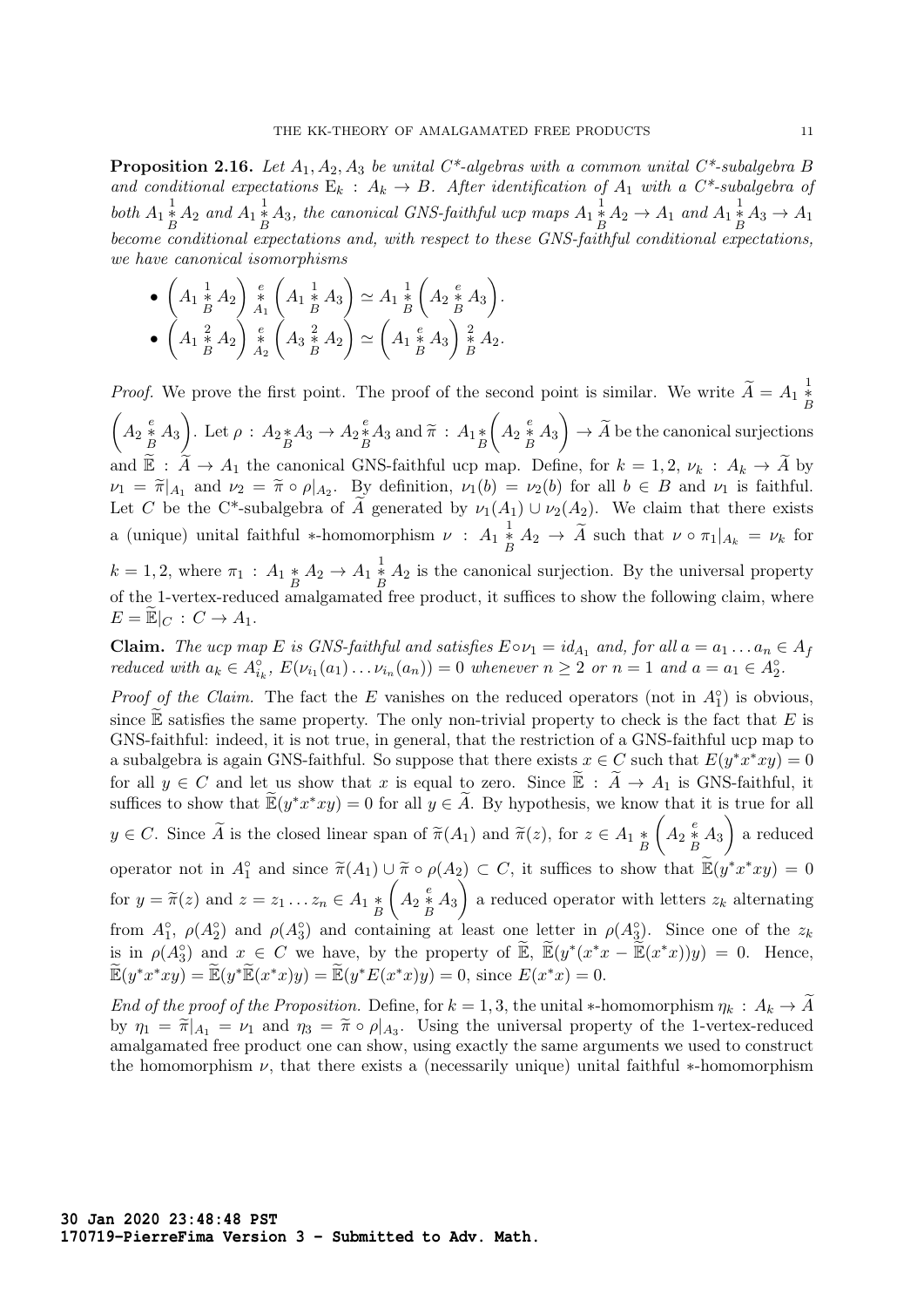$\eta$ :  $A_1 \overset{1}{\underset{B}{*}} A_3 \to \widetilde{A}$  such that  $\eta \circ \pi_1' |_{A_k} = \eta_k$  for  $k = 1, 3$ , where  $\pi_1' : A_1 \overset{*}{\underset{B}{*}} A_3 \to A_1 \overset{1}{\underset{B}{*}} A_3$  is the canonical surjection. Note that  $\nu(a) = \eta(a)$  for all  $a \in A_1$  and  $\widetilde{A}$  is generated, as a C\*-algebra, by  $\nu(A_1 \overset{1}{\underset{B}{*}} A_2) \cup \eta(A_1 \overset{1}{\underset{B}{*}} A_3)$ . Since the GNS-faithful ucp map  $\widetilde{\mathbb{E}} : \widetilde{A} \to A_1$  obviously satisfies the condition on the reduced operators we may use the universal property of the edge-reduced amalgamated free product to conclude that there exists a canonical ∗-isomorphism

$$
\left(A_1\stackrel{1}{\underset{B}{*}}A_2\right)\stackrel{e}{\underset{A_1}{*}}\left(A_1\stackrel{1}{\underset{B}{*}}A_3\right)\to \widetilde{A}.
$$

Using the previous identifications one can prove the following result about completely positive radial multipliers. For  $\underline{i} = (i_1, \ldots, i_n) \in I$  and  $l \in \{1, 2\}$  we define the number

$$
n(\underline{i}, l) = |\{s \in \{1, \ldots, n\} : i_s = l\}|.
$$

**Proposition 2.17.** For all k, l  $\in \{1,2\}$  and all  $0 \lt r \lt 1$  there exists a unique ucp map  $\varphi_r : A_{v,k} \to A_{v,k}$  such that  $\varphi_r(\pi_k(b)) = \pi_k(b)$  for all  $b \in B$  and,

$$
\varphi_r(\pi_k(a_1 \ldots a_n)) = r^{n(i,l)} \pi_k(a_1 \ldots a_n) \text{ for all } a_1 \ldots a_n \in A_f \text{ reduced with } a_k \in A_{i_k}^{\circ} \text{ and } \underline{i} = (i_1, \ldots, i_n).
$$

*Proof.* We first prove the proposition for  $k = 1$ . We separate the proof in two cases.

**Case 1:**  $l = 2$ . Since  $\pi_1$  is faithful on  $A_1$ , we may and will view  $A_1 \subset A_{v,1}$ . After this identification, the canonical GNS-faithful ucp map  $\mathbb{E}_1$  :  $A_{v,1} \to A_1$  becomes a conditional expectation. Consider the conditional expectation  $\tau \otimes id$  :  $C([0,1]) \otimes B \to B$ , where  $\tau$  is the integral with respect to the normalized Lebesgue measure on [0,1]. We will also view  $A_1 \subset$  $A_1 \overset{1}{\underset{B}{*}} (C([0,1]) \otimes B)$  so that the canonical GNS-faithful ucp map  $\widetilde{\mathbb{E}}_1 : A_1 \overset{1}{\underset{B}{*}} (C([0,1]) \otimes B) \to A_1$ is a conditional expectation. Define  $\widetilde{A} = A_{v,1} \underset{A_1}{\overset{e}{*}} A$  $\left(A_1\overset{1}{\underset{B}{*}}(C([0,1])\otimes B)\right)$  with respect to the conditional expectations  $\mathbb{E}_1$  and  $\widetilde{\mathbb{E}}_1$ . Since  $\mathbb{E}_1$  and  $\widetilde{\mathbb{E}}_1$  are GNS-faithful, the edge-reduced and the k-vertex-reduced amalgamated free products coincide for  $k = 1, 2$ . Hence, we may and will view  $A_{v,1} \subset A$  and we have a canonical GNS-faithful conditional expectation  $\mathbb{E}: A \to A_{v,1}$ . Also, by the first assertion of Proposition 2.16 we have a canonical identification  $\widetilde{A} = A_1 \frac{1}{\widetilde{B}} \widetilde{A}_2$ , where  $\widetilde{A}_2 = A_2 \frac{e}{B} (C([0,1]) \otimes B)$ . Let  $\widetilde{\rho}_2 : A_2 * C([0,1]) \otimes B \to \widetilde{A}_2$  be the canonical surjection from the full to the edge-reduced amalgamated free product and  $\widetilde{\pi}$  :  $A_1 * \widetilde{A}_2 \to A_1 * \widetilde{A}_2 = \widetilde{A}$  be the canonical surjection from the full to the vertex-reduced amalgamated free product. Fix  $t \in \mathbb{R}$  and define the unitary  $v_t \in C([0,1])$  by  $v_t(x) = e^{2i\pi tx}$ . Let  $\rho_t = |\tau(v_t)|^2$  and  $u_t = \tilde{\pi} \circ \tilde{\rho}_2(v_t \otimes 1_B) \in \tilde{A}$ .<br>Define the unital themomentiums  $u_t = \tilde{\pi} \circ \tilde{\rho}_2(v_t \otimes 1_B) \in \tilde{A}$ . Define the unital \*-homomorphisms  $\nu_1 = \tilde{\pi}|_{A_1} : A_1 \to \tilde{A}$  and  $\nu_2 : \tilde{A}_2 \to \tilde{A}$  by  $\nu_2(x) = u_t \tilde{\pi}(x) u_t^*$ . Note that  $\nu_1$  is faithful. To simplify the notations we put  $A_1 := A_1$ .

**Claim.** For all  $x = x_1 \dots x_n \in A_1 * \widetilde{A}_2$  reduced with  $x_k \in \widetilde{A}_{i_k}^{\circ}$  and  $\underline{i} = (i_1, \dots, i_n) \in I$  one has:

$$
\widetilde{\mathbb{E}}(\nu_{i_1}(x_1)\ldots\nu_{i_n}(x_n))=\begin{cases}\n\rho_t^{n(i,l)}\widetilde{\pi}(x_1\ldots x_n) & \text{if } \widetilde{\pi}(x)\in A_{v,1}, \\
0 & \text{if } \widetilde{\mathbb{E}}(\widetilde{\pi}(x))=0.\n\end{cases}
$$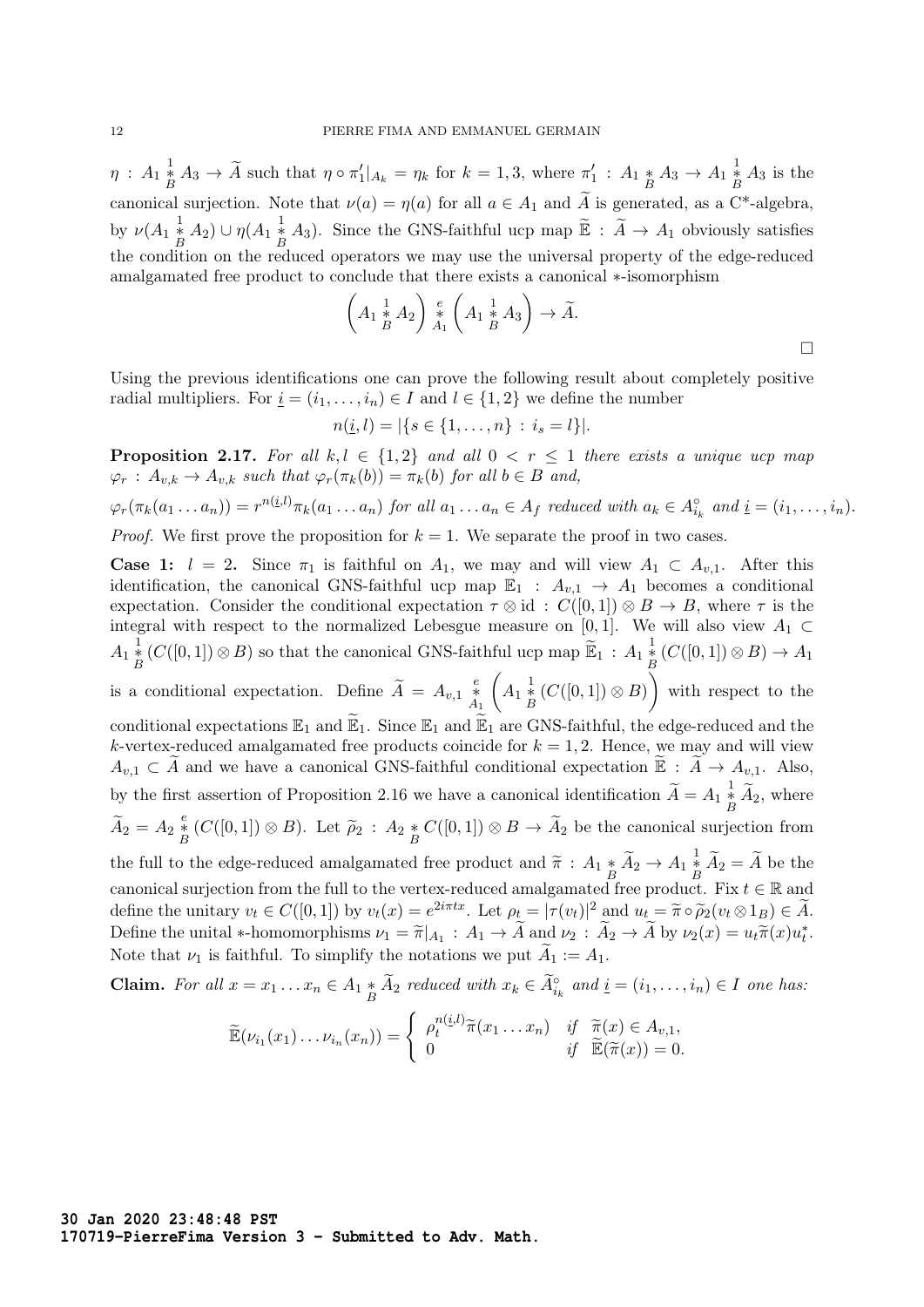Proof of the Claim. To prove the formula of the claim, we may and will assume that each letter  $x_k$  of x coming from  $\widetilde{A}_2^{\circ}$  is a reduced word, in the edge reduced amalgamated free product  $\widetilde{A}_2 = A_2 \frac{e}{B} (C([0,1]) \otimes B)$  with letters alternating from  $\widetilde{\rho}_2(A_2^{\circ})$  and  $\widetilde{\rho}_2((B \otimes C([0,1]))^{\circ})$ . Now for such x, by the property of the conditional expectation  $\widetilde{\mathbb{E}}$  and the canonical identification  $A_1 \overset{1}{\underset{B}{*}} \widetilde{A}_2 = A_{v,1} \overset{e}{\underset{A_1}{*}}$  $\left(A_1\overset{1}{\underset{B}{*}}(C([0,1])\otimes B)\right)$ , we have  $\widetilde{\pi}(x)\in A_{v,1}$  if and only if all the letters  $x_k$  of x for which  $x_k \in \widetilde{A}_2^{\circ}$  we actually have  $x_k \in \widetilde{\rho}_2(A_2^{\circ})$ . Note that we also have  $\widetilde{\mathbb{E}}(\widetilde{\pi}(x)) = 0$  if and only if there is at least are latter  $x_k$  of x coming from  $\widetilde{A}_2^{\circ}$  which itself riewed a only if there is at least one letter  $x_k$  of x coming from  $\widetilde{A}_2^{\circ}$  which, itself viewed as a reduced word in  $\widetilde{A}_2 = A_2 \frac{e}{B} (C([0,1]) \otimes B)$ , contains a letter which comes from  $\widetilde{\rho}_2((C([0,1]) \otimes B)^\circ)$ . We prove the formula by induction on n. If  $n = 1$  we have either  $x \in A_1^{\circ}$  in that case  $\mathbb{E}(\nu_1(x)) = \mathbb{E}(\tilde{\pi}(x)) = \tilde{\pi}(x)$ 

or  $x \in \widetilde{\rho}_2(\widetilde{A}_2^{\circ})$  and

$$
\widetilde{\mathbb{E}}(\nu_2(x)) = \widetilde{\mathbb{E}}(u_t \widetilde{\pi}(x)u_t^*)
$$
\n
$$
= \widetilde{\mathbb{E}}((u_t - \tau(v_t))\widetilde{\pi}(x)(u_t^* - \overline{\tau(v_t)})) + \tau(v_t)\widetilde{\mathbb{E}}(\widetilde{\pi}(x)(u_t^* - \overline{\tau(v_t)}))
$$
\n
$$
+ \overline{\tau(v_t)}\widetilde{\mathbb{E}}((u_t - \tau(v_t))\widetilde{\pi}(x)) + |\tau(v_t)|^2 \widetilde{\mathbb{E}}(\widetilde{\pi}(x))
$$
\n
$$
= |\tau(v_t)|^2 \widetilde{\mathbb{E}}(\widetilde{\pi}(x)) = \rho_t \widetilde{\mathbb{E}}(\widetilde{\pi}(x)).
$$

Hence,  $\widetilde{\mathbb{E}}(\nu_2(x)) = \begin{cases} \rho_t \widetilde{\pi}(x) & \text{if } \widetilde{\pi}(x) \in A_{v,1}, \\ 0 & \text{if } \widetilde{\mathbb{E}}(\widetilde{\pi}(x)) = 0 \end{cases}$ 0 if  $\widetilde{\mathbb{E}}(\widetilde{\pi}(x)) = 0.$ 

This proves the formula for  $n = 1$ . Suppose that the formula holds for a given  $n \geq 1$ . Let  $x = x_1 \dots x_{n+1}$  be reduced with  $x_k \in \widetilde{A}_{i_k}^{\circ}$  and define  $x' = x_1 \dots x_n$  and  $z = \nu_{i_1}(x_1) \dots \nu_{i_n}(x_n)$ . Let  $\underline{i} = (i_1, \ldots, i_{n+1})$  and  $\underline{i}' = (i_1, \ldots, i_n)$ .

Suppose that  $x_{n+1} \in A_1^{\circ}$ . Then  $n(\underline{i}, 2) = n(\underline{i}', 2)$  and,

$$
\widetilde{\mathbb{E}}(\nu_{i_1}(x_1)\ldots\nu_{i_n}(x_n)\nu_{i_{n+1}}(x_{n+1})) = \widetilde{\mathbb{E}}(\nu_{i_1}(x_1)\ldots\nu_{i_n}(x_n)\widetilde{\pi}(x_{n+1})) = \widetilde{\mathbb{E}}(z)\widetilde{\pi}(x_{n+1}).
$$

Hence, if  $\tilde{\pi}(x) \in A_{v,1}$  then also  $\tilde{\pi}(x') \in A_{v,1}$  and we have, by the induction hypothesis,

$$
\widetilde{\mathbb{E}}(\nu_{i_1}(x_1)\ldots \nu_{i_n}(x_n)\nu_{i_{n+1}}(x_{n+1})) = \rho_t^{n(\underline{i}',2)}\widetilde{\pi}(x')\widetilde{\pi}(x_{n+1}) = \rho_t^{n(\underline{i},2)}\widetilde{\pi}(x).
$$

If  $\mathbb{E}(\tilde{\pi}(x)) = 0$  then also  $\mathbb{E}(\tilde{\pi}(x')) = 0$  and we have, by the induction hypothesis,  $\mathbb{E}(z) = 0$  so  $\mathbb{E}(z, (x)) = 0$  (x) by  $(x, y) = 0$  $\widetilde{\mathbb{E}}(\nu_{i_1}(x_1)\ldots \nu_{i_n}(x_n)\nu_{i_{n+1}}(x_{n+1}))=0.$ 

Suppose now that  $x_{n+1} \in \widetilde{A}_2^{\circ}$  then  $x_n \in A_1^{\circ}$  and we have,

$$
\widetilde{\mathbb{E}}(z\nu_{i_{n+1}}(x_{n+1})) = \widetilde{\mathbb{E}}(zu_{t}\widetilde{\pi}(x_{n+1})u_{t}^{*})
$$
\n
$$
= \widetilde{\mathbb{E}}(z(u_{t}-\tau(v_{t}))\widetilde{\pi}(x_{n+1})(u_{t}^{*}-\overline{\tau(v_{t})})) + \tau(v_{t})\widetilde{\mathbb{E}}(z\widetilde{\pi}(x_{n+1})(u_{t}^{*}-\overline{\tau(v_{t})}))
$$
\n
$$
+ \overline{\tau(v_{t})}\widetilde{\mathbb{E}}(z(u_{t}-\tau(v_{t}))\widetilde{\pi}(x_{n+1})) + |\tau(v_{t})|^{2}\widetilde{\mathbb{E}}(z\widetilde{\pi}(x_{n+1}))
$$
\n
$$
= |\tau(v_{t})|^{2}\widetilde{\mathbb{E}}(z\widetilde{\pi}(x_{n+1})) = \rho_{t}\widetilde{\mathbb{E}}(z\widetilde{\pi}(x_{n+1})).
$$

Hence, if  $\tilde{\pi}(x) \in A_{v,1}$  then also  $\tilde{\pi}(x') \in A_{v,1}$  and  $x_{n+1} \in A_2^{\circ}$  so  $\tilde{\pi}(x_{n+1}) \in A_{v,1}$  and  $n(\underline{i}, 2) = n(\underline{i}', 2) + 1$ . By the preceding computation and the induction hypothesis we find:  $n(\underline{i}', 2) + 1$ . By the preceding computation and the induction hypothesis we find:

$$
\widetilde{\mathbb{E}}(z\nu_{i_{n+1}}(x_{n+1})) = \rho_t \widetilde{\mathbb{E}}(z\widetilde{\pi}(x_{n+1})) = \rho_t \widetilde{\mathbb{E}}(z)\widetilde{\pi}(x_{n+1}) = \rho_t \rho_t^{n(\underline{i}',2)}\widetilde{\pi}(x')\widetilde{\pi}(x_{n+1}) = \rho_t^{n(\underline{i},2)}\widetilde{\pi}(x).
$$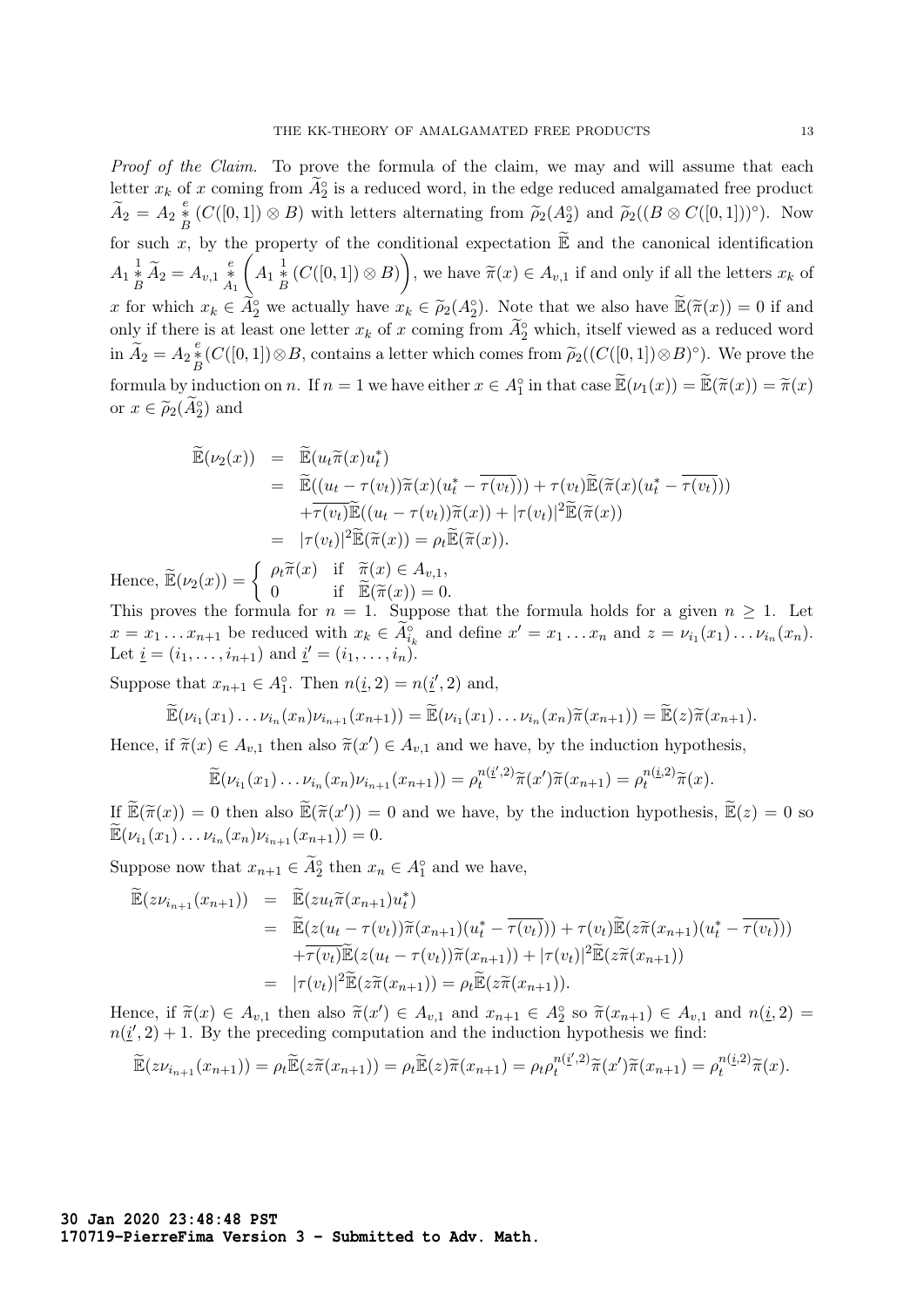Finally, if  $\mathbb{E}(\tilde{\pi}(x)) = 0$ , we need to prove that  $\mathbb{E}(z\tilde{\pi}(x_{n+1})) = 0$ . Note that, since  $x_n \in A_1^{\circ}$ , we have  $\mathbb{E}(z_n(x_n)) = 0$ . Note that, since  $x_n \in A_1^{\circ}$ , we have  $z = \nu_{i_1}(x_1) \dots \nu_{i_{n-1}}(x_{n-1}) x_n$ . Hence, if  $\widetilde{\mathbb{E}}(\widetilde{\pi}(x')) = 0$  so by the induction hypothesis we have  $\widetilde{\mathbb{E}}(z) = 0$ , z may be written as a sum of reduced operators, containing at least one letter from  $\tilde{\rho}_2((C([0,1]) \otimes B)^\circ)$  and ending with a letter from  $A_1^\circ$ . It follows that  $z\tilde{\pi}(x_{n+1})$  may be<br>written as a sum of reduced operators, containing at losst one letter from  $\tilde{\rho}_2((C([0,1]) \otimes B)^\circ)$ written as a sum of reduced operators, containing at least one letter from  $\tilde{\rho}_2((C([0,1])\otimes B)^{\circ})$ .<br>Hence  $\tilde{\mathbb{F}}(\tilde{\alpha}(m))=0$ , if  $\tilde{\mathbb{F}}(\tilde{\alpha}(m))=0$  and  $\tilde{\mathbb{F}}(\tilde{\alpha}(m'))\subset A$ , then  $\tilde{\alpha}=C^{-4\circ+1.4\circ+1.4\circ+1.4\circ+1.$ Hence,  $\widetilde{\mathbb{E}}(\widetilde{z}\widetilde{\pi}(x_{n+1})) = 0$ . If  $\widetilde{\mathbb{E}}(\widetilde{\pi}(x)) = 0$  and  $\widetilde{\mathbb{E}}(\widetilde{\pi}(x')) \in A_{v,1}$  then,  $x_1, \ldots x_n \in A_1^{\circ} \cup A_2^{\circ}$  but  $\widetilde{\mathbb{E}}(\widetilde{\pi}(x_{n+1})) = 0$ . It follows that  $z = \nu_{i_1}(x_1) \dots \nu_{i_{n-1}}(x_{n-1}) x_n$  may be written as a sum of reduced operators ending with a letter from  $A_1^{\circ}$ . Hence,  $z\tilde{\pi}(x_{n+1})$  be be written as a sum of reduced operators containing at least one letter from  $\widetilde{\rho}_2((C([0,1]) \otimes B)^\circ)$ . Hence,  $\widetilde{\mathbb{E}}(z\widetilde{\pi}(x_{n+1})) = 0$ .

End of the proof of the Proposition. By the Claim,  $\mathbb{E}_1 \circ \widetilde{\mathbb{E}}(\nu_{i_1}(x_1) \dots \nu_{i_n}(x_n)) = 0$  for all reduced operators  $x = x_1 \dots x_n \in A_1 * \widetilde{A}_2$  which are not in  $A_1$  and, we obviously have,  $\mathbb{E}_1 \circ \widetilde{\mathbb{E}} \circ \nu_1 = \mathrm{id}_{A_1}$ . Viewing  $\widetilde{A} = A_1 \frac{1}{B} \widetilde{A}_2$  and using the universal property of the vertex-reduced amalgamated free product, there exists, for all  $t \in \mathbb{R}$ , a unique unital \*-isomorphism  $\alpha_t : \tilde{A} \to \tilde{A}$  such that  $\alpha_t(\tilde{\pi}(a)) = \tilde{\pi}(a)$  if  $a \in A_1$  and  $\alpha_t((\tilde{\pi}(x)) = u_t\tilde{\pi}(x)u_t^*$  if  $x \in A_2 \overset{\tilde{e}}{\underset{B}{*}} (C([0,1]) \otimes B)$ . In particular, it follows from the Claim that  $\widetilde{\mathbb{E}} \circ \alpha_t |_{A_{v,1}} : A_{v,1} \to A_{v,1}$ , which is a ucp map, satisfies the properties of the map  $\varphi_r$  described in the statement of the proposition, with  $r = \rho_t =$  $\sin(\pi t)$  $\frac{n(\pi t)}{\pi t}$ 2 . This concludes the proof.

**Case 2:**  $l = 1$ . The proof is similar. This time, the automorphism  $\alpha_t : A \to A$  is defined, by the universal property, starting with the maps  $\nu_1 : A_1 \to \tilde{A}$  and  $\nu_2 : \tilde{A}_2 \to \tilde{A}$  defined by  $\nu_1(a) = u_t \tilde{\pi}(a) u_t^*$  and  $\nu_2(x) = \tilde{\pi}(x)$ . The remainder of the proof is the same.

The proof for  $k = 2$  is the same, using the second assertion of Proposition 2.16.

### 3. K-equivalence between the full and reduced amalgamated free products

Let  $A_1$ ,  $A_2$  be two unital C<sup>\*</sup>-algebras with a common C<sup>\*</sup>-subalgebra  $B \subset A_k$ ,  $k = 1, 2$  and denote by  $A_f$  the full amalgamated free product.

Let  $A := A_1 \stackrel{v}{\underset{B}{*}} A_2$  be the vertex-reduced amalgamated free product. For  $k = 1, 2$ , let  $E_{A_k}$  (resp.  $E_B$ ) be the canonical conditional expectation from A to  $A_k$  (resp. from A to B). We will denote by the same symbol  $A$  the set of reduced operators viewed in  $A$  or in  $A_f$ . Recall that the linear span of A and B is a dense unital  $\ast$ -subalgebra of A (resp.  $A_f$ ).

We denote by  $\lambda : A_f \to A$  the canonical surjective unital \*-homomorphism which is the identity on A. In this section we prove the following result.

**Theorem 3.1.**  $[\lambda] \in KK(A_f, A)$  is invertible.

The following lemma is well known (see [Ve04, Lemma 3.1]). We include a proof for the convenience of the reader.

**Lemma 3.2.** Let  $n \geq 1$ ,  $a_k \in A_{l_k}^{\circ}$  for  $1 \leq k \leq n$ , and  $a = a_1 \dots a_n \in A$  a reduced word. For  $i = 1$  or 2, one has

 $E_{A_i}(a^*a) = E_B(a^*a)$  whenever  $l_n \neq i$ .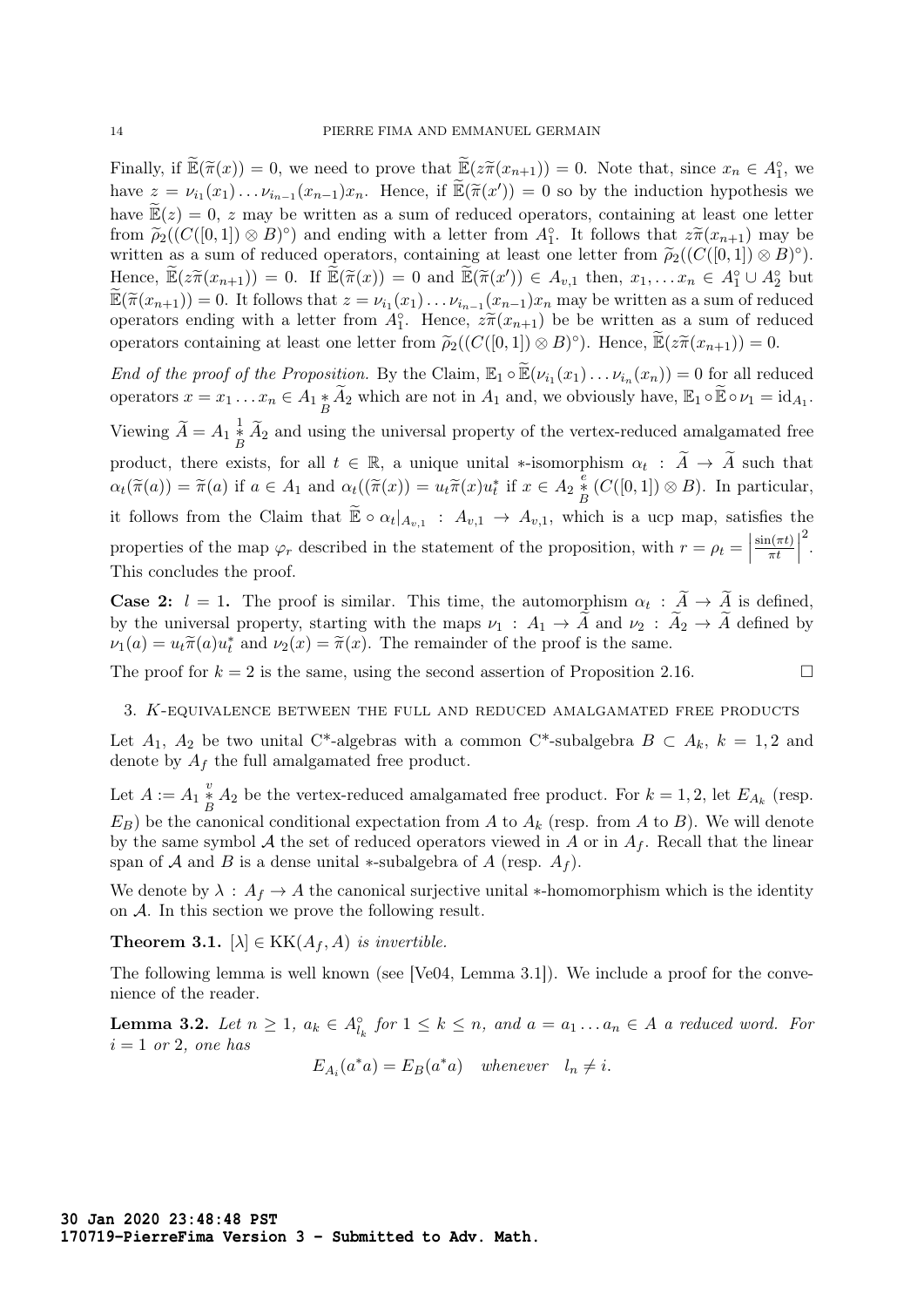*Proof.* We prove it for  $i = 1$  by induction on n. The proof for  $i = 2$  is the same.

It's obvious for  $n = 1$ . Suppose that  $n \geq 2$ , define  $b = E_B(a_1^*a_1)^{\frac{1}{2}}$ ,  $x = (ba_2) \dots a_n$ . One has:

$$
E_{A_1}(a^*a) = E_{A_1}(a_n^* \dots a_1^* a_1 \dots a_n) = E_{A_1}(a_n^* \dots a_2^* E_B(a_1^* a_1) a_2 \dots a_n) = E_{A_1}(x^* x) = E_B(x^* x),
$$

where we applied the induction hypothesis to get the last equality. Since the same computation gives  $E_B(a^*a) = E_B(x^*x)$ , this concludes the proof.

We denote by  $(H_k, \pi_k, \xi_k)$  (resp.  $(K, \rho, \eta)$ ) the GNS construction of  $E_{A_k}$  (resp.  $E_B$ ). We may and will assume that  $A \subset \mathcal{L}_{A_k}(H_k)$  and  $\pi_k = \text{id}$ .

Observe that the Hilbert  $A_k$ -module  $\xi_k.A_k \subset H_k$  is orthogonally complemented i.e.  $H_k =$  $\xi_k \cdot A_k \oplus H_k^{\circ}$ , as Hilbert  $A_k$ -modules, where  $H_k^{\circ}$  is the closure of  $\{a\xi_k : a \in A, E_{A_k}(a) = 0\}$ .

We now define a partial isometry  $F_k \in \mathcal{L}_{A_k}(H_k, K \underset{B}{\otimes} A_k)$  in the following way. First we put  $F_k(\xi_k.a) = 0$  for all  $a \in A_k$ . Then, it follows from Lemma 3.2 that we can define an isometry  $F_k: H_k^{\circ} \to K \underset{B}{\otimes} A_k$  by the following formula:

$$
F_k(a_1 \ldots a_n \xi_k) = \begin{cases} \rho(a_1 \ldots a_n) \eta \otimes 1 & \text{if } l_n \neq k \\ \rho(a_1 \ldots a_{n-1}) \eta \otimes a_n & \text{if } l_n = k \end{cases} \quad \text{for all } a_1 \ldots a_n \in A \text{ a reduced operator.}
$$

Let  $q_k \in \mathcal{L}_B(K)$  be the orthogonal projection onto words which do not end with k i.e. onto the complemented B submodule  $\bigoplus_{i=(i_1,\ldots,i_n)\in I,i_n\neq k} K_i^{\circ}$  and note that  $F_k$  defines a bounded linear map from  $H_k$  to  $K \underset{B}{\otimes} A_k$  with image the complemented sub  $A_k$ -module  $(q_k \otimes 1)K \underset{B}{\otimes} A_k$ . Hence,  $F_k \in \mathcal{L}_{A_k}(H_k, K \underset{B}{\otimes} \overline{A}_k)$  is a well defined partial isometry such that  $1 - F_k^* F_k$  is the orthogonal projection onto  $\xi_k.A_k$ , and  $F_kF_k^* = q_k \otimes_B 1$ . Note also that the image of  $1 - F_kF_k^*$  is  $((1-q_k)\otimes 1)K\underset{B}{\otimes}A_k = (\eta\otimes 1).A_k\oplus \text{Span}\{\rho(a_1\ldots a_n)\eta\otimes 1\,:\,a=a_1\ldots a_n\in A \text{ reduced with }l_n=k\}.A_k.$ 

We will denote in the sequel  $q_0$  the orthogonal projection of K onto  $\eta.B.$  It is clear that  $1 = q_1 + q_2 + q_0$  and that these projections are pairwise orthogonal. Define also  $F_k = F_k + \theta_{\eta \otimes_B 1, \xi_k}$ . It is again clear that  $\overline{F}_k$  is an isometry and  $\overline{F}_k \overline{F}_k^* = q_k + q_0 = 1 - q_l$  for  $k \neq l$ .

**Lemma 3.3.** For  $k = 1, 2$  the following facts hold.

(1)  $\rho(a)F_k = F_ka \in \mathcal{L}_{A_k}(H_k, K \otimes A_k)$  for all  $a \in A_k$ . B (2)  $\rho(a)\overline{F}_k = \overline{F}_k a \ \forall a \in A_l \ with \ l \neq k.$ (3) For all  $x \in A$ ,  $\rho(x)\overline{F}_k - \overline{F}_k x \in \mathcal{K}_{A_k}(H_k, K \underset{B}{\otimes} A_k)$  and  $\rho(x)\overline{F}_k - \overline{F}_k x \in \mathcal{K}_{A_k}(H_k, K \underset{B}{\otimes} A_k)$ .

*Proof.* We prove the lemma for  $k = 1$ . The proof for  $k = 2$  is the same.

(1). When  $a \in B$  the commutation is obvious hence we may and will assume that  $a \in A_1^{\circ}$ . One has  $F_1a\xi_1 = 0 = \rho(a)F_1\xi_1$ . Let now  $n \ge 1$  and  $x = a_1 \ldots a_n \in A$ ,  $a_k \in A_{l_k}^{\circ}$ , be a reduced operator with  $E_{A_1}(x) = 0$ . It suffices to show that  $F_1ax\xi_1 = \rho(a)F_1x\xi_1$ . If  $n = 1$  we must have  $x \in A_2^{\circ}$  and  $F_1ax\xi_1 = \rho(ax)\eta \otimes 1 = \rho(a)F_1x\xi_1$ . Suppose that  $n \geq 2$ . If  $l_1 = 2$  then  $ax$  is reduced and ends with a letter from  $A_{l_n}^{\circ}$ . It follows that  $F_1ax\xi_2 = \rho(a)F_1x\xi_2$ . If  $l_1 = 1$  then we can write  $ax = (aa_1)^{\circ} a_2 \ldots a_n + E_B(aa_1)a_2 \ldots a_n$ . Since  $a_2 \ldots a_n$  is reduced and ends with  $l_n$  we find again that  $F_1ax\xi_1 = \rho(a)F_1x\xi_1$ .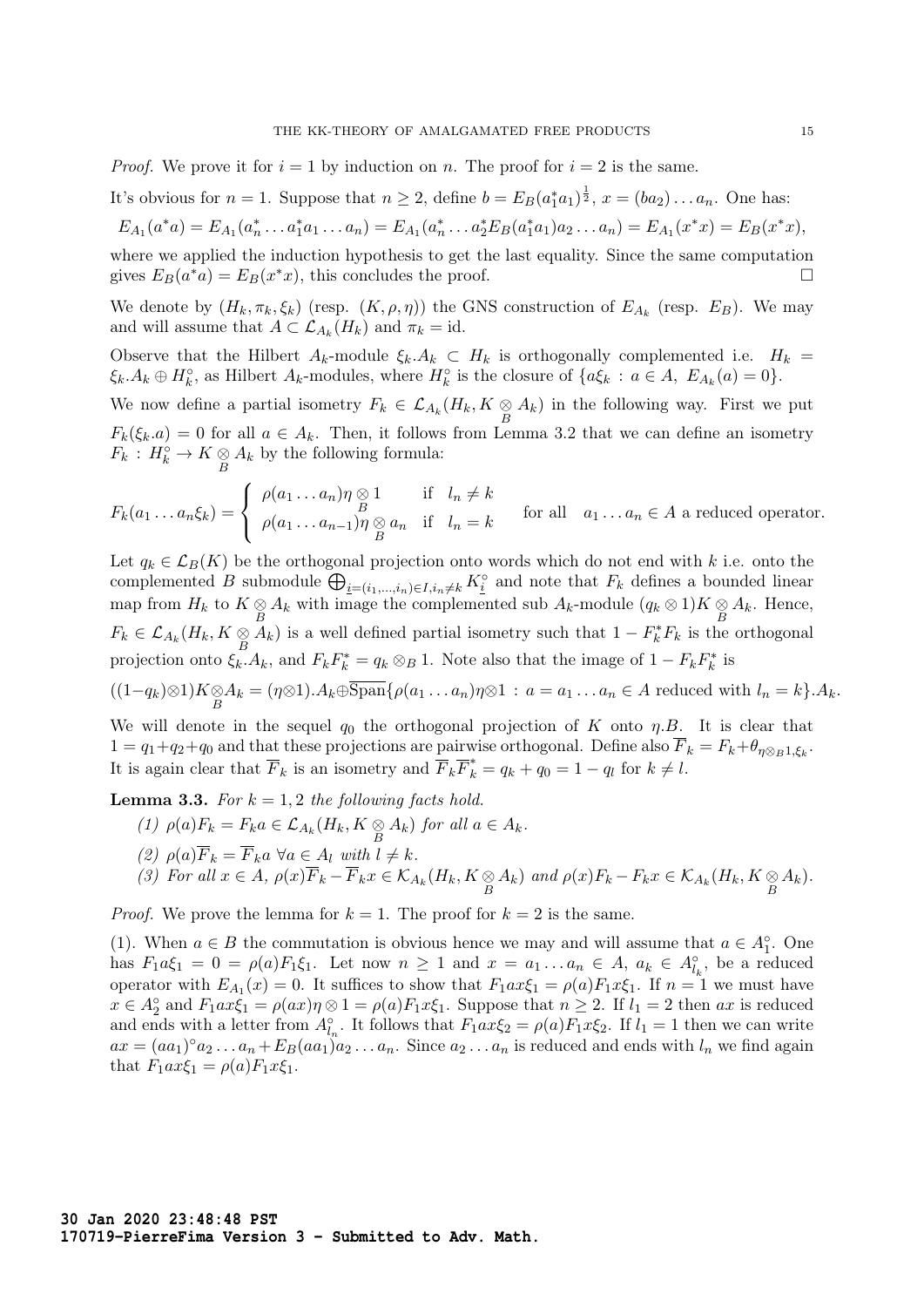(2). Let  $a \in A_2^{\circ}$ . Clearly  $\overline{F}_1 a \xi_1 = F_1 a \xi_1 = \rho(a) \eta \otimes 1$  and  $\rho(a) \overline{F}_1 \xi_1 = \rho(a) \eta \otimes 1$ . Let now  $n \ge 1$ and  $x = a_1 \dots a_n \in A$ ,  $a_k \in A_{l_k}^{\circ}$ , be a reduced operator with  $E_{A_1}(x) = 0$ . If  $n = 1$  we must have  $x \in A_2^{\circ}$ . It follows that  $\overline{F}_1ax\xi_1 = F_1(ax)^{\circ}\xi_1 + \theta_{\eta\otimes 1,\xi_1}E_B(ax)\xi_1 = \rho((ax)^{\circ})\eta \otimes 1 + E_B(ax)\eta \otimes 1$ and  $\rho(a)\overline{F}_1x\xi_1 = \rho(a)F_1x\xi_1 = \rho(ax)\eta \otimes 1$ . If  $n \ge 2$ , arguing as in the proof of (1), we see that  $\overline{F}_1ax\xi_1 = F_1ax\xi_1 = \rho(a)F_1x\xi_1 = \rho(a)\overline{F}_1x\xi_1.$ 

(3). We only prove the first statement of (3), the proof of the second statement is the same. By statement (2), it suffices to prove that  $\rho(x)\overline{F}_1 - \overline{F}_1x \in \mathcal{K}_{A_1}(H_k, K \underset{B}{\otimes} A_k)$  for  $x \in A_1$ . Note that

 $\overline{F}_1$  is a compact perturbation of  $F_1$  and denote by  $\theta$  the compact operator  $\theta := \overline{F}_1 - F_1$  then, using statement (1) we get, for  $x \in A_1$ ,  $\rho(x)\overline{F}_1 - \overline{F}_1x = \rho(x)(F_1 + \theta) - (F_1 + \theta)x = \rho(x)\theta - \theta x$ , which is compact since  $\theta$  is.

We define the following Hilbert  $A_f$ -modules:

$$
H_m = H_1 \underset{A_1}{\otimes} A_f \oplus H_2 \underset{A_2}{\otimes} A_f \quad \text{and} \quad K_m = K \underset{B}{\otimes} A_f = \left( K \underset{B}{\otimes} A_k \right) \underset{A_k}{\otimes} A_f,
$$

with the canonical representations  $\pi$  :  $A \to \mathcal{L}_{A_f}(H_m)$ ,  $\pi(x) = x \underset{A_1}{\otimes} 1_{A_f} \oplus x \underset{A_2}{\otimes} 1_{A_f}$  and  $\bar{\rho}$  :  $A \to \bar{\rho}$  $\mathcal{L}_{A_f}(K_m)$ ,  $\bar{\rho}(x) = \rho(x) \underset{B}{\otimes} 1_{A_f}$ . We consider, for  $k = 1, 2$ , the partial isometry

$$
F_k \underset{A_k}{\otimes} 1_{A_f} \in \mathcal{L}_{A_f}(H_k \underset{A_k}{\otimes} A_f, (K \underset{B}{\otimes} A_k) \underset{A_k}{\otimes} A_f).
$$

Observe that  $F_1 \otimes 1_{A_f}$  and  $F_2 \otimes 1_{A_f}$  have orthogonal images. Indeed, the image of  $F_k \otimes 1_{A_f}$  is the closed linear span of  $\{\rho(a_1 \ldots a_n)\eta \otimes y : y \in A_f \text{ and } a_1 \ldots a_n \in A \text{ reduced with } a_n \notin A_k^{\circ}\}\.$  Hence the operator  $F \in \mathcal{L}_{A_f}(H_m, K_m)$  defined by  $F = F_1 \otimes 1_{A_f} \oplus F_2 \otimes 1_{A_f}$  is a partial isometry such that  $1 - FF^*$  is the orthogonal projection onto  $(η \otimes 1_{A_f})$ . A<sub>f</sub> and  $1 - F^*F$  is the orthogonal projection onto  $(\xi_1 \otimes 1_{A_f})$ .  $A_f \oplus (\xi_2 \otimes 1_{A_f})$ . A<sub>f</sub>. In particular  $1 - F^*F$  and  $1 - FF^*$  belongs to  $\mathcal{K}_{A_f}(H_m)$  and  $\mathcal{K}_{A_f}(K_m)$  respectively. Moreover, it follows from lemma 3.3 that  $F\pi(x) - \bar{\rho}(x)F \in \mathcal{K}_{A_f}(H_m, K_m)$ for all  $x \in A$ . Hence, we get an element  $\alpha = [(H_m \oplus K_m, \pi \oplus \overline{\rho}, F)] \in KK(A, A_f)$ .

To prove Theorem 3.1 it suffices to prove that  $\alpha \otimes$  $\underset{A_f}{\otimes} [\lambda] = [\text{id}_A]$  in  $KK(A, A)$  and  $[\lambda] \underset{A}{\otimes} \alpha = [\text{id}_{A_f}]$ in  $KK(A_f, A_f)$ . We prove the easy part in the next proposition.

**Proposition 3.4.** One has  $[\lambda] \underset{A}{\otimes} \alpha = [id_{A_f}]$  in  $KK(A_f, A_f)$ .

*Proof.* Observe that  $[\lambda] \underset{A}{\otimes} \alpha = [(H_m \oplus K_m, \pi_m \oplus \rho_m, F)]$  where  $\pi_m = \pi \circ \lambda : A_f \to \mathcal{L}_{A_f}(H_m)$  and  $\rho_m = \bar{\rho} \circ \lambda : A_f \to \mathcal{L}_{A_f}(K_m)$ . Hence, by compact perturbation,  $[\lambda] \underset{A}{\otimes} \alpha - [\text{id}_{A_f}]$  is represented by the Kasparov triple  $(H_m \oplus \widetilde{K}_m, \pi_m \oplus \widetilde{\rho}_m, \widetilde{F})$ , where  $\widetilde{K}_m = K_m \oplus A_f$  and  $\widetilde{\rho}_m(x) = \rho_m(x) \oplus x$ , where we view  $A_f = \mathcal{L}_{A_f}(A_f)$  by left multiplication. Finally,  $F \in \mathcal{L}_{A_f}(H_m, K_m)$  is the unitary defined by

$$
\widetilde{F}(\xi_1 \underset{A_1}{\otimes} 1_{A_f}) = \eta \underset{B}{\otimes} 1_{A_f}, \quad \widetilde{F}(\xi_2 \underset{A_2}{\otimes} 1_{A_f}) = 1_{A_f} \text{ and},
$$
  

$$
\widetilde{F}(\xi) = F(\xi) \text{ for all } \xi \in H_m \ominus \left( (\xi_1 \underset{A_1}{\otimes} 1_{A_f}).A_f \oplus (\xi_2 \underset{A_2}{\otimes} 1_{A_f}).A_f \right).
$$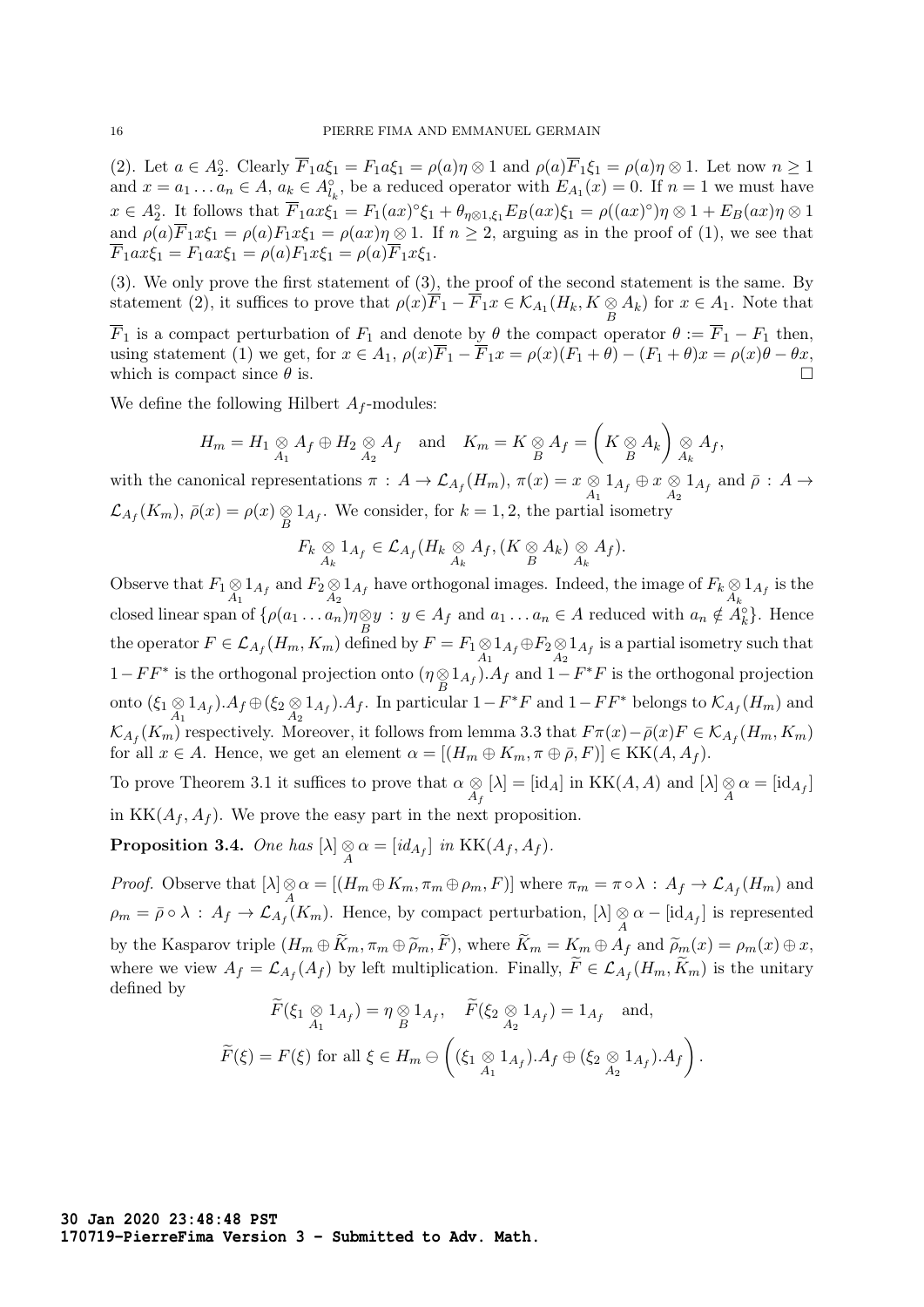We collect some computations in the following claim.

**Claim.** Let  $v \in \mathcal{L}_{A_f}(H_m)$  be the self-adjoint unitary defined by the identity on  $H_m \ominus ((\xi_1 \underset{A_1}{\otimes}$  $(1_{A_f}) \cdot A_f \oplus (\xi_2 \underset{A_2}{\otimes} 1_{A_f}) \cdot A_f)$  and  $v(\xi_1 \underset{A_1}{\otimes} 1_{A_f}) = \xi_2 \underset{A_2}{\otimes} 1_{A_f}$ ,  $v(\xi_2 \underset{A_2}{\otimes} 1_{A_f}) = \xi_1 \underset{A_1}{\otimes} 1_{A_f}$ . One has:

- (1)  $\widetilde{F}^* \widetilde{\rho}_m(b) \widetilde{F} = \pi_m(b)$  and  $v^* \pi_m(b) v = \pi_m(b)$  for all  $b \in B$ .
- (2)  $\widetilde{F}^*\widetilde{\rho}_m(a)\widetilde{F}=v^*\pi_m(a)v$  for all  $a\in A_1$ .<br>(3)  $\widetilde{F}^*\widetilde{\sim}$  (5)  $\widetilde{F}=\{\infty\}$  for all  $a\in A$ .
- (3)  $\widetilde{F}^*\widetilde{\rho}_m(a)\widetilde{F}=\pi_m(a)$  for all  $a\in A_2$ .

Proof of the claim. The proof of (1) is obvious and we leave it to the reader.

(2). By (1), it suffices to prove (2) for  $a \in A_1^{\circ}$ . Let  $a \in A_1^{\circ}$ . On the one hand:

$$
\widetilde{F}^*\widetilde{\rho}_m(a)\widetilde{F}\xi_1\underset{A_1}{\otimes}1_{A_f}=\widetilde{F}^*(\rho(a)\eta\underset{B}{\otimes}1_{A_f})=a\xi_2\underset{A_2}{\otimes}1_{A_f}\quad\text{and}\quad\widetilde{F}^*\widetilde{\rho}_m(a)\widetilde{F}\xi_2\underset{A_2}{\otimes}1_{A_f}=\widetilde{F}^*(a)=\xi_2\underset{A_2}{\otimes}a.
$$

On the other hand:

 $v^*\pi_m(a)v\xi_1\otimes 1_{A_f} = v^*(a\xi_2\otimes 1_{A_f}) = a\xi_2\otimes 1_{A_f}$  and  $v^*\pi_m(a)v\xi_2\otimes 1_{A_f} = v^*(a\xi_1\otimes 1_{A_f}) = \xi_2\otimes 1_{A_2}$ a. Let now  $x = a_1 \dots a_n \in A$  be a reduced operator with  $a_k \in A_{l_k}^{\circ}$ . We prove by induction on n that  $\widetilde{F}^*\widetilde{\rho}_m(a)\widetilde{F}x\xi_k\underset{A_k}{\otimes}1_{A_f}=v^*\pi_m(a)v x\xi_k\underset{A_k}{\otimes}1_{A_f}$  for all  $k\in\{1,2\}$ . Suppose that  $n=1$  so  $x\in A_1^{\circ}\cup A_2^{\circ}$ and let  $k \in \{1,2\}$  such that  $x \notin A_k^{\circ}$  (the case  $x \in A_k^{\circ}$  has been done before). We have:

$$
\widetilde{F}^*\widetilde{\rho}_m(a)\widetilde{F}x\xi_k \underset{A_k}{\otimes} 1_{A_f} = \widetilde{F}^*(\rho(ax)\eta \underset{B}{\otimes} 1_{A_f}) = \left\{ \begin{array}{ll} (ax)^{\circ}\xi_2 \underset{A_2}{\otimes} 1_{A_f} + \xi_1 \underset{A_1}{\otimes} E_B(ax) & \text{if } x \in A_1^{\circ}, \\ ax\xi_1 \underset{A_1}{\otimes} 1_{A_f} & \text{if } x \in A_2^{\circ}. \end{array} \right.
$$

On the other hand we have:

$$
v^*\pi_m(a)vx\xi_k\underset{A_k}{\otimes}1_{A_f}=v^*(ax\xi_k\underset{A_k}{\otimes}1_{A_f})=\begin{cases} (ax)^{\circ}\xi_2\underset{A_2}{\otimes}1_{A_f}+\xi_1\underset{A_1}{\otimes}E_B(ax) & \text{if } x\in A_1^{\circ}(k=2),\\ ax\xi_1\underset{A_1}{\otimes}1_{A_f} & \text{if } x\in A_2^{\circ}(k=1). \end{cases}
$$

Finally, suppose that  $n \geq 2$  and the formula holds for  $n-1$ . Write  $ax = y + z$ , where, if  $l_1 = 1$ ,  $y = (aa_1)^{\circ} a_2 \dots a_n$  and  $z = E_B(aa_1)a_2 \dots a_n$  and, if  $l_1 = 2$ ,  $y = ax$  and  $z = 0$ . Observe that, in both cases, y is a reduced operator ending with a letter from  $A_{l_n}^{\circ}$  and z is either 0 or a reduced operator ending with a letter from  $A_{l_n}^{\circ}$ . By the induction hypothesis, we may and will assume that  $k \neq l_n$ . We have:

$$
\widetilde{F}^*\widetilde{\rho}_m(a)\widetilde{F}x\xi_k \underset{A_k}{\otimes} 1_{A_f} = \widetilde{F}^*(\rho(ax)\eta \underset{B}{\otimes} 1_{A_f}) = \widetilde{F}^*(\rho(y)\eta \underset{B}{\otimes} 1_{A_f}) + \widetilde{F}^*(\rho(z)\eta \underset{B}{\otimes} 1_{A_f})
$$
  
\n
$$
= y\xi_k \underset{A_k}{\otimes} 1_{A_f} + z\xi_k \underset{A_k}{\otimes} 1_{A_f} = ax\xi_k \underset{A_k}{\otimes} 1_{A_f}.
$$

Moreover,

$$
v^* \pi_m(a) v x \xi_k \underset{A_k}{\otimes} 1_{A_f} = v^* (ax \xi_k \underset{A_k}{\otimes} 1_{A_f}) = v^* (y \xi_k \underset{A_k}{\otimes} 1_{A_f}) + v^* (z \xi_k \underset{A_k}{\otimes} 1_{A_f})
$$
  
=  $y \xi_k \underset{A_k}{\otimes} 1_{A_f} + z \xi_k \underset{A_k}{\otimes} 1_{A_f} = ax \xi_k \underset{A_k}{\otimes} 1_{A_f}.$ 

The proof of (3) is similar.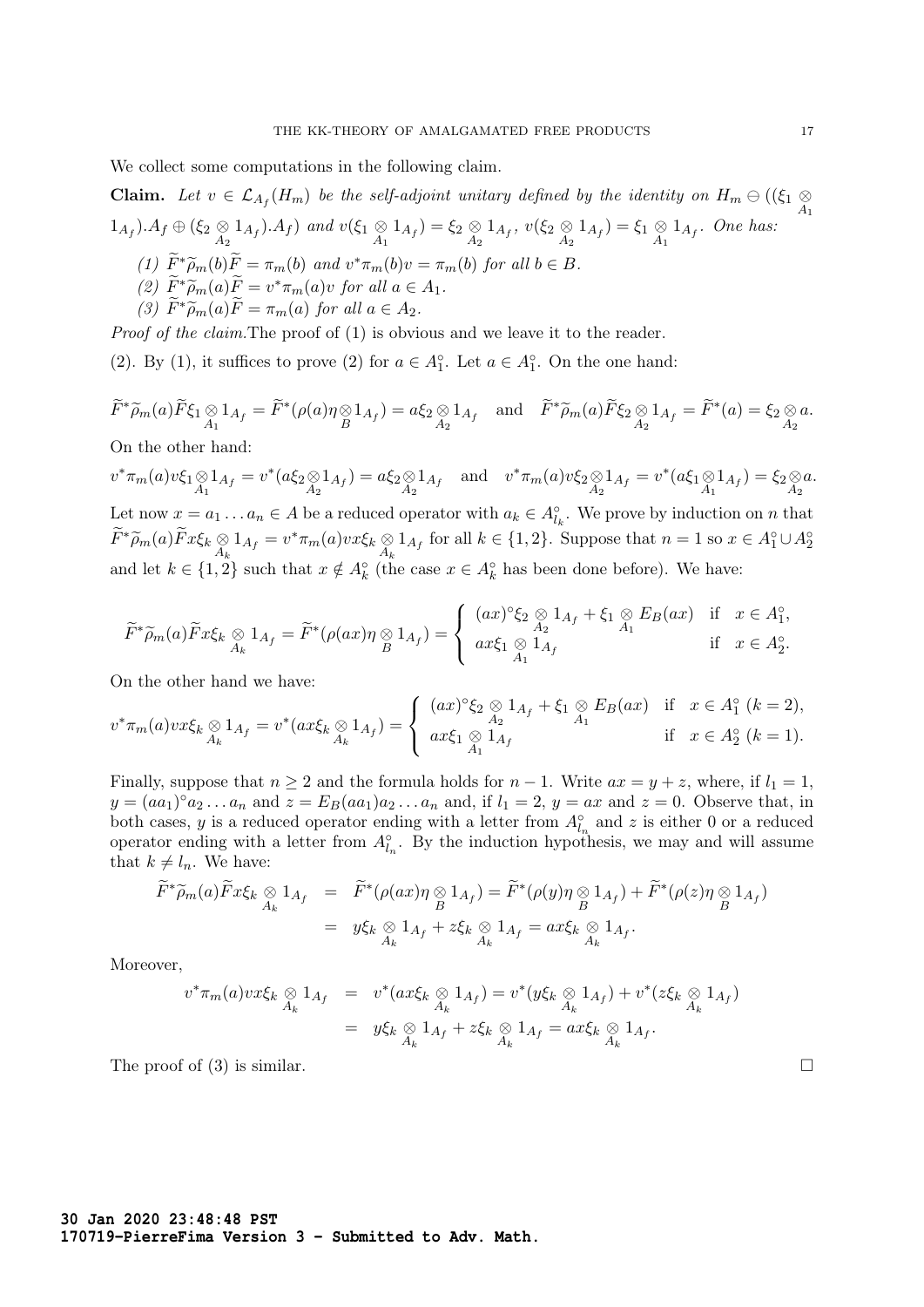End of the proof of Proposition 3.4. Let  $t \in \mathbb{R}$  and define  $v_t = \cos(t) + iv \sin(t) \in \mathcal{L}_{A_f}(H_m)$ . Since  $v = v^*$  is unitary,  $v_t$  is a unitary for all  $t \in \mathbb{R}$ . Moreover, assertion (1) of the Claim implies that  $v_t \pi_m(b) v_t^* = \pi_m(b)$  for all  $b \in B$ . It follows from the universal property of  $A_f$  that there exists a unique unital \*-homomorphism  $\pi_t$ :  $A_f \to \mathcal{L}_{A_f}(H_m)$  such that:

$$
\pi_t(a) = \begin{cases} v_t^* \pi_m(a) v_t & \text{if } a \in A_1, \\ \pi_m(a) & \text{if } a \in A_2. \end{cases}
$$

Then the triple  $\alpha_t = (H_m \oplus K_m, \pi_t \oplus \widetilde{\rho}_m, F)$  gives a homotopy between  $\alpha_0$  which represents  $[\lambda] \otimes \alpha - [\text{id}_{A_f}]$  and  $\alpha_{\frac{\pi}{2}}$  which is degenerated by the claim.

We finish the proof of Theorem 3.1 in the next proposition.

**Proposition 3.5.** One has 
$$
\alpha \underset{A_f}{\otimes} [\lambda] = [id_A]
$$
 in KK $(A, A)$ .

*Proof.* Observe that  $\alpha \otimes$  $\bigotimes_{A_f} [\lambda] = [(H_r \oplus K_r, \pi_r \oplus \rho_r, F_r)]$  where

$$
H_r = H_m \underset{\lambda}{\otimes} A = H_1 \underset{A_1}{\otimes} A \oplus H_2 \underset{A_2}{\otimes} A \quad \text{and} \quad K_r = K_m \underset{\lambda}{\otimes} A = K \underset{B}{\otimes} A = \left( K \underset{B}{\otimes} A_k \right) \underset{A_k}{\otimes} A,
$$

with the canonical representations  $\pi_r$ :  $A \to \mathcal{L}_A(H_r)$ ,  $\pi_r(x) = \pi(x) \underset{\lambda}{\otimes} 1 = x \underset{A_1}{\otimes}$  $\underset{A_1}{\otimes} 1_A \oplus x \underset{A_2}{\otimes} 1_A$  and  $\rho_r: A \to \mathcal{L}_A(K_r), \rho_r(x) = \bar{\rho}(x) \otimes 1 = \rho(x) \otimes 1_A$  and with the operator  $F_r = F \otimes 1 \in \mathcal{L}_A(H_r, K_r)$ . Hence,  $\alpha \otimes$  $\bigotimes_{A_f} [\lambda] - [\text{id}_A]$  is represented by the Kasparov triple  $(H_r \oplus K_r, \pi_r \oplus \widetilde{\rho}_r, F_r)$ , where  $\widetilde{K}_r = K_r \oplus A$  and  $\widetilde{\rho}_r(x) = \rho_r(x) \oplus x$ , where we view  $A = \mathcal{L}_A(A)$  by left multiplication. Finally,  $\widetilde{F}_r \in \mathcal{L}_A(H_r, \widetilde{K}_r)$  is the unitary defined by

$$
\begin{aligned}\n\widetilde{F}_r(\xi_1 \underset{A_1}{\otimes} 1_A) &= \eta \underset{B}{\otimes} 1_A, \quad \widetilde{F}_r(\xi_2 \underset{A_2}{\otimes} 1_A) = 1_A \quad \text{and}, \\
\widetilde{F}(\xi) &= F(\xi) \text{ for all } \xi \in H_r \ominus \left( (\xi_1 \underset{A_1}{\otimes} 1_A).A \oplus (\xi_2 \underset{A_2}{\otimes} 1_A).A \right).\n\end{aligned}
$$

The claim in the proof of Proposition 3.4 implies the following claim.

**Claim.** Let  $u \in \mathcal{L}_A(H_r)$  be the self-adjoint unitary defined by the identity on  $H_r \ominus ((\xi_1 \otimes 1_A).A \oplus$  $(\xi_2 \otimes 1_A).A)$  and  $u(\xi_1 \otimes 1_A) = \xi_2 \otimes 1_A$ ,  $u(\xi_2 \otimes 1_A) = \xi_1 \otimes 1_A$ . One has:

- (1)  $\widetilde{F}^*\widetilde{\rho}_r(b)\widetilde{F} = \pi_r(b)$  and  $u^*\pi_r(b)u = \pi_r(b)$  for all  $b \in B$ .
- (2)  $\widetilde{F}^*\widetilde{\rho}_r(a)\widetilde{F}=u^*\pi_r(a)u$  for all  $a\in A_1$ .
- (3)  $\widetilde{F}^*\widetilde{\rho}_r(a)\widetilde{F}=\pi_r(a)$  for all  $a\in A_2$ .

Let  $t \in \mathbb{R}$  and define the unitary  $u_t = \cos(t) + iu\sin(t) \in \mathcal{L}_A(H_r)$ . Assertion (1) of the Claim implies that  $u_t^*\pi_r(b)u_t = \pi_r(b)$  for all  $b \in B$ . By the universal property of full amalgamated free products, for all  $t \in \mathbb{R}$ , there exists a unique unital \*-homomorphism  $\pi_t : A_f \to \mathcal{L}_A(H_r)$  such that:

$$
\pi_t(a) = \begin{cases} u_t^* \pi_r(a) u_t & \text{if } a \in A_1, \\ \pi_r(a) & \text{if } a \in A_2. \end{cases}
$$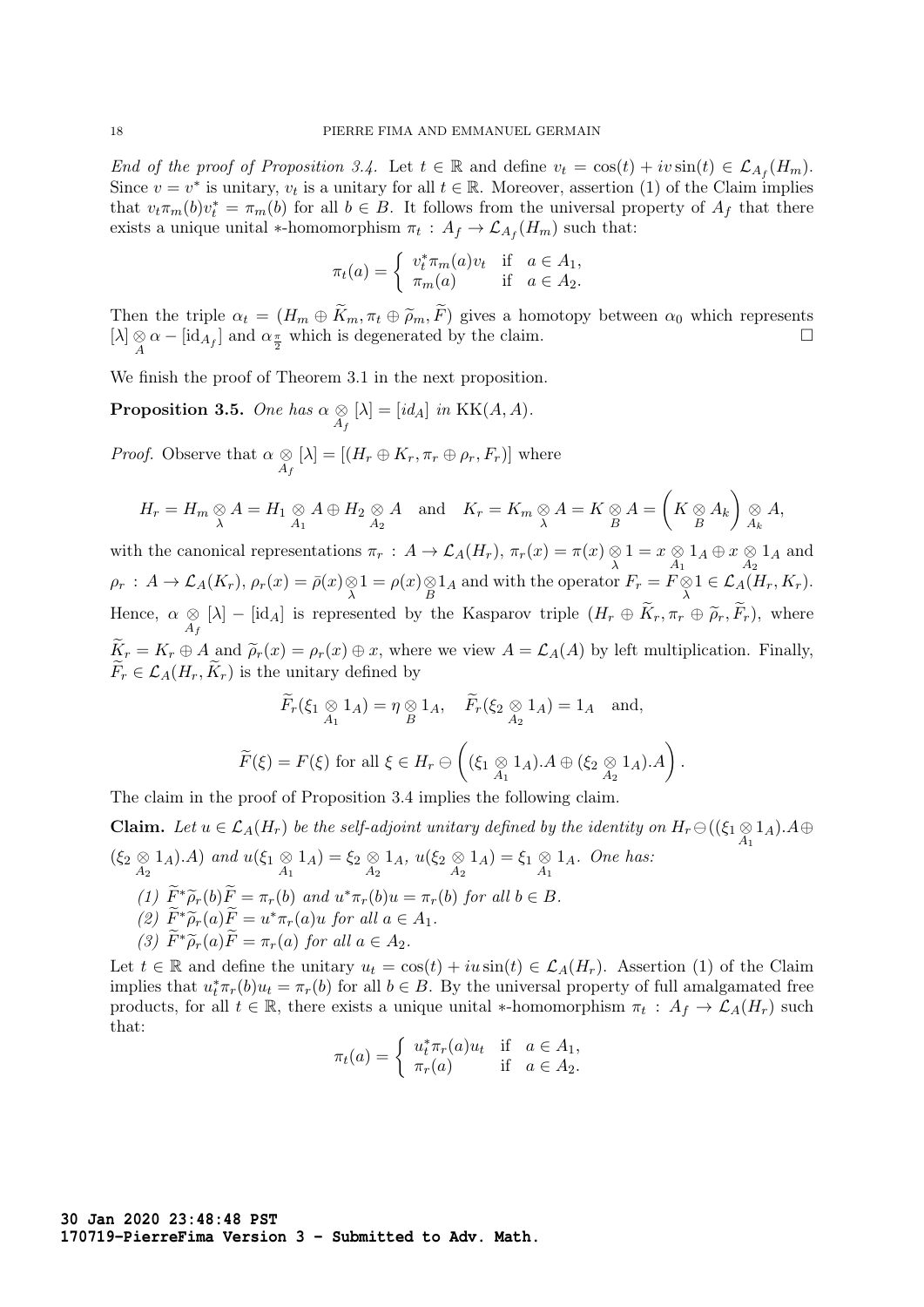Arguing as in the end of the proof of Proposition 3.4, we see that it suffices to show that, for all  $t \in [0, \frac{\pi}{2}]$  $\frac{\pi}{2}$ ,  $\pi_t$  factorizes through A i.e. ker( $\lambda$ ) ⊂ ker( $\pi_t$ ). Since it is obvious for  $t = 0$ , we only need to show that  $\ker(\lambda) \subset \ker(\pi_t)$  for all  $t \in ]0, \frac{\pi}{2}$  $\frac{\pi}{2}$ . To do that, we need the following claim.

**Claim.** For all  $t \in \mathbb{R}$  and all  $a = a_1 \dots a_n \in A$  a reduced operator with  $a_k \in A_{l_k}^{\circ}$  one has

$$
(1) \ \pi_t(a)u_t^*(\xi_2 \otimes 1_A) = e^{-it}(a\xi_2 \otimes 1_A) \ \text{if } l_n = 1 \ \text{and } \pi_t(a)(\xi_1 \otimes 1_A) = a\xi_1 \otimes 1_A \ \text{if } l_n = 2.
$$
\n
$$
(2) \ \langle u_t^*(\xi_1 \otimes 1_A), \pi_t(a)u_t^*(\xi_1 \otimes 1_A) \rangle = \sin^{2k}(t)a \ \text{where } k = \begin{cases} \frac{n}{2} & \text{if } n \ \text{is even,} \\ \frac{n-1}{2} & \text{if } n \ \text{is odd and } l_n = 1, \\ \frac{n+1}{2} & \text{if } n \ \text{is odd and } l_n = 2. \end{cases}
$$
\n
$$
(3) \ \langle \xi_2 \otimes 1_A, \pi_t(a)\xi_2 \otimes 1_A \rangle = \sin^{2k}(t)a \ \text{where } k = \begin{cases} \frac{n}{2} & \text{if } n \ \text{is even,} \\ \frac{n+1}{2} & \text{if } n \ \text{is odd and } l_n = 1, \\ \frac{n-1}{2} & \text{if } n \ \text{is odd and } l_n = 2. \end{cases}
$$

*Proof of the Claim.* (1) is obvious by induction on n once observed that  $u_t \xi = e^{it} \xi$  (and  $u_t^* \xi =$  $e^{-it}\xi$ ) for all  $\xi \in H_r \ominus (\xi_1 \underset{A_1}{\otimes} 1_A.A \oplus \xi_2 \underset{A_2}{\otimes} 1_A.A).$ 

(2). Define, for  $a_1 \ldots a_n \in \mathcal{A}$ ,  $F(a_1, \ldots, a_n) = \langle u_t^*(\xi_1 \otimes 1_A), \pi_t(a)u_t^*(\xi_1 \otimes 1_A) \rangle$ . First suppose that  $a \in A_1^{\circ}$  then  $F(a) = \langle u_t^*(\xi_1 \otimes 1_A), u_t^*\pi_r(a)(\xi_1 \otimes 1_A) \rangle = \langle \xi_1 \otimes 1_A, \xi_1 \otimes 1_A \rangle$  $a\rangle = a$ . Now, let  $a = a_1 \dots a_n \in \mathcal{A}$  with  $n \geq 2$  and  $l_n = 1$ . We have:

$$
F(a_1,\ldots,a_n)=\langle u_t^*(\xi_1\underset{A_1}{\otimes}1_A),\pi_t(a_1\ldots a_{n-1})u_t^*(\xi_1\underset{A_1}{\otimes}a_n)\rangle=F(a_1,\ldots,a_{n-1})a_n.
$$

Hence, it suffices to show the formula for  $l_n = 2$ . Suppose  $a \in A_2^{\circ}$ , we have:

$$
F(a) = \langle u_t^*(\xi_1 \otimes 1_A), \pi_r(a)u_t^*(\xi_1 \otimes 1_A) \rangle
$$
  
=  $\langle \cos(t)\xi_1 \otimes 1_A - i \sin(t)\xi_2 \otimes 1_A, \cos(t)a\xi_1 \otimes 1_A - i \sin(t)\xi_2 \otimes a \rangle = \sin^2(t)a$ .

Now suppose  $a_1a_2 \in \mathcal{A}$ , with  $l_2 = 2$ ,  $l_1 = 1$ . We have:

$$
F(a_1, a_2) = \langle \xi_1 \underset{A_1}{\otimes} 1_A, \pi_r(a_1) u_t \pi_r(a_2) u_t^*(\xi_1 \underset{A_1}{\otimes} 1_A) \rangle
$$
  
\n
$$
= \langle \xi_1 \underset{A_1}{\otimes} 1_A, \pi_r(a_1) u_t(\cos(t) a_2 \xi_1 \underset{A_1}{\otimes} 1_A - i \sin(t) \xi_2 \underset{A_2}{\otimes} a_2) \rangle
$$
  
\n
$$
= \langle \xi_1 \underset{A_1}{\otimes} 1_A, \cos(t) e^{it} a_1 a_2 \xi_1 \underset{A_1}{\otimes} 1_A - i \cos(t) \sin(t) a_1 \xi_2 \underset{A_2}{\otimes} a_2 + \sin^2(t) \xi_1 \underset{A_1}{\otimes} a_1 a_2 \rangle
$$
  
\n
$$
= \sin^2(t) a_1 a_2.
$$

Finally, suppose that  $n \geq 3$  and  $a_1 \ldots a_n \in A$  with  $l_n = 2$ . Define  $x = a_1 \ldots a_{n-2}$ . We have

$$
F(a_1,..., a_n) = \langle u_t^*(\xi_1 \otimes 1_A), \pi_t(x)u_t^*\pi_r(a_{n-1})u_t\pi_r(a_n)u_t^*(\xi_1 \otimes 1_A) \rangle
$$
  
=  $\langle u_t^*(\xi_1 \otimes 1_A), \pi_t(x)u_t^*\pi_r(a_{n-1})u_t(\cos(t)a_n\xi_1 \otimes 1_A - i\sin(t)\xi_2 \otimes a_n) \rangle$ 

$$
= \langle u_t^*(\xi_1 \otimes 1_A), \pi_t(x)u_t^*(\cos(t)e^{it}a_{n-1}a_n\xi_1 \otimes 1_A - i\cos(t)\sin(t)a_{n-1}\xi_2 \otimes a_n + \sin^2(t)\xi_1 \otimes a_{n-1}a_n) \rangle
$$
  
\n
$$
= \langle u_t^*(\xi_1 \otimes 1_A), \cos(t)a_1 \dots a_n\xi_1 \otimes 1_A - ie^{-it}\cos(t)\sin(t)a_1 \dots a_{n-1}\xi_2 \otimes a_n \rangle
$$
  
\n
$$
+ \langle u_t^*(\xi_1 \otimes 1_A), \sin^2(t)\pi_t(x)u_t^*\xi_1 \otimes a_{n-1}a_n) \rangle.
$$

**30 Jan 2020 23:48:48 PST 170719-PierreFima Version 3 - Submitted to Adv. Math.**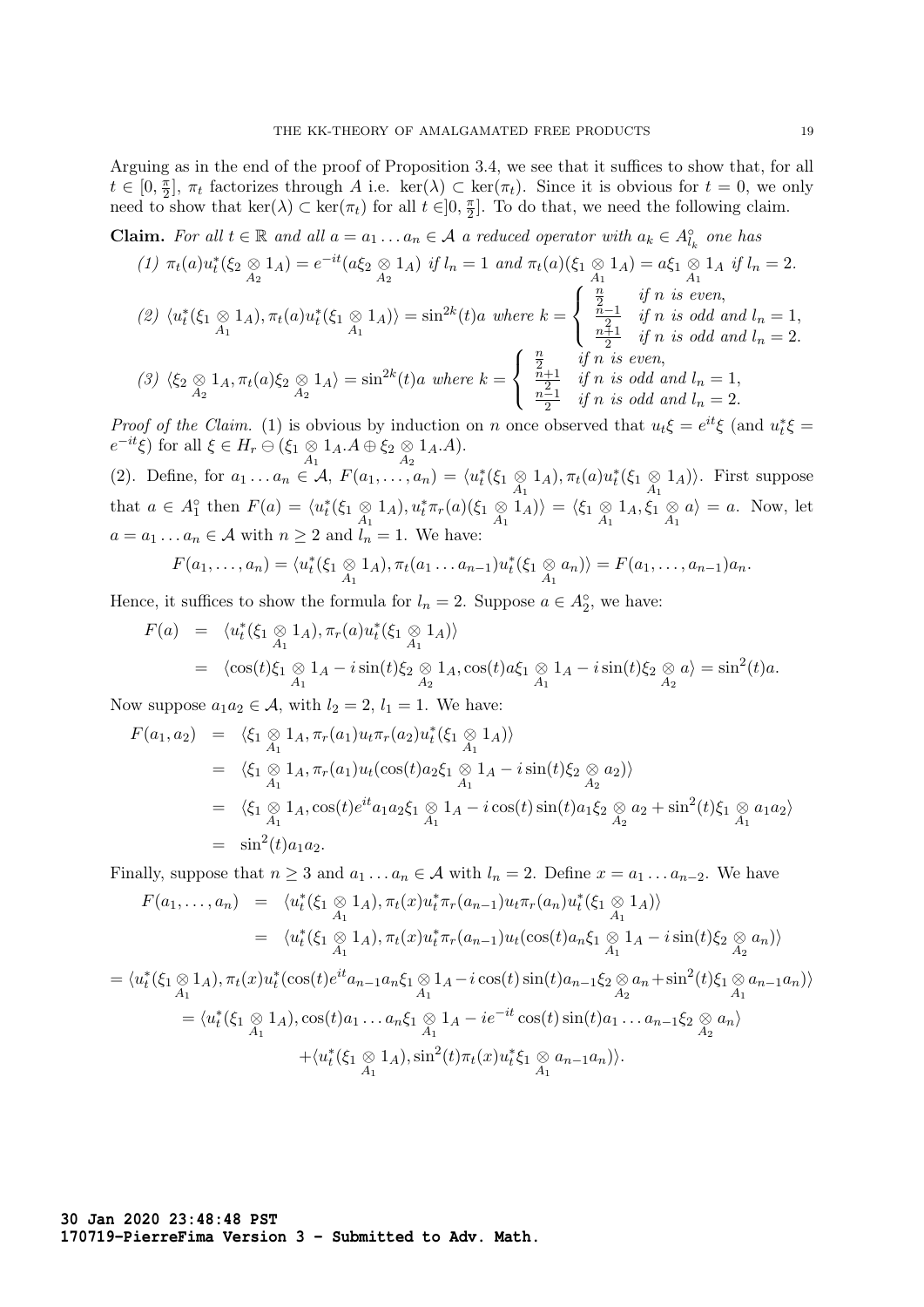Hence we find:

$$
F(a_1,\ldots,a_n)=\sin^2(t)\langle u_t^*(\xi_1\underset{A_1}{\otimes}1_A),\pi_t(x)u_t^*\xi_1\underset{A_1}{\otimes}a_{n-1}a_n\rangle\rangle=\sin^2(t)F(a_1,\ldots,a_{n-2})a_{n-1}a_n.
$$

The result now follows by an obvious induction on n. The proof of (3) is similar.  $\Box$ 

End of the proof of Proposition 3.5. Fix  $t \in ]0, \frac{\pi}{2}$  $\frac{\pi}{2}$  and let  $A_t$  be the C<sup>\*</sup>-subalgebra of  $\mathcal{L}_A(H_r)$ generated by  $\pi_t(A_1) \cup \pi_t(A_2)$ . Hence,  $\pi_t : A_f \to A_t$  is surjective. Consider the ucp map  $\varphi_t$ :  $A_t \to A$  defined by  $\varphi_t(x) = \frac{1}{2}$  $\left(\langle u_t^*(\xi_1\underset{A_1}{\otimes}1_A), xu_t^*(\xi_1\underset{A_1}{\otimes}1_A)\rangle + \langle \xi_2 \underset{A_2}{\otimes}1_A, x\xi_2 \underset{A_2}{\otimes}1_A\rangle\right)$  and note that  $\varphi_t$  is GNS faithful. Indeed, let  $x \in A_t$  such that  $\varphi_t(y^*x^*xy) = 0$  for all  $y \in A_t$ . Then  $L \subset \text{ker}(x)$  where,

$$
L = \overline{\text{Span}}\left(A_t u_t^*(\xi_1 \underset{A_1}{\otimes} 1_A).A \cup A_t(\xi_2 \underset{A_2}{\otimes} 1_A).A\right) = \overline{\text{Span}}\left(A_t(\xi_1 \underset{A_1}{\otimes} 1_A).A \cup A_t(\xi_2 \underset{A_2}{\otimes} 1_A).A\right)
$$
  
=  $\overline{\text{Span}}\left(A_t(\xi_1 \underset{A_1}{\otimes} 1_A).A \cup A_t u_t^*(\xi_2 \underset{A_2}{\otimes} 1_A).A\right) = H_r,$ 

where we used Assertion (1) of the Claim for the last equality. Hence  $x = 0$ . Let  $A_{v,k}$  for  $k = 1, 2$  be the k-vertex-reduced free product and call  $i_k$  the natural inclusion of A in  $A_{v,k}$ and  $\pi_k = i_k \circ \lambda$  the natural map from  $A_f$  to  $A_{v,k}$ . Clearly  $||x||_A = \max(||i_1(x)||, ||, i_2(x)||)$  for any  $x$  in the vertex-reduced free product  $A$ . From the Assertions (2) and (3) of the Claim and Proposition 2.17 with  $r = \sin^2(t) > 0$  we deduced that for any  $k = 1, 2$  there exists two ucp maps  $\psi_1^k$  and  $\psi_2^k$  from  $A_{v,k}$  to itself such that  $i_k(\varphi_t(\pi_t(a))) = \frac{1}{2}(\psi_1^k(\pi_k(a)) + \psi_2^k(\pi_k(a)))$  for all  $a \in A_f$ . Therefore  $||\varphi_t(\pi_t(a))||_A \leq \max(||\pi_1(a)||, ||\pi_2(a)||) = ||\lambda(a)||$  for all  $a \in A_f$ . Let us show that ker( $\lambda$ )  $\subset$  ker( $\pi_t$ ). Let  $x \in \text{ker}(\lambda)$ . Then, for all  $y \in A_f$  we have  $\lambda(y^*x^*xy) = 0$ . Therefore  $\varphi_t \circ \pi_t(y^*x^*xy) = 0$  for all  $y \in A_f$ . Since  $\pi_t$  is surjective we deduce that  $\varphi_t(y^*\pi_t(x)^*\pi_t(x)y) = 0$ for all  $y \in A_t$ . Using that  $\varphi_t$  is GNS faithful we deduce that  $\pi_t(x) = 0$ .

We obtain the following obvious Corollary of Theorem 3.1 and Corollary 2.9.

**Corollary 3.6** ([Cu82]). If we have conditional expectations  $E_k : A_k \to B$  which are also unital ∗-homomorphism, then the canonical surjection  $A_1 * A_2 \to A_1 \oplus_B A_2$  is K-invertible.

### 4. A SIX TERM EXACT SEQUENCE IN  $KK$ -THEORY FOR FULL AMALGAMATED FREE **PRODUCTS**

Let  $A_1$  and  $A_2$  two unital C<sup>\*</sup>-algebras with a common unital C<sup>\*</sup>-subalgebra B. We will denote by  $i_l$  the inclusion of B in  $A_l$  for  $l = 1, 2$ . The algebra  $A_f$  is the full amalgamated free product. To simplify notation we will denote by S the algebra  $C_0(]-1,1[).$ 

Let D be the subalgebra of  $S \otimes A_f$  consisting of functions f such that  $f([-1,0]) \subset A_1$ ,  $f([0,1]) \subset$  $A_2$  and  $f(0) \in B$ . This algebra is of course isomorphic to the cone of  $i_1 \oplus i_2$  from B to  $A_1 \oplus A_2$ . We call j the inclusion of D in the suspension of  $A_f$ .

**Theorem 4.1.** Suppose that there exist unital conditional expectations from  $A_l$  to B for  $l = 1, 2$ , then the map j, seen as an element [j] of  $KK^0(D, S \otimes A_f)$ , is invertible.

The proof of this result will be done in several steps. We will start with the construction of an element x of  $KK^1(A_f, D)$ . As  $KK^1(A_f, D)$  is isomorphic to  $KK^0(S \otimes A_f, D)$  this will produce a candidate y for the inverse of j. The proof that  $y \otimes_D [j]$  is the identity of the suspension of  $A_f$  in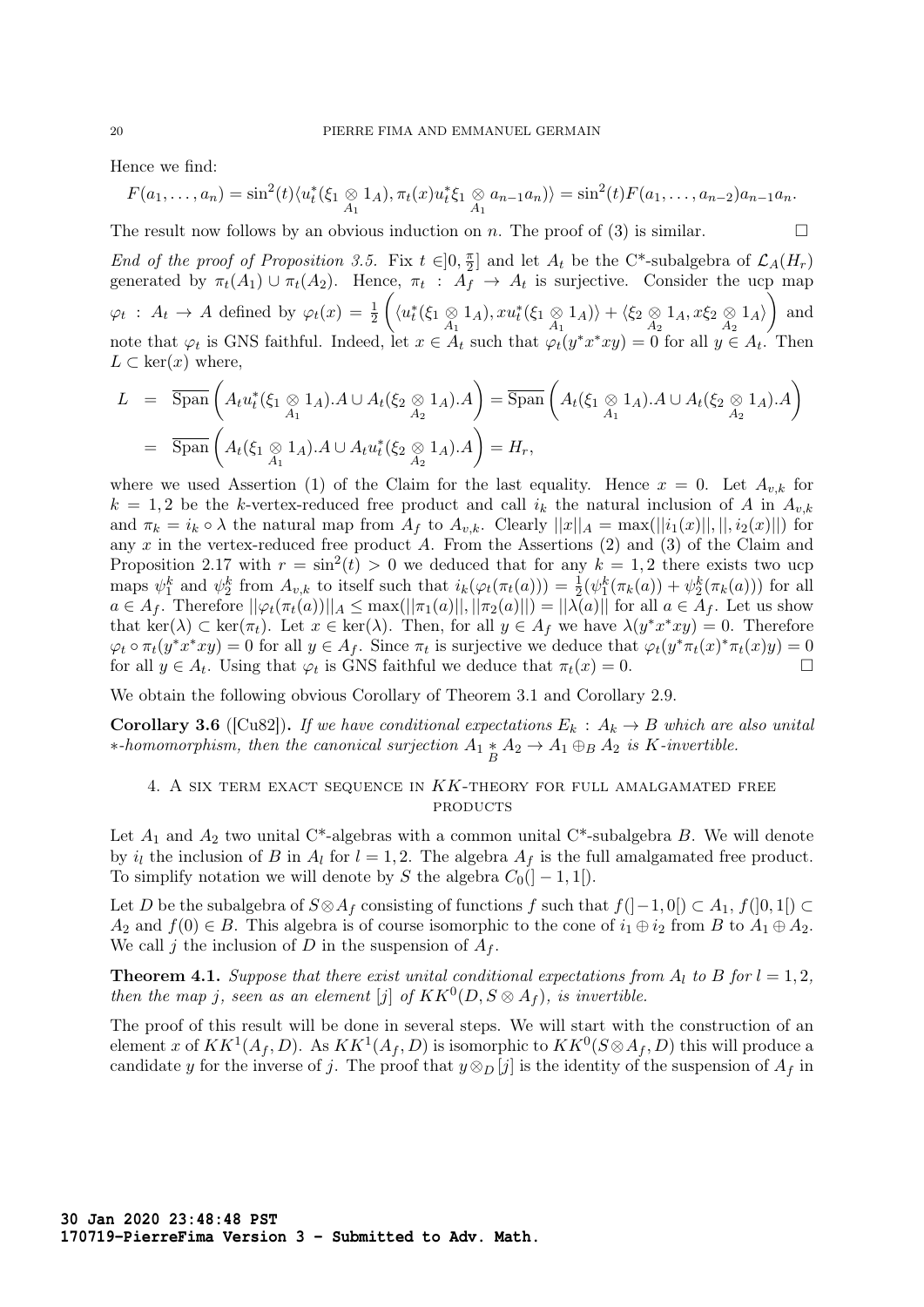$KK^0(A_f, A_f)$  will use 3.4. Finally the proof that  $[j] \otimes_{S \otimes A_f} y$  is the identity of D in  $KK^0(D, D)$ will be done indirectly by using a short exact sequence for D.

4.1. An inverse in KK-theory. In order to present the inverse, we need some additional notations and preliminaries. Let  $\kappa_1$  be the inclusion of  $C_0([-1, 0]; A_1)$  in D and  $\kappa_2$  the inclusion of  $C_0(]0,1[;A_2)$  in D. There is also  $\kappa_0$  the obvious map from  $S \otimes B$  in D. As K of the preceding section is a B-module, we can define

 $K_0 = (K \otimes S) \otimes_{\kappa_0} D, K_1 = (K \otimes_{i_1} A_1 \otimes C_0([-1,0])) \otimes_{\kappa_1} D \text{ and } K_2 = (K \otimes_{i_2} A_2 \otimes C_0([0,1])) \otimes_{\kappa_2} D.$ 

If one defines  $I_l$  as the images of  $\kappa_l$  in D for  $l = 1, 2$ , it is clear that these are ideals in D.

**Lemma 4.2.**  $K_l$  is canonically isomorphic to  $K_0.I_l$  for  $l = 1, 2$  as D Hilbert module.

*Proof.* We will show the statement for  $l = 1$ . Indeed as  $I_1 = \overline{C_0(1-1,0[).I_1}$  because an approximate unit for  $C_0(]-1,0[)$  is also one for  $I_1$ , it is easy to see that  $\overline{K_0.I_1}$  is isomorphic to  $\overline{(K \otimes S) . C_0([-1,0])} \otimes_{\kappa_0} D.I_1$ , i.e.  $(K \otimes C_0([-1,0])) \otimes_{\kappa_0} D.I_1$ . Considering that  $C_0([-1,0[;A_1)\otimes_{\kappa_1} D$  is  $D.I_1$ , one gets that  $K_0.I_1$  is nothing but  $(K\otimes C_0([-1,0[))\otimes_{\kappa_0} C_0([-1,1[$  $1, 0[; A_1) \otimes_{\kappa_1} D$  where  $\tilde{\kappa}_0$  is the natural inclusion of  $C_0([-1, 0[; B]$  in  $C_0([-1, 0[; A_1], \dots, A_n])$ .  $i_1 \otimes Id_{C_0([-1,0])}$ . Therefore  $(K \otimes_{i_1} A_1) \otimes C_0([-1,0])$  is  $(K \otimes C_0([-1,0]) \otimes_{\tilde{\kappa}_0} C_0([-1,0];A_1)$ and  $\overline{K_0.I_1}$  is  $K_1$ .

We will also need the following lemmas :

- **Lemma 4.3.** (1) If  $f \in C([-1, 1]; \mathbb{R})$ , then f is a self-adjoint element in  $Z(M(D))$  and more generally for any D-Hilbert module  $\mathcal E$  the right multiplication by f induces an element  $\hat{f} \in Z(\mathcal{L}_D(\mathcal{E}))$  such that the map  $f \mapsto \hat{f}$  is an algebra homomorphism.
	- (2) Let f in  $C_0([-1,0];\mathbb{R})$ . Then  $f \in I_1 \cap Z(D)$  and the right multiplication by f induces a morphism  $\hat{f}$  of  $\mathcal{L}_D(K_0, K_1)$  such that  $\hat{f}^*\hat{f} = \hat{f}^2$  in  $\mathcal{L}_D(K_0)$  and  $\hat{f}\hat{f}^* = \hat{f}^2$  in  $\mathcal{L}_D(K_1)$ .
	- (3) Let f in  $C_0([0,1];\mathbb{R})$ . Then  $f \in I_2 \cap Z(D)$  and the right multiplication by f induces a morphism  $\hat{f}$  of  $\mathcal{L}_D(K_0, K_2)$  such that  $\hat{f}^*\hat{f} = \hat{f}^2$  in  $\mathcal{L}_D(K_0)$  and  $\hat{f}\hat{f}^* = \hat{f}^2$  in  $\mathcal{L}_D(K_2)$ .

The first point is pretty obvious and (2) and (3) are also clear in view of Lemma 4.2.

- **Lemma 4.4.** (1) If  $f \in C_0([-1,1];\mathbb{R})$  then for any B-module  $\mathcal{E}$  and  $F \in \mathcal{K}_B(\mathcal{E})$ , we have  $((F \otimes 1_S) \otimes_{\kappa_0} 1_D) \hat{f}$  is a compact operator of  $(\mathcal{E} \otimes S) \otimes_{\kappa_0} D$ .
	- (2) If  $f \in C_0(]-1,0[;\mathbb{R})$  then for any  $A_1$ -module  $\mathcal{E}$  and  $F \in \mathcal{K}_{A_1}(\mathcal{E})$ , we have  $(F \otimes$  $1_{C_0([-1,0[)} \otimes_{\kappa_1} 1_D) \hat{f}$  is a compact operator of  $(\mathcal{E} \otimes C_0([-1,0[)) \otimes_{\kappa_1} D$ .
	- (3) Similarily for  $f \in C_0([0,1];\mathbb{R})$  and  $A_2$ -modules.

*Proof.* Point (2) and (3) are similar to (1). To show (1), let F be the rank one operator  $\theta_{\xi,\eta}$  for ξ and η vectors in  $\mathcal E$  which is defined as  $\theta_{\xi,\eta}(x) = \xi < \eta, x >$  for all x in  $\mathcal E$ . Then  $(F \otimes 1_S) \otimes_{\kappa_0}$  $1_D\hat{f}$  is  $\theta_{\xi\otimes f_2\otimes f_2,\eta\otimes f_2\otimes f_2}\hat{f}_1$  and therefore compact for any function  $f=f_1f_2^4$  with  $f_1$  and  $f_2$  in  $C_0(]-1,1[;\mathbb{R})$ . As any function can be written like that, for example by polar decomposition, we get our result.  $\Box$ 

Define now two functions in  $C([-1, 1]; \mathbb{R})$ :  $C^+(t)$  is  $\cos(\pi t)$  if  $t \geq 0$  and 1 if  $t \leq 0$ , the function  $C^-(t)$  is cos( $\pi t$ ) if  $t \leq 0$  and 1 if  $t \geq 0$ . Similarly, we have two functions in  $S$ ;  $S^+$  is  $\sin(\pi t)$  if  $t \geq 0$  and 0 if  $t \leq 0$ , the function  $S^{-}(t)$  is  $\sin(\pi t)$  if  $t \leq 0$  and 0 if  $t \geq 0$ . And finally T is the identity function of  $C([-1, 1]; \mathbb{R})$ .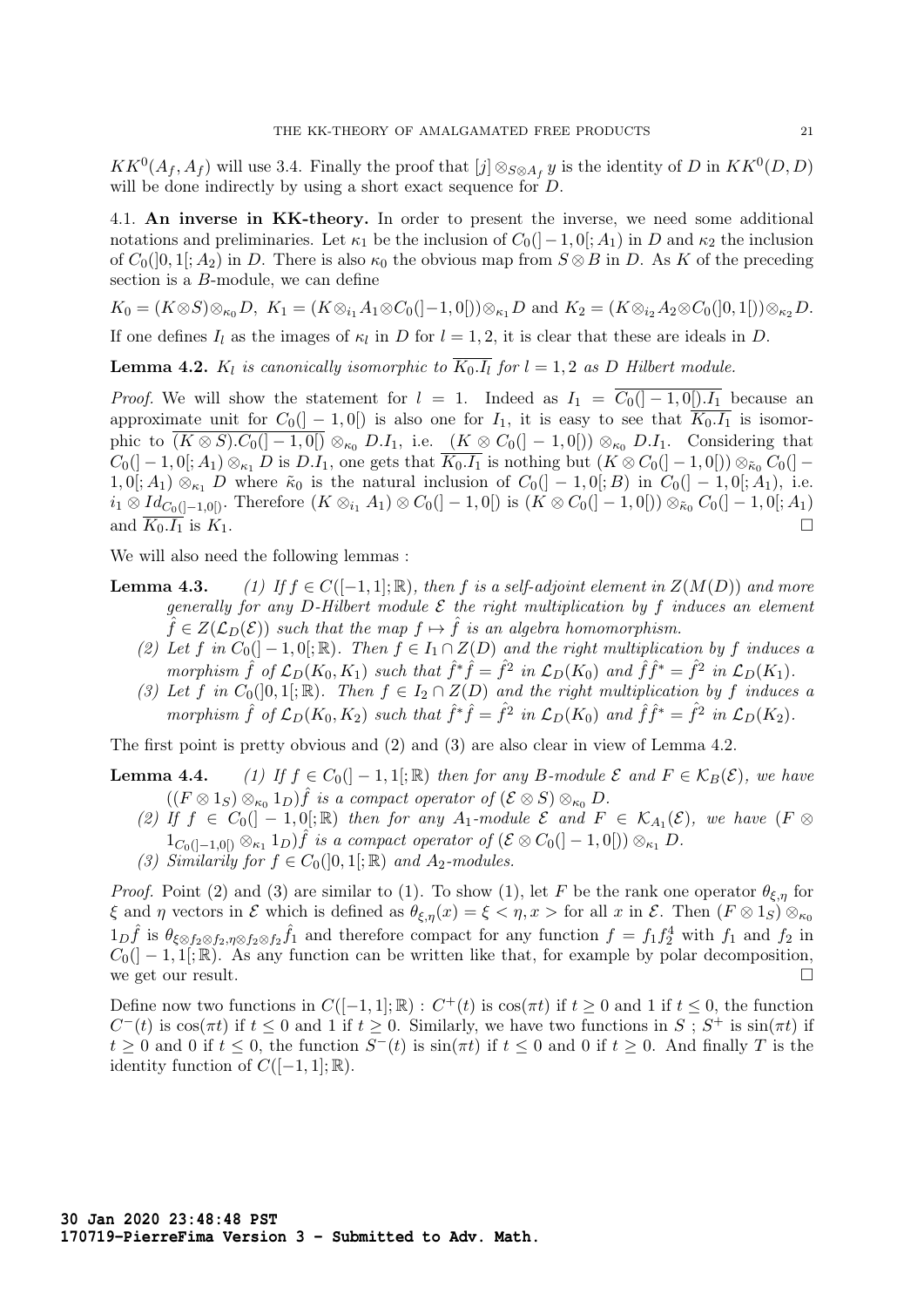With the notation of the first part, we have a natural D-module

$$
H = (H_1 \otimes C_0([-1,0[)) \otimes_{\kappa_1} D \oplus (H_2 \otimes C_0([0,1[)) \otimes_{\kappa_2} D \oplus (K \otimes S) \otimes_{\kappa_0} D).
$$

It is also clear that H is endowed with a natural (left) action of  $A_f$  as  $H_1, H_2$  and K have it. Let G be the operator of  $\mathcal{L}_D(H)$  defined in matrix form by

$$
G = \begin{pmatrix} \widehat{C} & 0 & -((F_1 \otimes 1_{C_0([-1,0[)})^* \otimes_{\kappa_1} 1)\widehat{S}^-) \\ 0 & -\widehat{C}^+ & ((F_2 \otimes 1_{C_0([0,1[)})^* \otimes_{\kappa_2} 1)\widehat{S}^+ \\ -\widehat{S}^{-*}((F_1 \otimes 1_{C_0([-1,0[)}) \otimes_{\kappa_1} 1) & \widehat{S}^+^*((F_2 \otimes 1_{C_0([0,1[)}) \otimes_{\kappa_2} 1) & Z \end{pmatrix}
$$

where  $Z = -C^{-}((q_1 \otimes 1_S) \otimes_{\kappa_0} 1) + C^{+}((q_2 \otimes 1_S) \otimes_{\kappa_0} 1) - \hat{T}((q_0 \otimes 1_S) \otimes_{\kappa_0} 1)$ . Thanks to Lemma 4.3, G is well-defined. Moreover the following facts hold.

**Proposition 4.5.** The operator G satisfies that  $G^2 - 1$  is a compact operator of H and G commutes modulo compact operators with the action of  $A_f$ .

*Proof.* To make reading easier, we will note, in this proof only,  $\overline{F_1}$  for  $(F_1 \otimes 1_{C_0([-1,0[)}) \otimes_{\kappa_1} 1$  and  $\overline{F_2}$  for  $(F_2 \otimes 1_{C_0([0,1])}) \otimes_{\kappa_2} 1$ . Computing  $G^2$  one gets as upper left  $2 \times 2$  corner :

$$
\begin{pmatrix} \widehat{C}^{-2} + \overline{F_1}^* \widehat{S}^{-} \widehat{S}^{-*} \overline{F_1} & -\overline{F_1}^* \widehat{S}^{-} \widehat{S}^{+} \overline{F_2} \\ -\overline{F_2}^* \widehat{S}^{-*} \widehat{S}^{+} \overline{F_1} & \widehat{C}^{+2} + \overline{F_2}^* \widehat{S}^{+} \widehat{S}^{+} \overline{F_2} \end{pmatrix}
$$

As  $F_1^*F_1$  is the identity modulo compact operators, using Lemma 4.4 ( the function  $(S^-)^2$  is in  $C_0([-1,1])$  one has that  $\widehat{F_1^*(S^-)^2}\overline{F_1}$  is  $\widehat{(S^-)^2}$  modulo compact operators. Recalling also that  $F_1^*F_2 = 0$ , one gets that this matrix is then the identity modulo compact operators.

Let's focus now on the last row of  $G^2$ . We get first  $-\widehat{C}^{-} \overline{F_1}^* \widehat{S}^- - \overline{F_1}^* \widehat{S}^- Z$ . As  $F_1^* q_1 \otimes_{i_1} 1 = F_1^*$ and  $F_1^* q_2 \otimes_{i_1} 1 = 0$  along with  $F_1^* q_0 \otimes_{i_1} 1 = 0$ ,  $\overline{F_1}^* \widehat{S}^- Z$  is  $-\overline{F_1}^* \widehat{S}^- \widehat{C}^-$ . The second component of that row is treated in the same way. Finally the last component is  $\widehat{S}^{-2}\overline{F_1}\,\overline{F_1}^* + \widehat{S^+}^2\overline{F_2}\,\overline{F_2}^* +$  $\widehat{C}^{-2}((q_1 \otimes 1_S) \otimes_{\kappa_0} 1) + \widehat{C}^{+2}((q_2 \otimes 1_S) \otimes_{\kappa_0} 1) + \widehat{T}^{2}((q_0 \otimes 1_S) \otimes_{\kappa_0} 1)$  as  $q_0, q_1, q_2$  are commuting projections. But  $F_l F_l^*$  is  $q_l \otimes_{i_l} 1$  so  $\widehat{S}^{-2} \overline{F_1} \overline{F_1}^*$  is  $\widehat{S}^{-2}((q_1 \otimes 1_S) \otimes_{\kappa_0} 1)$ . Hence, as  $q_1 + q_2 + q_0 = 1$ , the last component is  $1 + \widehat{T^2 - 1}((q_0 \otimes 1_S) \otimes_{\kappa_0} 1)$ . As  $T^2 - 1$  is in  $C_0(]-1, 1[)$  and  $q_0$  is compact, this component is then 1 modulo compact operators.

Addressing now the compact commutation with the left action of  $A_f$ , it is very obvious using Lemma 4.4 and Lemma 3.3 (3) for every component of  $G$  except  $Z$  as it contains multiplication with functions not in  $C_0(]-1,1[)$ . So let a be in  $A_1$ . We need to compute  $[Z,\rho(a) \otimes_{\kappa_0} ]$ 1. But we know that  $[q_1, \rho(a)] = 0$ . As  $q_2 = 1 - q_1 - q_0$  we get that  $[Z, \rho(a) \otimes_{\kappa_0} 1] =$  $-(\widehat{C^+ + T})(([q_0, \rho(a)]) \otimes_{\kappa_0} 1)$  which is compact as  $C^+ + T$  is a function that vanishes on  $-1$ and 1. The case when  $a$  is in  $A_2$  is treated in a similar way, hence the compact commutation property is proved for all a in  $A_f$ .

As a consequence, the couple  $(H, G)$  defines an element of  $KK^1(A_f, D)$  which we will call x in the sequel.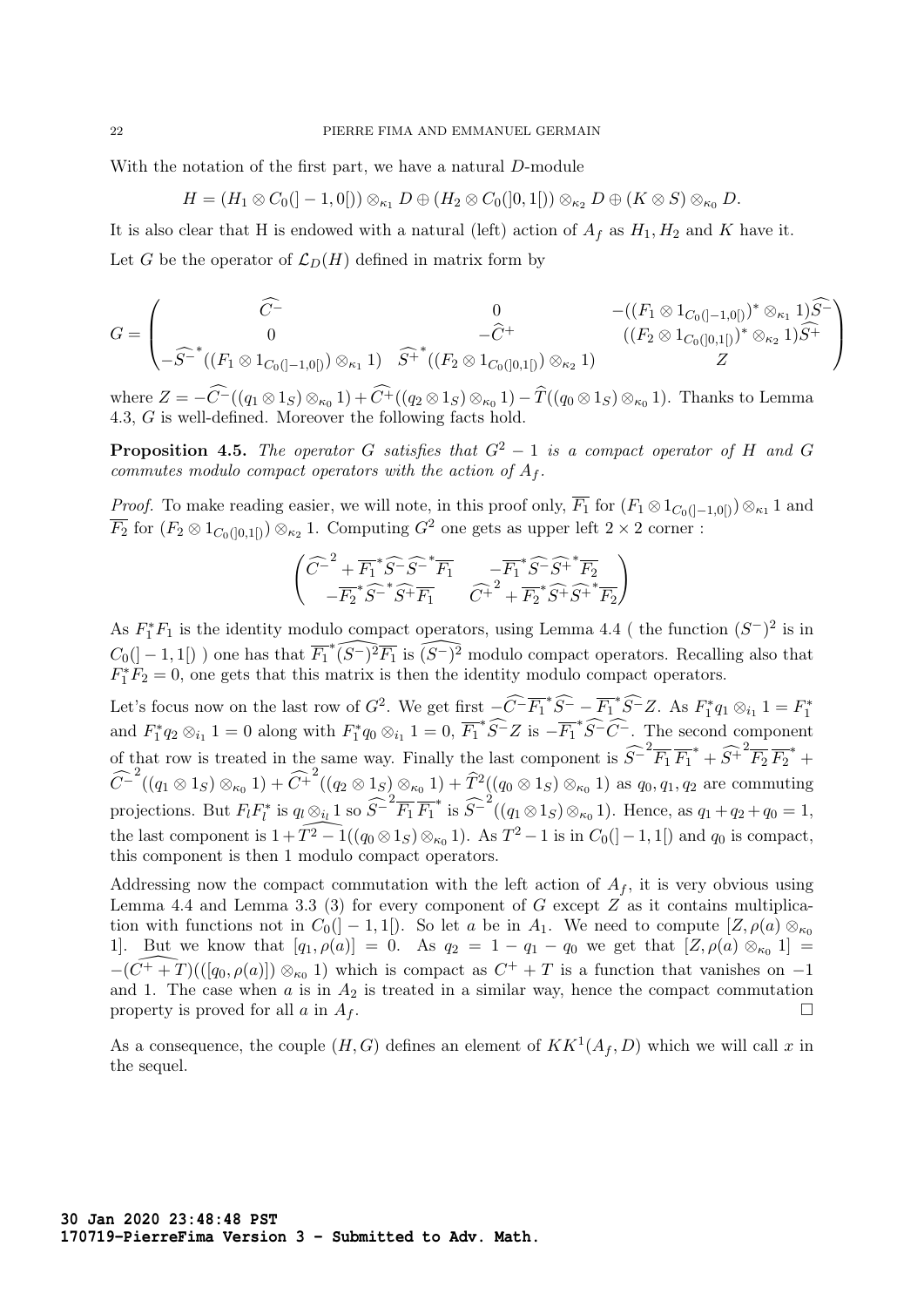4.2. K-equivalence. In all the following proofs we will very often use the external tensor product of Kasparov elements. Instead of the traditional notation  $\tau_C(x)$  for the tensorisation with the algebra C of an element x in  $KK^*(A, B)$ , we will write  $1_C \otimes x$  for the element in  $KK^*(C \otimes A, C \otimes B)$  or  $x \otimes 1_C$  for the element in  $KK^*(A \otimes C, B \otimes C)$ . Of course  $B \otimes C$  is (non canonically) isomorphic to  $C \otimes B$ , but as we will perform several times this operation, the order will matter. Note that we do not specify the tensor norm as the algebra  $C$  we will be using is always nuclear. Also when  $\pi$  is a morphism between A and B, we will write  $[\pi]$  for the canonical element in  $KK^0(A, B)$ .

We will denote by b the element of  $KK^1(\mathbb{C},S)$  which is defined on the S-Hilbert module S itself by the operator  $\hat{T}$ . It is well known that b is invertible. Indeed let's describe its form as an extension. The projection associated to the orthogonal symmetry  $\hat{T}$  is the multiplication by the function  $p(t) = (1 + t)/2$  on  $C_b([-1,1])/C_0([-1,1])$ . Now in  $C_b([-1,1])$ , the C<sup>\*</sup>-algebra generated by  $C_0([-1,1])$  and p is obviously  $C_0([-1,1])$ . So the extension we have to consider is given by the map from  $\mathbb C$  to  $C_0([-1,1])/C_0([-1,1])$  that sends  $\lambda$  to  $\lambda p$ . Using the evaluation at 1, one gets the standard extension

$$
0 \to C_0([-1, 1]) \to C_0([-1, 1]) \to \mathbb{C} \to 0.
$$

Using UCT for example, as all K-groups appearing here are torsion-free, we deduce that  $b$  is invertible. The interested reader can also check section 19.2 of [Bl86].

**Proposition 4.6.** With the hypothesis of Theorem 4.1, one has in  $KK^{1}(A_f, A_f \otimes S)$  that  $x \otimes_D[j]$ is homotopic to  $1_{A_f} \otimes b$ .

*Proof.* We will actually show that  $x \otimes_D [j]$  is homotopic to  $Id_{A_f} \otimes_{A_f} (1_{A_f} \otimes b)$ . To prove that, we will choose the representant of  $[Id_{A_f}]$  that appear in 3.4 and show that its Kasparov product with  $1_{A_f} \otimes b$  is homotopic to  $x \otimes_D [j]$ . Call  $j_l$  for  $l = 1, 2$  the inclusions of  $A_l$  in  $A_f$ and  $j_0 = j_1 \circ i_1 = j_2 \circ i_2$  the inclusion of B in  $A_f$ . First it is obvious that  $H \otimes_i (A_f \otimes S)$  is  $H_1 \otimes_{j_1} A_f \otimes C_0(]-1,0[) \oplus H_2 \otimes_{j_2} A_f \otimes C_0(]0,1[) \oplus K \otimes_{j_0} A_f \otimes S$  which is not quite the same as  $(H_1 \otimes_{j_1} A_f \oplus H_2 \otimes_{j_2} A_f \oplus K \otimes_{j_0} A_f) \otimes S$ . So we will realize now a homotopy to fix that.

**Lemma 4.7.** Consider the following two spaces :  $\Delta_1 = \{(t, s) \in \mathbb{R}^2 : 0 \le s \le 1, -1 < t < s\}$ and  $\Delta_2 = \{(t, s) \in \mathbb{R}^2 : 0 \le s \le 1, -s < t < 1\}$ . The Hilbert module  $\overline{H} = H_1 \otimes_{j_1} A_f \otimes$  $C_0(\Delta_1)\oplus H_2\otimes_{j_2}A_f\otimes C_0(\Delta_2)\oplus K\otimes_{j_0}A_f\otimes S\otimes C([0,1])$  is endowed with a natural structure of  $A_f \otimes S \otimes C([0,1])$  Hilbert module, as  $C_0(\Delta_1)$  and  $C_0(\Delta_2)$  naturally embed in  $C_0([-1,1] \times [0,1])$ (with inclusion maps  $d_1$  and  $d_2$ ), and  $A_f$  left action. Moreover the operator

$$
\overline{G} = \begin{pmatrix}\n\widehat{C^{-}} \otimes 1_{C([0,1])} & 0 & -(F_1 \otimes_{j_1} 1 \otimes d_1)^* (\widehat{S^{-}} \otimes 1_{C([0,1])}) \\
0 & -\widehat{C^{+}} \otimes 1_{C([0,1])} & (F_2 \otimes_{j_2} 1 \otimes d_2)^* (\widehat{S^{+}} \otimes 1_{C([0,1])}) \\
-(\widehat{S^{-}}^{*} \otimes 1_{C([0,1])})(F_1 \otimes_{j_1} 1 \otimes d_1) & (\widehat{S^{+}}^{*} \otimes 1_{C([0,1])})(F_2 \otimes_{j_2} 1 \otimes d_2) & \overline{Z}\n\end{pmatrix}
$$

with  $\overline{Z} = Z \otimes 1_{\underline{C([0,1])}}$  where  $Z = -C^{-}(q_1 \otimes_{j_0} 1 \otimes 1_S) + C^{+}(q_2 \otimes_{j_0} 1 \otimes 1_S) - T(q_0 \otimes_{j_0} 1 \otimes 1_S)$ makes the pair  $(\overline{H},\overline{G})$  into an element of  $KK^{1}(A_f,A_f\otimes S\otimes C([0,1]))$  for which the evaluation at  $s = 0$  is  $x \otimes_D [j]$  and the evaluation at  $s = 1$  has  $(H_1 \otimes_{j_1} A_f \oplus H_2 \otimes_{j_2} A_f \oplus K \otimes_{j_0} A_f) \otimes S$  as module and  $G =$  $\sqrt{ }$  $\overline{\mathcal{L}}$  $C^{-}$  0 −(F<sub>1</sub><sup>\*</sup> ⊗<sub>j1</sub> 1 ⊗ 1<sub>S</sub>) $S^{-}$ 0  $-{\widehat {C}}^+$   $(F_2^* \otimes_{j_2} 1 \otimes 1_S){\widehat {S}}^+$  $\setminus$ as operator.

 $-\widehat{S}^{-*}(F_1 \otimes_{j_1} 1 \otimes 1_S) \widehat{S}^{+*}(F_2 \otimes_{j_2} 1_S)$   $\widehat{Z}$ 

**30 Jan 2020 23:48:48 PST 170719-PierreFima Version 3 - Submitted to Adv. Math.**  $\setminus$ 

 $\frac{1}{2}$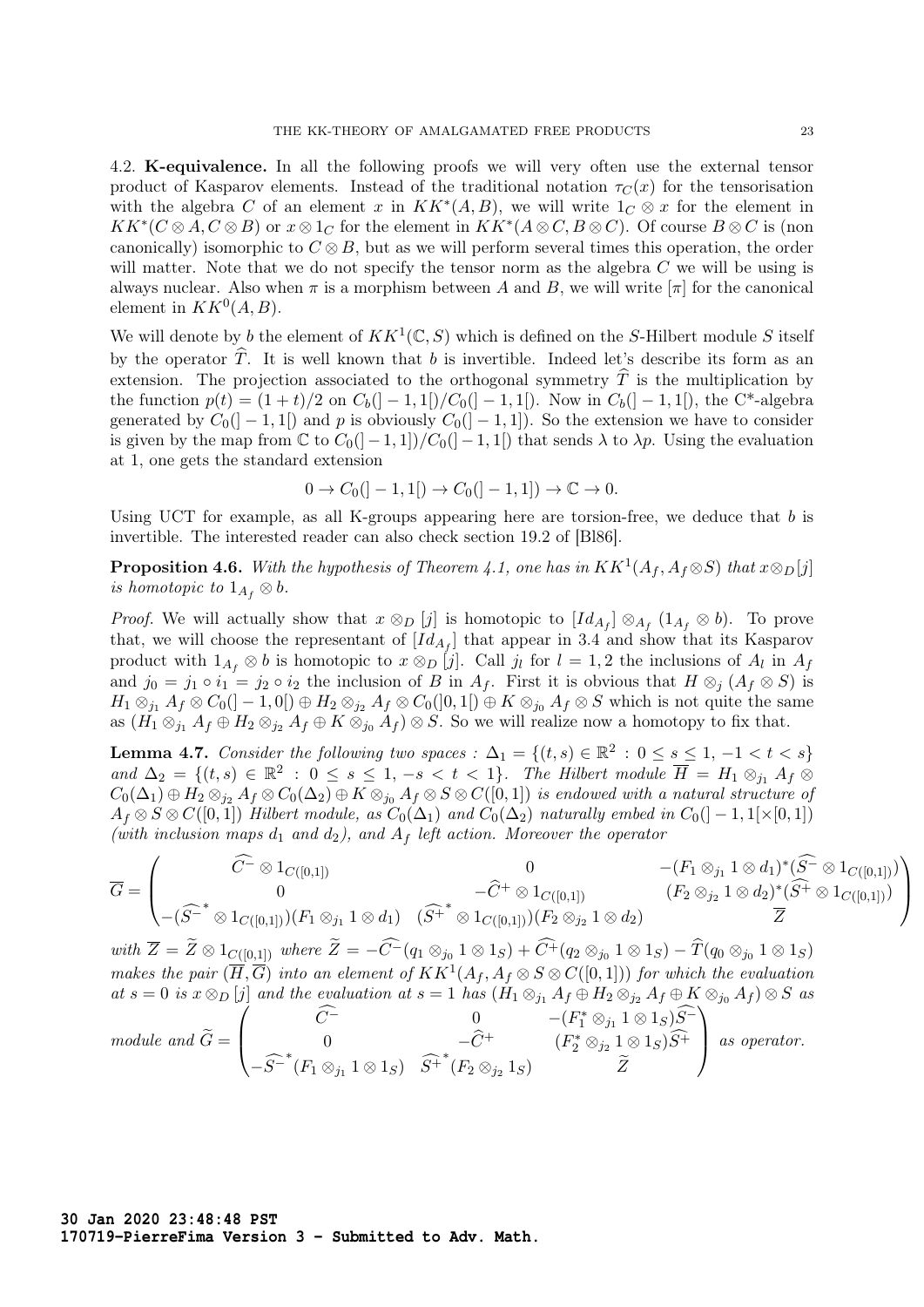*Proof.* As it is a straightforward check, details will be omitted.  $\square$ 

Using Connes- Skandalis characterization of the Kasparov product, we will now establish that  $\tilde{G}$ is a representant of the Fredholm operator for the product  $[Id_{A_f}]\otimes_{A_f}(1_{A_f}\otimes b)$  by checking the connection and positivity properties (see [Bl86] Chap 18.4). But to do that we of course need to revert to the general presentation of  $KK^{\mathcal{I}}$  elements as graded  $KK$  elements (see preliminairies). Let's denote  $e_0 = (1, 1)$  and  $e_1 = (1, -1)$  the basis of  $\mathbb{C}_1$ . The element of graded KK-theory that we have now for  $x \otimes_D [j]$  is given by the module  $(H_1 \otimes_{j_1} A_f \oplus H_2 \otimes_{j_2} A_f \oplus K \otimes_{j_0} A_f) \otimes S \otimes \mathbb{C}_1$ and operator R such that if  $\xi$  is in  $H_1 \otimes_{j_1} A_f \oplus H_2 \otimes_{j_2} A_f \oplus K \otimes_{j_0} A_f$  and f in S,  $R(\xi \otimes f \otimes e_0) =$  $\tilde{G}(\xi \otimes f) \otimes e_1$ . As R is C<sub>1</sub>-linear, that completely characterizes R. There is a similar statement for b as an element of  $KK(\mathbb{C}, S \otimes \mathbb{C}_1)$ . We will call T the 1-graded operator that appears.

Looking first at the module for  $Id_{A_f} \otimes_{A_f} (1_{A_f} \otimes b)$ , we obtain  $(H_1 \otimes_{j_1} A_f \oplus H_2 \otimes_{j_2} A_f \oplus b)$  $K \otimes_{j_0} A_f \hat{S}(S \otimes \mathbb{C}_1)$ . Note that we used the graded tensor product. Of course when one term is trivially graded the graded tensor product is the usual tensor product. At first look, it is the same as  $(H_1 \otimes_{j_1} A_f \oplus H_2 \otimes_{j_2} A_f \oplus K \otimes_{j_0} A_f) \otimes S \otimes \mathbb{C}_1$  except that the grading is not the same. But of course there is a  $A_f \otimes S \otimes \mathbb{C}_1$ -isomorphism U that corrects that, sending  $(H_1\otimes_{j_1}A_f\oplus H_2\otimes_{j_2}A_f)\otimes S\hat{\otimes} e_0\oplus (K\otimes_{j_0}A_f)\otimes S\hat{\otimes} e_1$  to  $(H_1\otimes_{j_1}A_f\oplus H_2\otimes_{j_2}A_f\oplus K\otimes_{j_0}A_f)\otimes S\otimes e_0$ . Through this isomorphism, R becomes  $\overline{R}$ .

Let's look now at the connection condition (see [Bl86] Definition 18.3.1 p 170). As  $\overline{R}$  and T are self-adjoint, there is only one condition to test. For  $\xi$  in  $H_1 \otimes_{j_1} A_f \oplus H_2 \otimes_{j_2} A_f$ , one should look at the  $A_f \otimes S \otimes \mathbb{C}_1$ -linear map from  $A_f \otimes S \otimes \mathbb{C}_1$  to  $(H_1 \otimes_{j_1} A_f \oplus H_2 \otimes_{j_2} A_f \oplus K \otimes_{j_0} A_f) \hat{\otimes} (S \otimes \mathbb{C}_1)$ defined for f in S and a in  $A_f$  as  $a \otimes f \otimes e_0 \mapsto (-1)^{0 \times 1} \overline{R}(\xi \cdot a \hat{\otimes} (f \otimes e_0)) - \xi \cdot a \hat{\otimes} T(f \otimes e_0)$  (as we do the Kasparov product with  $1_{A_f} \otimes b$  )and prove that it is compact. Observe that the operator leaves in  $C([-1, 1]) \otimes \mathcal{L}(A_f \otimes \mathbb{C}_1, (H_1 \otimes_{j_1} A_f \oplus H_2 \otimes_{j_2} A_f \oplus K \otimes_{j_0} A_f) \hat{\otimes} \mathbb{C}_1$ ). As  $A_f$  is unital and therefore  $Id_{A_f}$  compact, this is  $C([-1, 1])$  tensored by compact operators. Hence we simply need proving that the evaluation at  $-1$  and 1 of the operator is 0. On both ends  $\tilde{G}$  is diagonal,  $\sqrt{ }$ −1 0 0  $\setminus$ 

equals to  $\mathcal{L}$  $0 \t -1 \t 0$ 0 0 1 or the opposite matrix as  $q_1 + q_2 + q_0 = 1$ . So the evaluation at  $-1$ 

of  $(-1)^{0\times 1}\overline{R}$  will send  $(\xi\hat{\otimes}e_0)$  to  $-\xi\hat{\otimes}e_1$  which is what the evaluation at  $-1$  of T does. For the evaluation at 1, the two operators are also identical.

Similarly if  $\xi$  in  $K \otimes_{j_0} A_f$ , one looks at  $(-1)^{1 \times 1} \overline{R}(\xi.a\hat{\otimes} (f \otimes e_0)) - \xi.a\hat{\otimes} T(f \otimes e_0)$ . The evaluation at −1 of  $(-1)^{1\times1}\overline{R}$  will send  $(\xi\hat{\otimes}e_0)$  to  $\xi\hat{\otimes}e_1$  which is again what the evaluation at −1 of T does and similarly for the evaluation at 1.

We now concentrate on the commutator condition (see [Bl86] Definition 18.4.1 p 172). One needs to compute the anti-commutator of  $\overline{R}$  with  $F\hat{\otimes}1$ , using the operator F that appeared before Proposition 3.4. We will call  $G_0$  and  $G_1$  the diagonal and anti-diagonal part of G.

For  $\xi$  in  $H_1 \otimes_{j_1} A_f \oplus H_2 \otimes_{j_2} A_f$  and f in S, one has that  $F \hat{\otimes} 1(\xi \otimes f \otimes e_0) = F(\xi) \hat{\otimes} (f \otimes e_0)$ . As  $F(\xi)$  is then of degree 1,  $\overline{R}(F(\xi)\hat{\otimes}(f\otimes e_0)) = R(F(\xi)\otimes f\otimes e_1) = U^*\widetilde{G}(F(\xi)\otimes f) \otimes e_0 =$  $G_0(F(\xi)\otimes f)\hat{\otimes}e_1+G_1(F(\xi)\otimes f)\hat{\otimes}e_0$ . On the other hand  $(F\hat{\otimes}1)\cdot\overline{R}(\xi\hat{\otimes}(f\otimes e_0))=(F\otimes 1_S)\cdot G_0(\xi\otimes e_0)$  $f\hat{\otimes}e_1 + (F \otimes 1_S) \cdot G_1(\xi \otimes f) \hat{\otimes} e_0$ . As the same is true for  $\xi$  in  $K \otimes_{i_0} A_f$ , we will be done once the following Lemma is proved.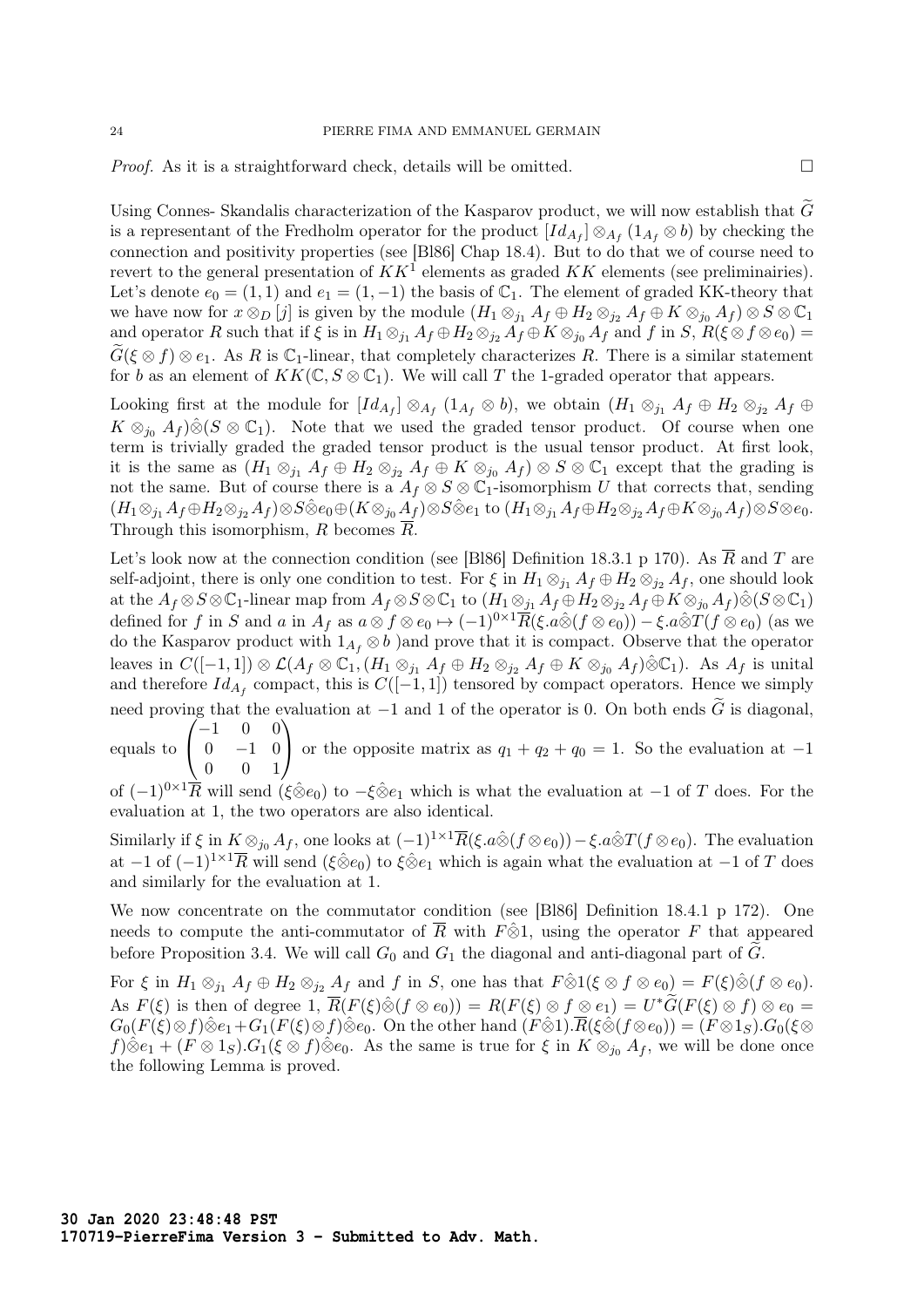**Lemma 4.8.** The anti-commutator of  $G_0$  and  $F \otimes 1_S$  is 0 modulo compact operators and the anti-commutator of  $G_1$  and  $F \otimes 1_S$  is positive modulo compact operators.

*Proof.* It is clear that 
$$
\begin{pmatrix} \widehat{C} & 0 & 0 \\ 0 & -\widehat{C}^+ & 0 \\ 0 & 0 & \widetilde{Z} \end{pmatrix}
$$
 and 
$$
\begin{pmatrix} 0 & 0 & F_1^* \otimes_{i_1} 1 \otimes 1_S \\ 0 & 0 & F_2^* \otimes_{i_2} 1 \otimes 1_S \\ F_1 \otimes_{i_1} 1 \otimes 1_S & F_2 \otimes_{i_2} 1 \otimes 1_S & 0 \end{pmatrix}
$$
  
anti-commutes modulo compact operator as we have (modulo compact operator)  $q_1 F_1 = F_1$  and  $q_2 F_1 = q_0 F_1 = 0$ . On the other hand the anti-commutator with the anti-diagonal part is  $\begin{pmatrix} -2((F_1^* F_1) \otimes_{i_1} 1 \otimes 1_S)\widehat{S}^{-} & 0 \\ 0 & 0 & 0 \end{pmatrix}$ 

$$
\begin{pmatrix}\n-2((F_1^*F_1)\otimes_{j_1}1\otimes 1_S)\widehat{S}^- & 0 & 0 \\
0 & 2((F_2^*F_2)\otimes_{j_2}1\otimes 1_S)\widehat{S}^+ & 0 \\
0 & 0 & -2(q_1\otimes_{j_0}1\otimes 1_S)\widehat{S}^- + 2(q_2\otimes_{j_2}1\otimes 1_S)\widehat{S}^+\n\end{pmatrix}
$$

As  $-S^-$  and  $S^+$  are positive functions and  $q_1$  and  $q_2$  are orthogonal projections, the previous matrix is a diagonal matrix of positive operators hence positive.

End of the proof of Proposition 4.6. Having checked the two conditions that characterize the Kasparov product we have our proposition. Note that as  $[Id_{A_f}]$  is a Kasparov cycle given by a homomorphism, we obviously have  $Id_{A_f} \otimes_{A_f} (1_{A_f} \otimes b) = (1_{A_f} \otimes b) \otimes_{A_f \otimes S} (Id_{A_f} \otimes 1_S)$ . Hence  $x \otimes_D [j]$  is also equal to  $(1_{A_f} \otimes b) \otimes_{A_f \otimes S} ([Id_{A_f}] \otimes 1_S)$ . This is the form we need in the final stage of our proof of the theorem.

We need now the following two lemmas to get some information about  $[j] \otimes_{A_f \otimes S} (x \otimes 1_S)$  as an element of  $KK^1(D, D \otimes S)$ .

**Lemma 4.9.** Call  $ev_0$  the morphism from D to B that evaluates a function at 0. Then we have in  $KK^1(D, B \otimes S)$  that  $[j] \otimes_{A_f \otimes S} ((x \otimes_D [ev_0]) \otimes 1_S) = -[ev_0] \otimes_B (1_B \otimes b).$ 

*Proof.* Let's first describe the left hand side. The Hilbert module is  $K \otimes S$  as the module  $(H_1 \otimes C_0([-1,0])) \otimes_{\kappa_1} D \otimes_{ev_0} B$  is 0. The left D action is given by  $(\rho \otimes 1_S) \circ j$  and the operator is just  $(-q_1 + q_2) \otimes 1_S$ . We can replace this operator with  $G_0 = (-q_1 + q_2) \otimes 1_S - \hat{T}(q_0 \otimes 1_S)$ as for any f in D,  $(\rho \otimes 1_S) \circ j(f) \hat{T}(q_0 \otimes 1_S)$  is compact. Observe that  $G_0$  is an operator of  $C([-1,1]) \otimes \mathcal{L}(K)$ . Note now that the evaluation at  $-1$  of  $G_0$  is  $-q_1 + q_2 + q_0 = (1 - 2q_1)$ and at 1 is  $-q_1 + q_2 - q_0 = 2q_2 - 1$  as  $q_1 + q_2 + q_0 = 1$ . It then enables us to do a homotopy. Consider the pair  $(K \otimes S \otimes C([0,1]), G_0 \otimes 1_{C([0,1])})$  where the left action of D is defined now for any f in D and  $k \in C([-1,1] \times [0,1]; K)$  as  $(f.k)(t,s) = \rho(f(t(1-s)))k(t,s)$ . This is still a Kasparov element as  $(G_0^2 - 1) \otimes 1_{C([0,1])} = ((\widetilde{T^2 - 1})(q_0 \otimes 1_S)) \otimes 1_{C([0,1])}$  hence compact. Also the commutator of the left action with the operator  $G_0 \otimes 1$  is compact. Indeed, as the  $q_i$  have compact commutators with the left action, any commutator of  $G_0 \otimes 1$  with a left-acting element lives in  $C([-1,1]) \otimes \mathcal{K}(K)$ . It is then only necessary to check that the evaluation at -1 or 1 of any commutator is 0. But this is true as  $[q_1, \rho(A_1)] = 0$  and  $[q_2, \rho(A_2)] = 0$ . Therefore  $[j] \otimes_{A_f \otimes S} ((x \otimes_D [ev_0]) \otimes 1_S)$  is homotopic to an element of  $KK^1(D, B \otimes S)$  which is described with the pair  $(K \otimes S, G_0)$  where D acts on  $K \otimes S$  as the constant morphism  $\rho \circ ev_0$ . So it is  $[ev_0] \otimes_B z$  with z an element of  $KK^1(B, B \otimes S)$  which is only non trivial on  $q_0K \otimes S \simeq B \otimes S$ where  $G_0$  acts as  $-\widehat{T}$ . Thus  $z = -1_B \otimes b$ .

Recall that for  $l = 1, 2, \kappa_l$  is the inclusion of  $A_l \otimes C(l-1, 0)$  in D. To be precise we will use  $\bar{\kappa}_l$ for the induced map from  $A_l \otimes S$  to D via the isomorphism of  $C([-1,0])$  with S.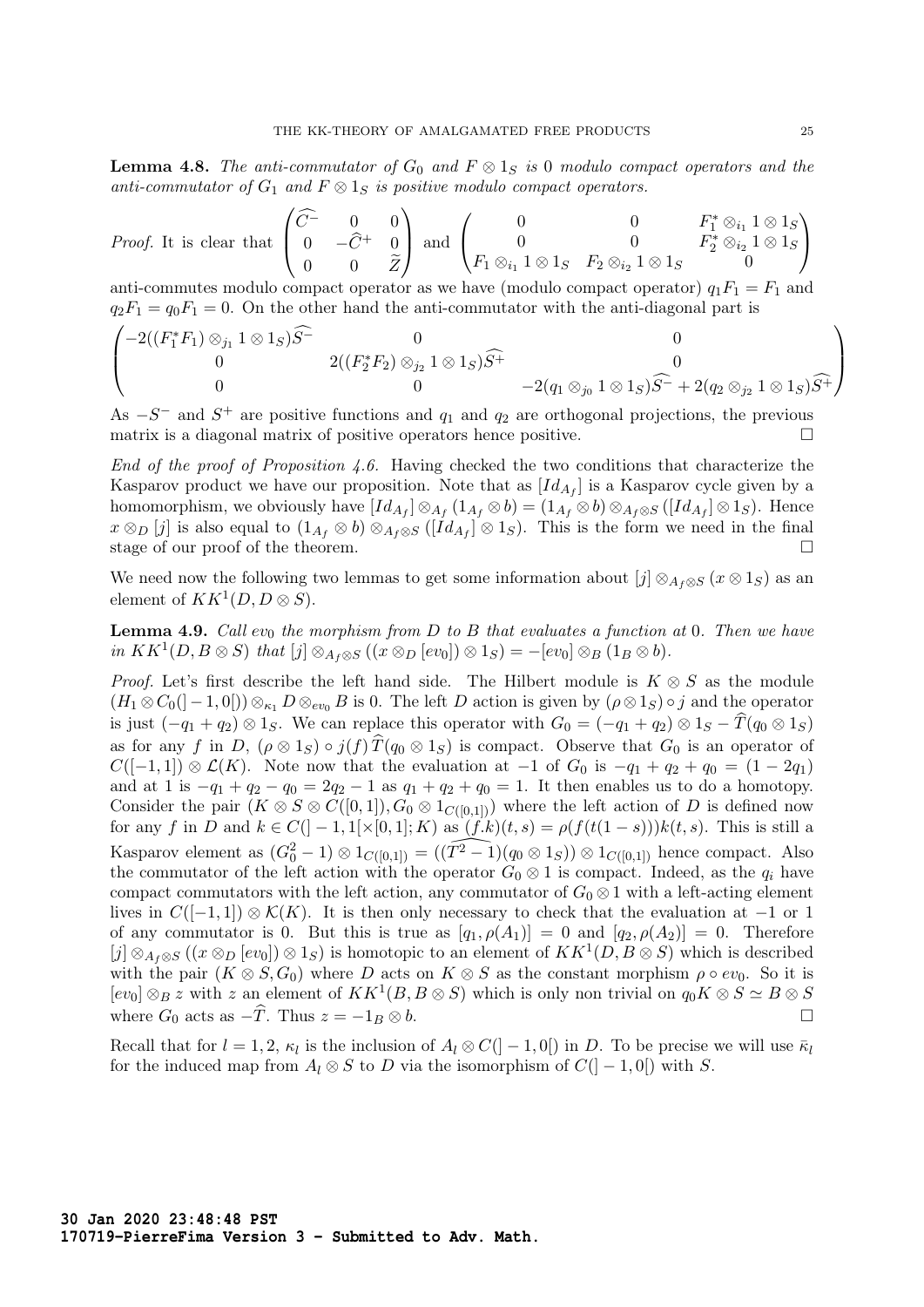**Lemma 4.10.** For all  $l = 1, 2$ , one has  $[j_l] \otimes_{A_f} x = ([Id_{A_l}] \otimes b) \otimes_{A_l \otimes S} [\bar{\kappa}_l] \in KK^1(A_l, D)$ .

*Proof.* We will do the lemma for  $l = 1$ . The element  $[j_1] \otimes_{A_f} x$  has the same module and operator as  $x$ , the only change is that we only consider a left action of  $A_1$ . We first perform a compact perturbation of the operator G. With the operators  $\overline{F}_l$  defined before Lemma 3.3, consider

$$
G_1 = \begin{pmatrix} \widehat{C}^- & 0 & -( (F_1 \otimes 1_{C_0([-1,0[)})^* \otimes_{\kappa_1} 1) \widehat{S}^- \\ 0 & -\widehat{C}^+ & ( (F_2 \otimes 1_{C_0([0,1[)})^* \otimes_{\kappa_2} 1) \widehat{S}^+ \\ -\widehat{S}^- ^* ((F_1 \otimes 1_{C_0([-1,0[)}) \otimes_{\kappa_1} 1) & \widehat{S}^+ ^* ((\overline{F}_2 \otimes 1_{C_0([0,1[)}) \otimes_{\kappa_2} 1) & \overline{Z} \end{pmatrix},
$$

where  $\overline{Z} = -C^{-}((q_1 \otimes 1_S) \otimes_{\kappa_0} 1) + C^{+}(((1 - q_1) \otimes 1_S) \otimes_{\kappa_0} 1).$ As  $F_2 - \overline{F}_2$  is compact (see Lemma 3.3) and  $\overline{Z} - Z = \overline{C^+ + T}((q_0 \otimes 1_S) \otimes_{\kappa_0} 1)$  is compact as  $C^+ + T$  is in S, we get the same element of  $KK^1(A_1, D)$ . Observe now that  $G_1^2$  is the identity because  $\overline{F}_2$  is an isometry and  $S^-((F_1 \otimes 1_{C_0([-1,0[)}) \otimes_{\kappa_1} 1)$  vanishes and that  $G_1$  commutes exactly with the left action of  $A_1$  as  $F_1$  and  $\overline{F}_2$  does.

We will now construct a homotopy to remove the  $[0, 1]$  part of our module. Consider the space  $\Delta_3 = \{(t, s) \in \mathbb{R} : 0 \le s \le 1, 0 < t < s\}$  and  $\Delta_4 = \{(t, s) \in \mathbb{R} : 0 \le s \le 1, -1 < t < s\}$ which are open in  $]-1,1[\times[0,1]$ . Hence we also have a natural imbedding  $\delta_4$  of  $C_0(\Delta_4;B)$  in  $D \otimes C([0,1])$  and  $\delta_3$  of  $C_0(\Delta_3; A_2)$  in  $D \otimes C([0,1])$ . Then  $\widetilde{H} = (H_1 \otimes C_0([-1,0])) \otimes_{\kappa_1} D \otimes$  $C([0,1]) \oplus (H_2 \otimes C_0(\Delta_3)) \otimes_{\delta_3} D \otimes C([0,1]) \oplus (K \otimes C_0(\Delta_4) \otimes_{\delta_4} D \otimes C([0,1])$  is well defined and the pair  $(\widetilde{H}, G_1 \otimes 1_{C([0,1])})$  is a Kasparov element in  $KK^1(A_1, D \otimes C([0,1]))$ . Indeed the only thing to check is whether  $G_1^2 \otimes 1_{C([0,1])}$  is the identity modulo compact operator as  $G_1 \otimes 1_{C([0,1])}$ has exact commutation with the action of  $A_1$ . But this is true by the previous observation.

Therefore  $[j_l] \otimes_{A_f} x$  can be represented by the evaluation at 0 of this Kasparov element. Let's describe it: the module part is  $(H_1 \oplus K \otimes_{i_1} A_1) \otimes C_0([-1,0]) \otimes_{\kappa_1} D$  with obvious left  $A_1$  action as  $(K \otimes C_0([-1,0])) \otimes_{\kappa_0} D$  is isomorphic to  $(K \otimes_{i_1} A_1) \otimes C_0([-1,0]) \otimes_{\kappa_1} D$ . With this identification, the operator is

$$
E_1 = \begin{pmatrix} \widehat{C}^- & -( (F_1^* \otimes 1_{C_0([-1,0[)}) \otimes_{\kappa_1} 1) \widehat{S}^- \\ -\widehat{S}^{-*}((F_1 \otimes 1_{C_0([-1,0[)}) \otimes_{\kappa_1} 1) & Z_1 \end{pmatrix}
$$

 $\text{where } Z_1 = -C^{-}((q_1 \otimes_{i_1} 1) \otimes 1_{C_0([-1,0[)}) \otimes_{\kappa_1} 1 + (((1-q_1) \otimes_{i_1} 1) \otimes 1_{C_0([-1,0[)}) \otimes_{\kappa_1} 1$ It is then clear, after identifying  $C_0(]-1,0[)$  with S, that  $[j_1] \otimes_{A_f} x$  is  $z \otimes_{A_1 \otimes S} [\bar{\kappa}_1]$  with  $z$  in  $KK^1(A_1, A_1 \otimes S)$ . By recalling that  $1-q_1$  commutes with the left action of  $A_1$ , it is obvious that z is represented by the pair  $((H_1 \oplus q_1 K \otimes_{i_1} A_1) \otimes S, \overline{E}_1)$  with  $\overline{E}_1 =$  $\left( \begin{array}{cc} \widehat{C}_1 & - (F_1^* \otimes 1_S) \widehat{S}_1 \end{array} \right)$  $-\widehat{S_1}^*(F_1 \otimes 1_S)$   $-\widehat{C_1}(q_1 \otimes_{i_1} 1 \otimes 1_S)$  $\setminus$ where  $C_1$  is the function  $\cos(\pi(t/2 - 1/2))$  and  $S_1$  the function  $\sin(\pi(t/2 - 1/2))$ .

Following the proof of Proposition 4.6, z is obviously the product  $z' \otimes b$  where  $z'$  is the element of  $KK^0(A_1, A_1)$  given by the module  $H_1 \oplus q_1 K \otimes_{i_1} A_1$  with  $H_1$  positively graded and the obvious left action of  $A_1$  and the operator  $\begin{pmatrix} 0 & F_1^* \\ F_1 & 0 \end{pmatrix}$ ). Now the action of  $A_1$  stabilizes  $H_1^{\circ}$  and commutes with  $F_1$  by 3.3 (1) and moreover  $\hat{F_1}$  is a unitary between  $H_1^{\circ}$  and  $q_1 K \otimes_{i_1} A_1$ . Hence this part is degenerated and can be removed from the Kasparov element. What remains is the graded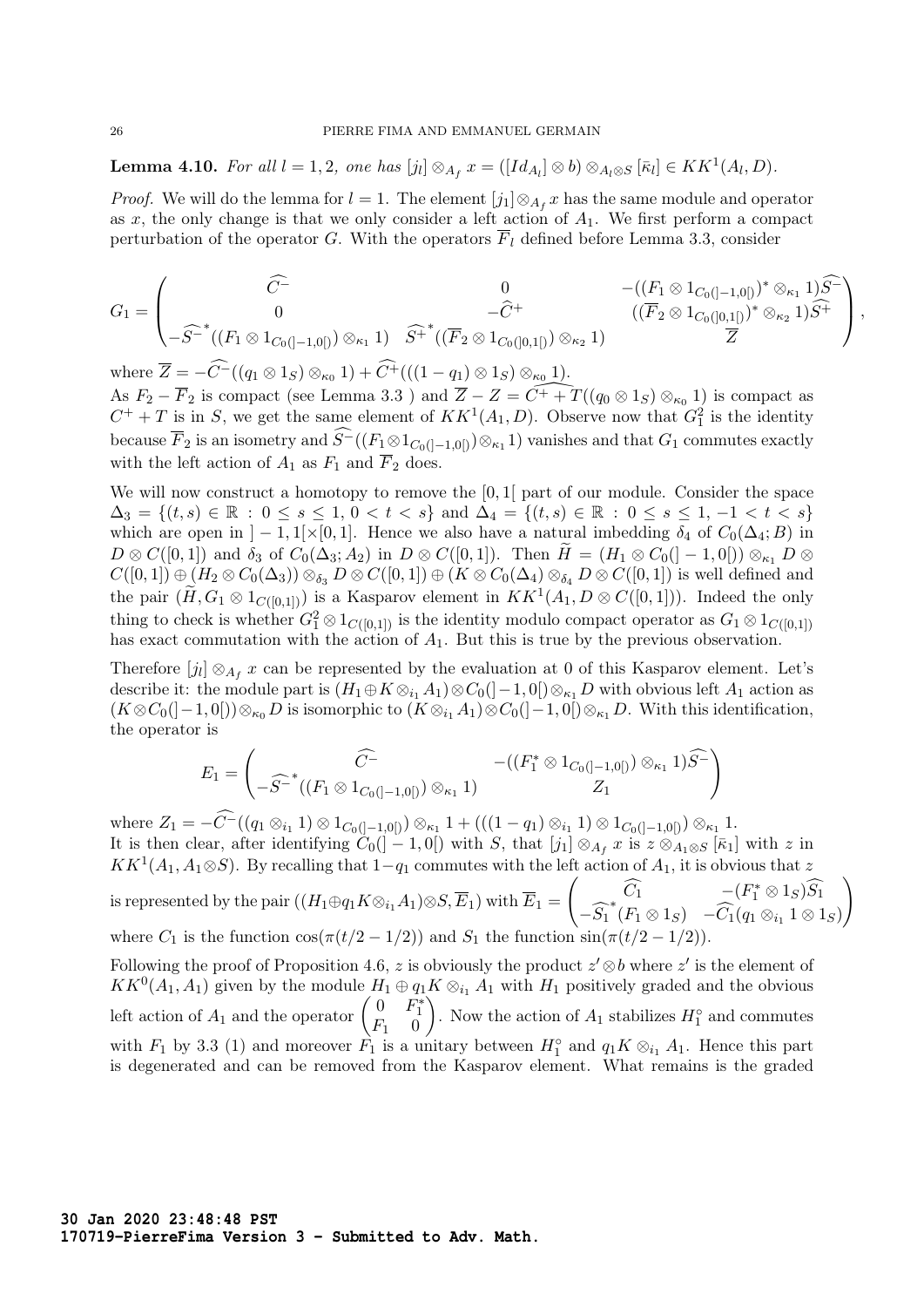We are now ready to prove Theorem 4.1.

*Proof of Theorem 4.1.* Call  $a \in KK^1(S, \mathbb{C})$  the inverse of b. The element  $y = (1_{A_f} \otimes a) \otimes_{A_f} x$ is an element of  $KK^0(A_f \otimes S, D)$ . We claim that this is the inverse of [j]. Indeed thanks to 4.6 we have that

$$
y \otimes_D [j] = (1_{A_f} \otimes a) \otimes_{A_f} x \otimes_D [j] = (1_{A_f} \otimes a) \otimes_{A_f} (1_{A_f} \otimes b) \otimes_{A_f \otimes S} ([Id_{A_f}] \otimes 1_S).
$$

As  $a \otimes_{\mathbb{C}} b = [Id_S]$  we get that  $y \otimes_{D} [j] = (1_{A_f} \otimes [Id_S]) \otimes_{A_f \otimes S} ([Id_{A_f}] \otimes 1_S)$  is  $[Id_{A_f \otimes S}]$ . To prove the reverse equality, we will need a trick that can be found already in [Pi86]. Observe first that for any  $l = 1, 2$  and using Lemma 4.10,

$$
\begin{array}{rcl}\n[\bar{\kappa}_l] \otimes_D [j] \otimes_{A_f \otimes S} y & = & [j \circ \bar{\kappa}_l] \otimes_{A_f \otimes S} y = ([j_l] \otimes 1_S) \otimes_{A_f \otimes S} (1_{A_f} \otimes a) \otimes_{A_f} x \\
 & = & (1_{A_l} \otimes a) \otimes_{A_l} [j_l] \otimes_{A_f} x \\
 & = & (1_{A_l} \otimes a) \otimes_{A_l} (1_{A_l} \otimes b) \otimes_{A_l} ([Id_{A_l}] \otimes 1_S) \otimes_{A_l \otimes S} [\bar{\kappa}_l] \\
 & = & [\bar{\kappa}_l].\n\end{array}
$$

Now we need to compute  $[j] \otimes_{A_f \otimes S} y \otimes_D [ev_0]$ . To do this we will use the following lemma.

**Lemma 4.11.** In  $KK^1(D \otimes S, A_f \otimes S)$ , one has  $([j] \otimes_{A_f \otimes S} (1_{A_f} \otimes a)) \otimes 1_S = -(1_D \otimes a) \otimes_D [j].$ Proof. Indeed,

$$
(1_D \otimes b) \otimes_{D \otimes S} ([j] \otimes_{A_f \otimes S} (1_{A_f} \otimes a)) \otimes 1_S = [j] \otimes_{A_f \otimes S} (1_{A_f} \otimes (1_S \otimes b) \otimes_{S \otimes S} (a \otimes 1_S)).
$$

If  $\Sigma$  is the flip automorphism of  $S \otimes S$  then clearly  $[\Sigma] = -[Id_{S \otimes S}]$  in  $KK^0(S \otimes S, S \otimes S)$ . As a consequence  $(1_S \otimes b) \otimes_{S \otimes S} (a \otimes 1_S) = -1_S \otimes (b \otimes_{\mathbb{C}} a) = -[Id_S]$ . Hence

$$
(1_D \otimes b) \otimes_{D \otimes S} ([j] \otimes_{A_f \otimes S} (1_{A_f} \otimes a)) \otimes 1_S) = -[j].
$$

Multiplying both sides by  $1_D \otimes a$  gives the result.  $\Box$ 

In view of Lemmas 4.11 and 4.9 one has:

$$
\begin{array}{rcl} ([j] \otimes_{A_f \otimes S} y \otimes_D [ev_0]) \otimes 1_S & = & -(1_D \otimes a) \otimes_D ([j] \otimes_{A_f \otimes S} (x \otimes_D [ev_0]) \otimes 1_S) \\ & = & +(1_D \otimes a) \otimes_D [ev_0] \otimes_B (1_B \otimes b) \\ & = & (1_D \otimes a) \otimes_D (1_D \otimes b) \otimes_{D \otimes S} ([ev_0] \otimes 1_S) \\ & = & [ev_0] \otimes 1_S \end{array}
$$

As  $-\otimes 1_S$  from  $KK(B_1, B_2)$  to  $KK(B_1 \otimes S, B_2 \otimes S)$  is an isomorphism for any  $B_1$  and  $B_2$ , we get  $[j] \otimes_{A_f \otimes S} y \otimes_D [ev_0] = [ev_0]$ . Denote now  $q = [Id_D] - [j] \otimes_{A_f \otimes S} y$ . As  $y \otimes_D [j] = [Id_{A_f \otimes S}]$ , q is an idempotent in the ring  $KK^0(D, D)$ . On the other hand, D fits into a short exact sequence

$$
0 \to A_1 \otimes S \oplus A_2 \otimes S \stackrel{\bar{\kappa}_1 \oplus \bar{\kappa}_2}{\longrightarrow} D \stackrel{ev_0}{\longrightarrow} B \to 0.
$$

The induced six term exact sequence for the functor  $KK^0(D, -)$  then shows that, as  $q \otimes_D [ev_0] =$ 0, there exist q<sub>l</sub> in  $KK^0(D, A_l)$  for  $l = 1, 2$  such that  $q = (q_1 \oplus q_2) \otimes_{A_1 \oplus A_2} ([\bar{\kappa}_1] \oplus [\bar{\kappa}_2])$ . So  $q = q \otimes_D q = (q_1 \oplus q_2) \otimes_{A_1 \oplus A_2} ([\bar{\kappa}_1] \oplus [\bar{\kappa}_2]) \otimes_D q = 0$  because  $[\bar{\kappa}_l] \otimes_D q = 0$  for  $l = 1, 2$  as observed

 $\Box$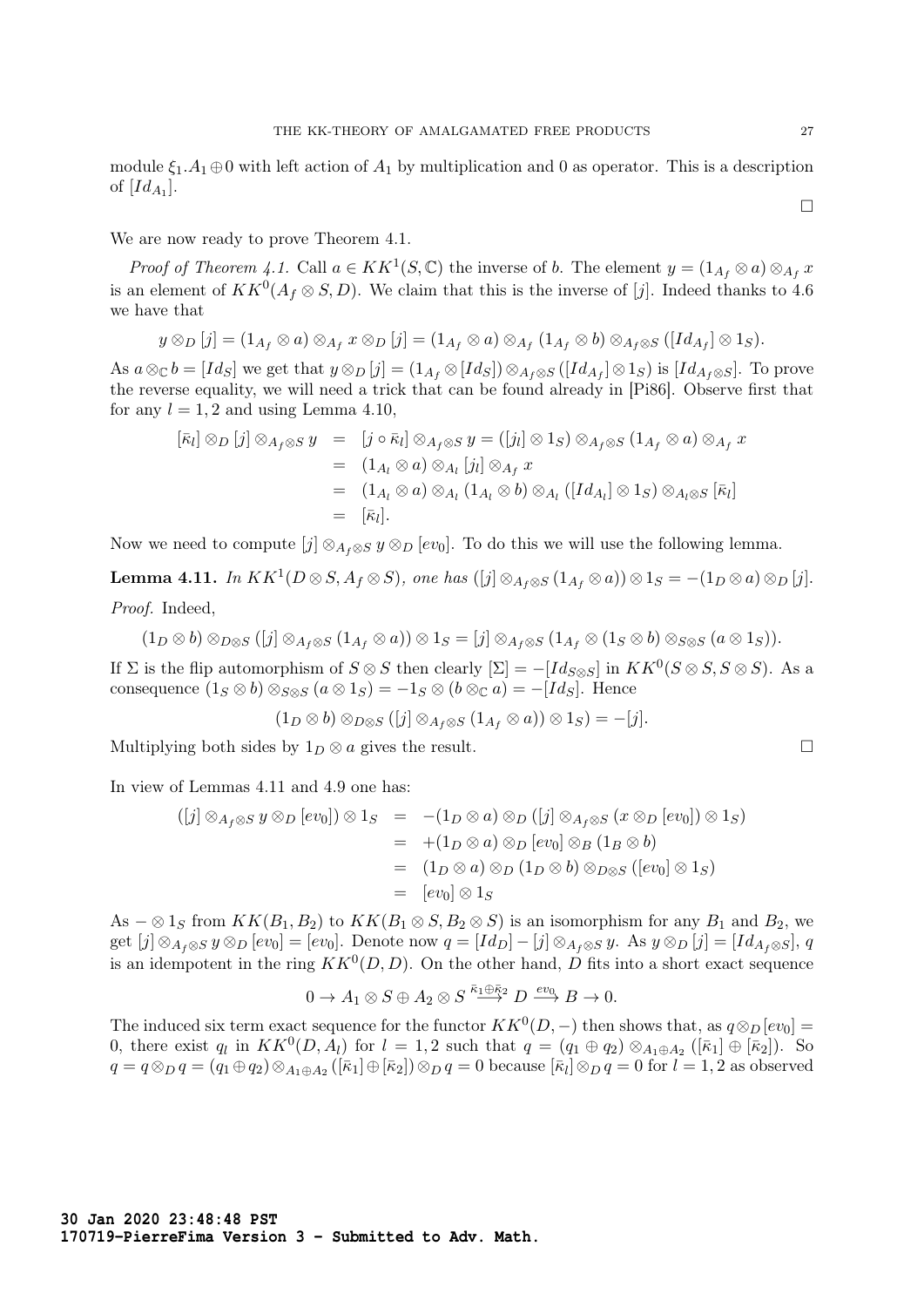before Lemma 4.11. Therefore  $Id_D = [j] \otimes_{A_f \otimes S} y$  and the K-equivalence between  $A_f$  and D is established. established.  $\Box$ 

We obtain the following immediate corollaries.

**Corollary 4.12.** Let C be any separable  $C^*$ -algebra. Recall that  $i_l$  is the inclusion of B in  $A_l$ and j<sub>l</sub> is the inclusion of  $A_l$  in  $A_1 *_{B} A_2$  for  $l = 1$  or 2. Then we have the two 6-terms exact sequences,

$$
KK^{0}(C, B) \xrightarrow{\begin{array}{cc}\n i_{1}^{*} \oplus i_{2}^{*} \\
 \uparrow \n\end{array}} \n KK^{0}(C, A_{1}) \bigoplus KK^{0}(C, A_{2}) \xrightarrow{\begin{array}{cc}\n j_{1}^{*} + j_{2}^{*} \\
 \downarrow \n\end{array}} \n KK^{0}(C, A_{1} *_{B} A_{2})
$$
\n
$$
KK^{1}(C, A_{1} *_{B} A_{2}) \xleftarrow{\begin{array}{cc}\n i_{1}^{*} \oplus i_{2}^{*} \\
 \downarrow \n\end{array}} \n KK^{1}(C, B)
$$

and

$$
KK^0(B, C) \qquad \overset{i_1^* + i_2^*}{\longleftrightarrow} \quad KK^0(A_1, C) \bigoplus KK^0(A_2, C) \qquad \overset{j_1^* \oplus j_2^*}{\longleftrightarrow} \quad KK^0(A_1 *_{B} A_2, C)
$$
\n
$$
KK^1(A_1 *_{B} A_2, C) \qquad \overset{j_1^* \oplus j_2^*}{\longrightarrow} \quad KK^1(A_1, C) \oplus KK^1(A_2, C) \qquad \overset{i_1^* + i_2^*}{\longrightarrow} \quad KK^1(B, C)
$$

Proof. The proof can be found in [Ge97] or [Th03]. It is simply the application of the six-term exact sequence to the short exact sequence for  $D$  that has been used just above. Identification of the horizontal maps as well as the connecting maps can also be found there.  $\Box$ 

The following is a generalization of a similar statement in [FF13].

**Corollary 4.13.** Let  $G_1, G_2, H$  be compact quantum groups and suppose that  $\widehat{H}$  is a common discrete quantum subgroup of both  $G_1, G_2$  and  $G_k$  is K-amenable for  $k = 1, 2$ . Then the amalgamated free product of the two discrete quantum groups is K-amenable.

*Proof.* Write, for  $k = 1, 2, C_m(G_k), C_m(H)$  the full C<sup>\*</sup>-algebras and  $C(G_k), C(H)$  the reduced  $C^*$ -algebra and view  $C_m(H) \subset C_m(G_k)$ ,  $C(H) \subset C(G_k)$ , for  $k = 1, 2$ . Let G be the amalgamated free product discrete quantum group. One has  $C_m(G) = C_m(G_1) \underset{C_m(H)}{*} C_m(G_2)$  and  $C(G) =$ 

 $C(G_1)$   $\underset{C(H)}{\overset{e}{*}} C(G_2)$ , where the edge-reduced amalgamated free product is done with respect to the *faithful* Haar states on  $C(G_k)$ , for  $k = 1, 2$ . Let  $\lambda_{G_k} : C_m(G_k) \to C(G_k)$  be the canonical surjection. By assumption,  $\lambda_{G_k}$  is K-invertible for  $k = 1, 2$ . Observe that the canonical surjection  $\lambda_G : C_m(G) \to C(G)$  is given by  $\lambda_G = \pi \circ \lambda$ , where

$$
\lambda : C_m(G_1) \underset{C_m(H)}{*} C_m(G_2) \to C(G_1) \underset{C(H)}{*} C(G_2)
$$

is the free product of the maps  $\lambda_{G_1}$  and  $\lambda_{G_2}$  and  $\pi : C(G_1) \underset{C(H)}{*} {\ast} C(G_2) \to C(G_1) \underset{C(H)}{*} {\ast} C(G_2)$  is the canonical quotient map. By Theorem 3.1  $\pi$  is K-invertible and using the exact sequence of the full free product and the five Lemma,  $\lambda$  is K-invertible.

#### **REFERENCES**

<sup>[</sup>Bl86] B. Blackadar, K-theory for operator algebras, Mathematical Sciences Research Institute Publications, Srpinger-Verlag, New-York 5, Springer-Verlag (1986).

<sup>[</sup>Cu82] J. Cuntz, The K-groups for free products of C\*algebras, Proceedings of Symposia in Pure Mathematics 38 Part 1 AMS.